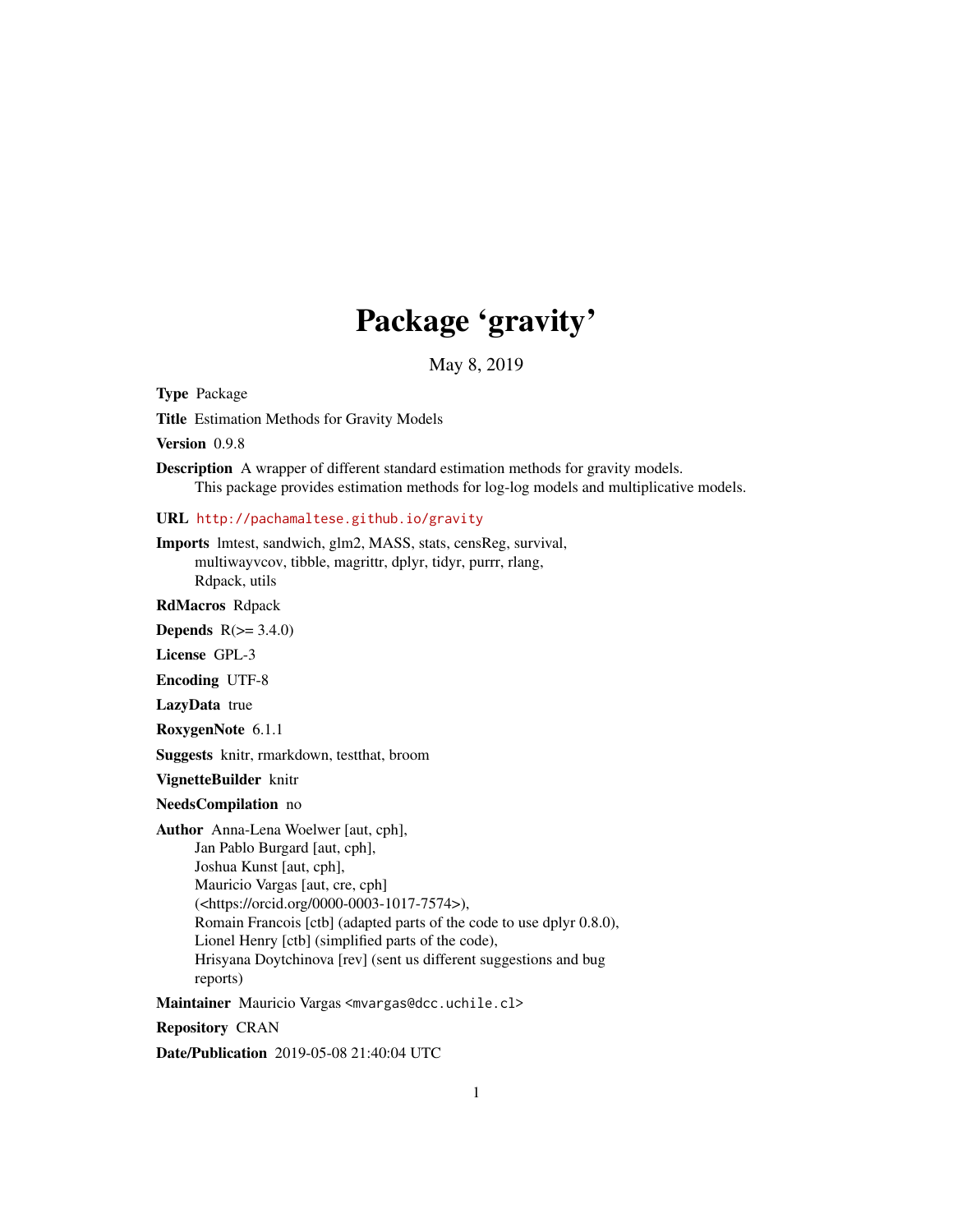# <span id="page-1-0"></span>R topics documented:

| hvw |    |
|-----|----|
|     |    |
| ddm |    |
|     |    |
|     |    |
|     |    |
|     |    |
|     |    |
|     |    |
|     |    |
|     |    |
|     |    |
|     |    |
|     |    |
|     |    |
|     |    |
|     |    |
|     |    |
|     |    |
|     | 47 |

bvu *Bonus vetus OLS (BVU)*

# Description

bvu estimates gravity models via Bonus vetus OLS with simple averages.

# Usage

```
bvu(dependent_variable, distance, additional_regressors = NULL,
  income_origin, income_destination, code_origin, code_destination,
  robust = FALSE, data, ...)
```
# Arguments

dependent\_variable (Type: character) name of the dependent variable. This dependent variable is divided by the product of unilateral incomes such (i.e. income\_origin and income\_destination) and logged afterwards. distance (Type: character) name of the distance variable that should be taken as the key independent variable in the estimation. The distance is logged automatically when the function is executed.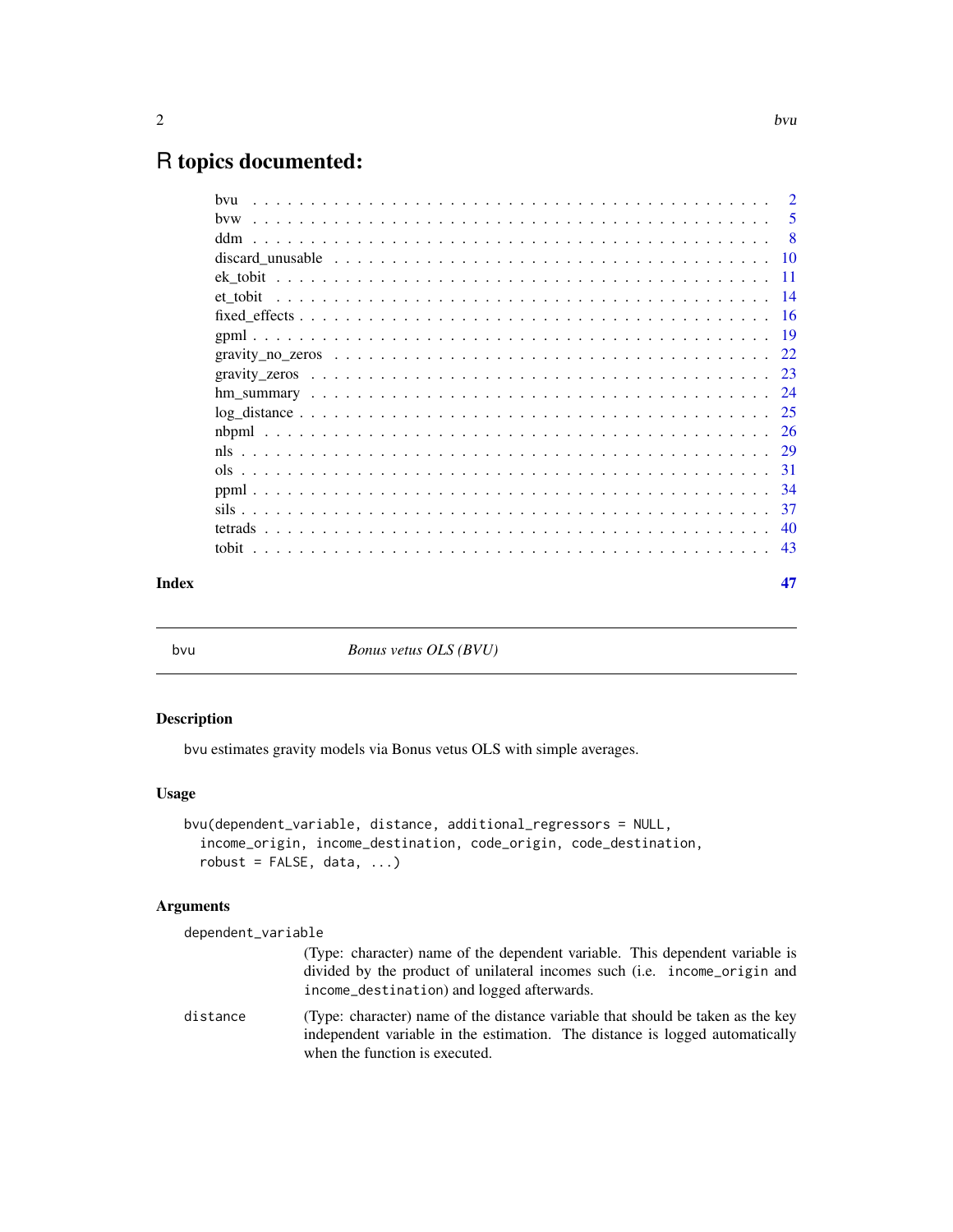# <span id="page-2-0"></span>additional\_regressors

|                    |               | (Type: character) names of the additional regressors to include in the model (e.g.<br>a dummy variable to indicate contiguity). Unilateral metric variables such as<br>GDP should be inserted via the arguments income_origin and income_destination.<br>As country specific effects are subdued due to demeaning, no further unilateral<br>variables apart from incomes can be added. |
|--------------------|---------------|----------------------------------------------------------------------------------------------------------------------------------------------------------------------------------------------------------------------------------------------------------------------------------------------------------------------------------------------------------------------------------------|
|                    |               | Write this argument as $c$ (contiguity, common currency, ). By default<br>this is set to NULL.                                                                                                                                                                                                                                                                                         |
|                    | income_origin | (Type: character) origin income variable (e.g. GDP) in the dataset.                                                                                                                                                                                                                                                                                                                    |
| income_destination |               |                                                                                                                                                                                                                                                                                                                                                                                        |
|                    |               | (Type: character) destination income variable (e.g. GDP) in the dataset.                                                                                                                                                                                                                                                                                                               |
|                    | code_origin   | (Type: character) country of origin variable (e.g. ISO-3 country codes). The<br>variables are grouped using this parameter.                                                                                                                                                                                                                                                            |
| code_destination   |               |                                                                                                                                                                                                                                                                                                                                                                                        |
|                    |               | (Type: character) country of destination variable (e.g. country ISO-3 codes).<br>The variables are grouped using this parameter.                                                                                                                                                                                                                                                       |
|                    | robust        | (Type: logical) whether robust fitting should be used. By default this is set to<br>FALSE.                                                                                                                                                                                                                                                                                             |
|                    | data          | (Type: data.frame) the dataset to be used.                                                                                                                                                                                                                                                                                                                                             |
|                    | .             | Additional arguments to be passed to the function.                                                                                                                                                                                                                                                                                                                                     |
|                    |               |                                                                                                                                                                                                                                                                                                                                                                                        |

# Details

Bonus vetus OLS is an estimation method for gravity models developed by Baier and Bergstrand (2009); Baier and Bergstrand (2010) using simple averages to center a Taylor-series.

The bvu function considers Multilateral Resistance terms and allows to conduct comparative statics. Country specific effects are subdued due to demeaning. Hence, unilateral variables apart from incomes cannot be included in the estimation.

bvu is designed to be consistent with the Stata code provided at [Gravity Equations: Workhorse,](https://sites.google.com/site/hiegravity/) [Toolkit, and Cookbook](https://sites.google.com/site/hiegravity/) when choosing robust estimation.

As, to our knowledge at the moment, there is no explicit literature covering the estimation of a gravity equation by bvu using panel data, we do not recommend to apply this method in this case.

# Value

The function returns the summary of the estimated gravity model as an [lm](#page-0-0)-object.

# References

For more information on gravity models, theoretical foundations and estimation methods in general see

Anderson JE (1979). "A Theoretical Foundation for the Gravity Equation." *The American Economic Review*, 69(1), 106–116. ISSN 00028282.

Anderson JE, van Wincoop E (2001). "Gravity with Gravitas: A Solution to the Border Puzzle." Technical Report 8079, National Bureau of Economic Research. doi: [10.3386/w8079.](http://doi.org/10.3386/w8079)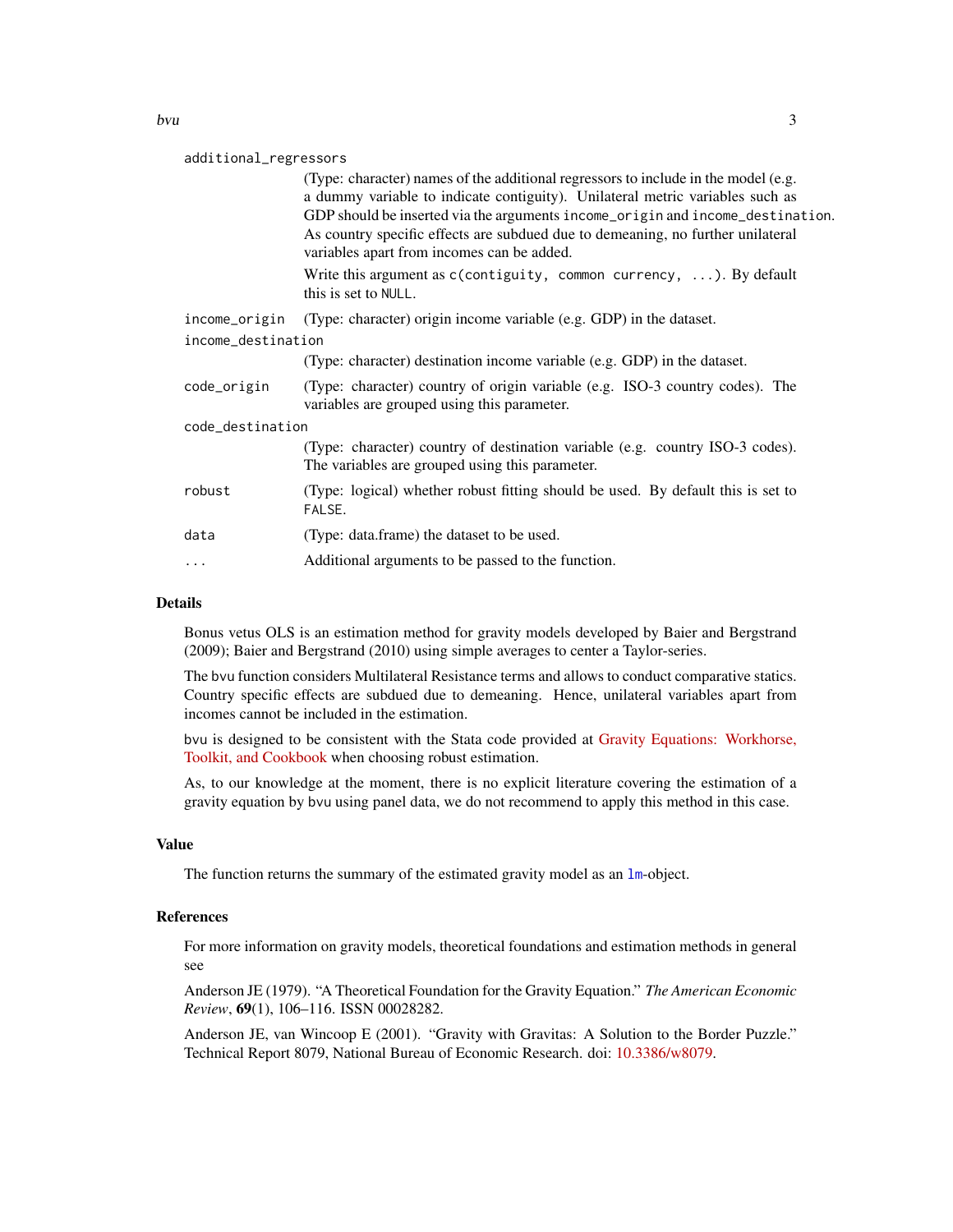<span id="page-3-0"></span>Anderson JE (2010). "The Gravity Model." Technical Report 16576, National Bureau of Economic Research. doi: [10.3386/w16576.](http://doi.org/10.3386/w16576)

Baier SL, Bergstrand JH (2009). "Bonus vetus OLS: A simple method for approximating international trade-cost effects using the gravity equation." *Journal of International Economics*, 77(1), 77 - 85. ISSN 0022-1996, doi: [10.1016/j.jinteco.2008.10.004.](http://doi.org/10.1016/j.jinteco.2008.10.004)

Baier SL, Bergstrand JH (2010). "The Gravity Model in International Trade: Advances and Applications." In van Bergeijk PAG, Brakman S (eds.), chapter 4. Cambridge University Press. doi: [10.1017/CBO9780511762109.](http://doi.org/10.1017/CBO9780511762109)

Feenstra RC (2002). "Border effects and the gravity equation: consistent methods for estimation." *Scottish Journal of Political Economy*, 49(5), 491–506.

Head K, Mayer T, Ries J (2010). "The erosion of colonial trade linkages after independence." *Journal of International Economics*, 81(1), 1 - 14. ISSN 0022-1996, doi: [10.1016/j.jinteco.2010.01.002.](http://doi.org/10.1016/j.jinteco.2010.01.002)

Head K, Mayer T (2014). "Chapter 3 - Gravity Equations: Workhorse,Toolkit, and Cookbook." In Gopinath G, Helpman E, Rogoff K (eds.), *Handbook of International Economics*, volume 4 of *Handbook of International Economics*, 131 - 195. Elsevier. doi: [10.1016/B9780444543141.00003-](http://doi.org/10.1016/B978-0-444-54314-1.00003-3) [3.](http://doi.org/10.1016/B978-0-444-54314-1.00003-3)

Silva JMCS, Tenreyro S (2006). "The Log of Gravity." *The Review of Economics and Statistics*, 88(4), 641-658. doi: [10.1162/rest.88.4.641.](http://doi.org/10.1162/rest.88.4.641)

and the citations therein.

See [Gravity Equations: Workhorse, Toolkit, and Cookbook](https://sites.google.com/site/hiegravity/) for gravity datasets and Stata code for estimating gravity models.

For estimating gravity equations using panel data see

Egger P, Pfaffermayr M (2003). "The proper panel econometric specification of the gravity equation: A three-way model with bilateral interaction effects." *Empirical Economics*, 28(3), 571–580. ISSN 1435-8921, doi: [10.1007/s001810200146.](http://doi.org/10.1007/s001810200146)

Gómez-Herrera E (2013). "Comparing alternative methods to estimate gravity models of bilateral trade." *Empirical Economics*, 44(3), 1087–1111. ISSN 1435-8921, doi: [10.1007/s0018101205762.](http://doi.org/10.1007/s00181-012-0576-2)

and the references therein.

### See Also

[lm](#page-0-0), [coeftest](#page-0-0), [vcovHC](#page-0-0)

# Examples

```
# Example for CRAN checks:
# Executable in < 5 sec
library(dplyr)
data("gravity_no_zeros")
# Choose 5 countries for testing
countries_chosen <- c("AUS", "CHN", "GBR", "BRA", "CAN")
grav_small <- filter(gravity_no_zeros, iso_o %in% countries_chosen)
fit \leftarrow bvu(
```
dependent\_variable = "flow",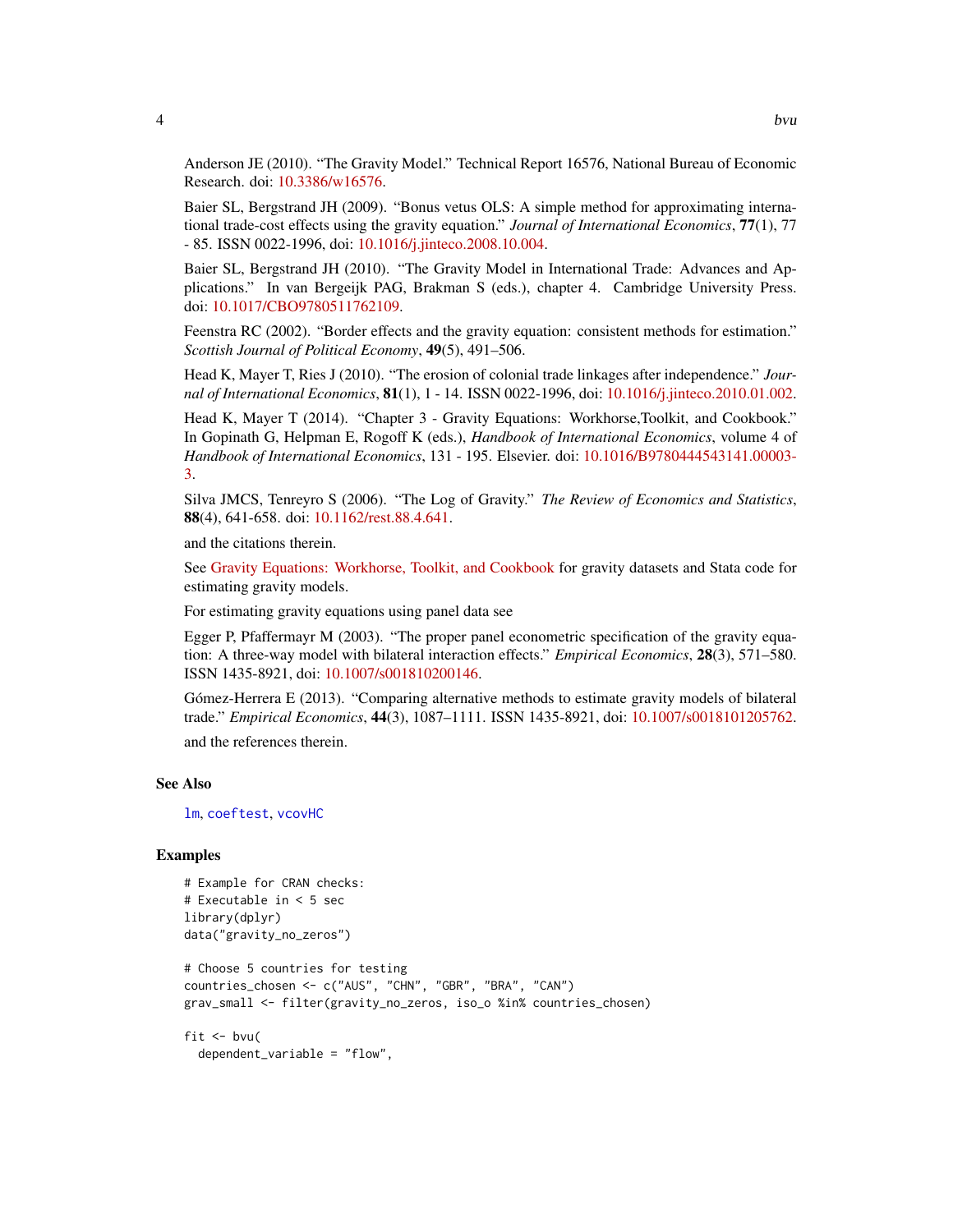<span id="page-4-0"></span>bvw 5

```
distance = "distw",
  additional_regressors = c("rta", "contig", "comcur"),
  income_origin = "gdp_o",
 income_destination = "gdp_d",
 code_origin = "iso_o",
 code_destination = "iso_d",
  robust = FALSE,
  data = grav_small
\mathcal{L}
```
bvw *Bonus vetus OLS (BVW)*

# Description

bvw estimates gravity models via Bonus vetus OLS with income-weights.

# Usage

```
bvw(dependent_variable, distance, additional_regressors = NULL,
  income_origin, income_destination, code_origin, code_destination,
  robust = FALSE, data, ...
```
# Arguments

| dependent_variable    |                                                                                                                                                                                                                                                                                                                                                                                        |  |
|-----------------------|----------------------------------------------------------------------------------------------------------------------------------------------------------------------------------------------------------------------------------------------------------------------------------------------------------------------------------------------------------------------------------------|--|
|                       | (Type: character) name of the dependent variable. This dependent variable is<br>divided by the product of unilateral incomes such (i.e. income_origin and<br>income_destination) and logged afterwards.                                                                                                                                                                                |  |
| distance              | (Type: character) name of the distance variable that should be taken as the key<br>independent variable in the estimation. The distance is logged automatically<br>when the function is executed.                                                                                                                                                                                      |  |
| additional_regressors |                                                                                                                                                                                                                                                                                                                                                                                        |  |
|                       | (Type: character) names of the additional regressors to include in the model (e.g.<br>a dummy variable to indicate contiguity). Unilateral metric variables such as<br>GDP should be inserted via the arguments income_origin and income_destination.<br>As country specific effects are subdued due to demeaning, no further unilateral<br>variables apart from incomes can be added. |  |
|                       | Write this argument as $c$ (contiguity, common currency, ). By default<br>this is set to NULL.                                                                                                                                                                                                                                                                                         |  |
| income_origin         | (Type: character) origin income variable (e.g. GDP) in the dataset.                                                                                                                                                                                                                                                                                                                    |  |
| income_destination    |                                                                                                                                                                                                                                                                                                                                                                                        |  |
|                       | (Type: character) destination income variable (e.g. GDP) in the dataset.                                                                                                                                                                                                                                                                                                               |  |
| code_origin           | (Type: character) country of origin variable (e.g. ISO-3 country codes). The<br>variables are grouped using this parameter.                                                                                                                                                                                                                                                            |  |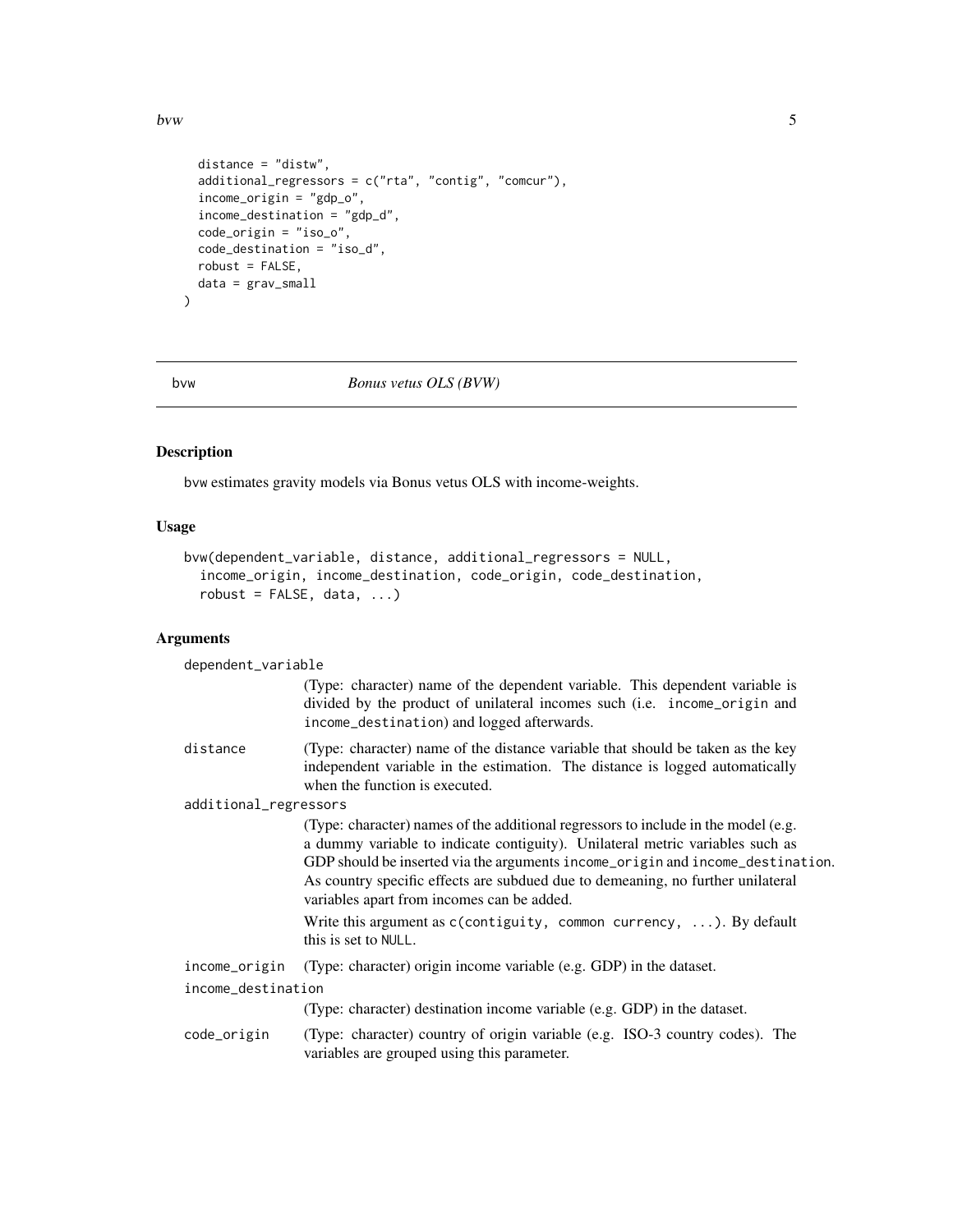<span id="page-5-0"></span>

| code_destination |                                                                                                                                  |
|------------------|----------------------------------------------------------------------------------------------------------------------------------|
|                  | (Type: character) country of destination variable (e.g. country ISO-3 codes).<br>The variables are grouped using this parameter. |
| robust           | (Type: logical) whether robust fitting should be used. By default this is set to<br>FALSE.                                       |
| data             | (Type: data.frame) the dataset to be used.                                                                                       |
| $\ddotsc$        | Additional arguments to be passed to the function.                                                                               |

# Details

Bonus vetus OLS is an estimation method for gravity models developed by Baier and Bergstrand (2009); Baier and Bergstrand (2010) using income-weights to center a Taylor series.

The bvw function considers Multilateral Resistance terms and allows to conduct comparative statics. Country specific effects are subdued due to demeaning. Hence, unilateral variables apart from inc\_o and inc\_d cannot be included in the estimation.

bvw is designed to be consistent with the Stata code provided at [Gravity Equations: Workhorse,](https://sites.google.com/site/hiegravity/) [Toolkit, and Cookbook](https://sites.google.com/site/hiegravity/) when choosing robust estimation.

As, to our knowledge at the moment, there is no explicit literature covering the estimation of a gravity equation by bvw using panel data, we do not recommend to apply this method in this case.

#### Value

The function returns the summary of the estimated gravity model as an  $1m$ -object.

# References

For more information on gravity models, theoretical foundations and estimation methods in general see

Anderson JE (1979). "A Theoretical Foundation for the Gravity Equation." *The American Economic Review*, 69(1), 106–116. ISSN 00028282.

Anderson JE, van Wincoop E (2001). "Gravity with Gravitas: A Solution to the Border Puzzle." Technical Report 8079, National Bureau of Economic Research. doi: [10.3386/w8079.](http://doi.org/10.3386/w8079)

Anderson JE (2010). "The Gravity Model." Technical Report 16576, National Bureau of Economic Research. doi: [10.3386/w16576.](http://doi.org/10.3386/w16576)

Baier SL, Bergstrand JH (2009). "Bonus vetus OLS: A simple method for approximating international trade-cost effects using the gravity equation." *Journal of International Economics*, 77(1), 77 - 85. ISSN 0022-1996, doi: [10.1016/j.jinteco.2008.10.004.](http://doi.org/10.1016/j.jinteco.2008.10.004)

Baier SL, Bergstrand JH (2010). "The Gravity Model in International Trade: Advances and Applications." In van Bergeijk PAG, Brakman S (eds.), chapter 4. Cambridge University Press. doi: [10.1017/CBO9780511762109.](http://doi.org/10.1017/CBO9780511762109)

Feenstra RC (2002). "Border effects and the gravity equation: consistent methods for estimation." *Scottish Journal of Political Economy*, 49(5), 491–506.

Head K, Mayer T, Ries J (2010). "The erosion of colonial trade linkages after independence." *Journal of International Economics*, 81(1), 1 - 14. ISSN 0022-1996, doi: [10.1016/j.jinteco.2010.01.002.](http://doi.org/10.1016/j.jinteco.2010.01.002)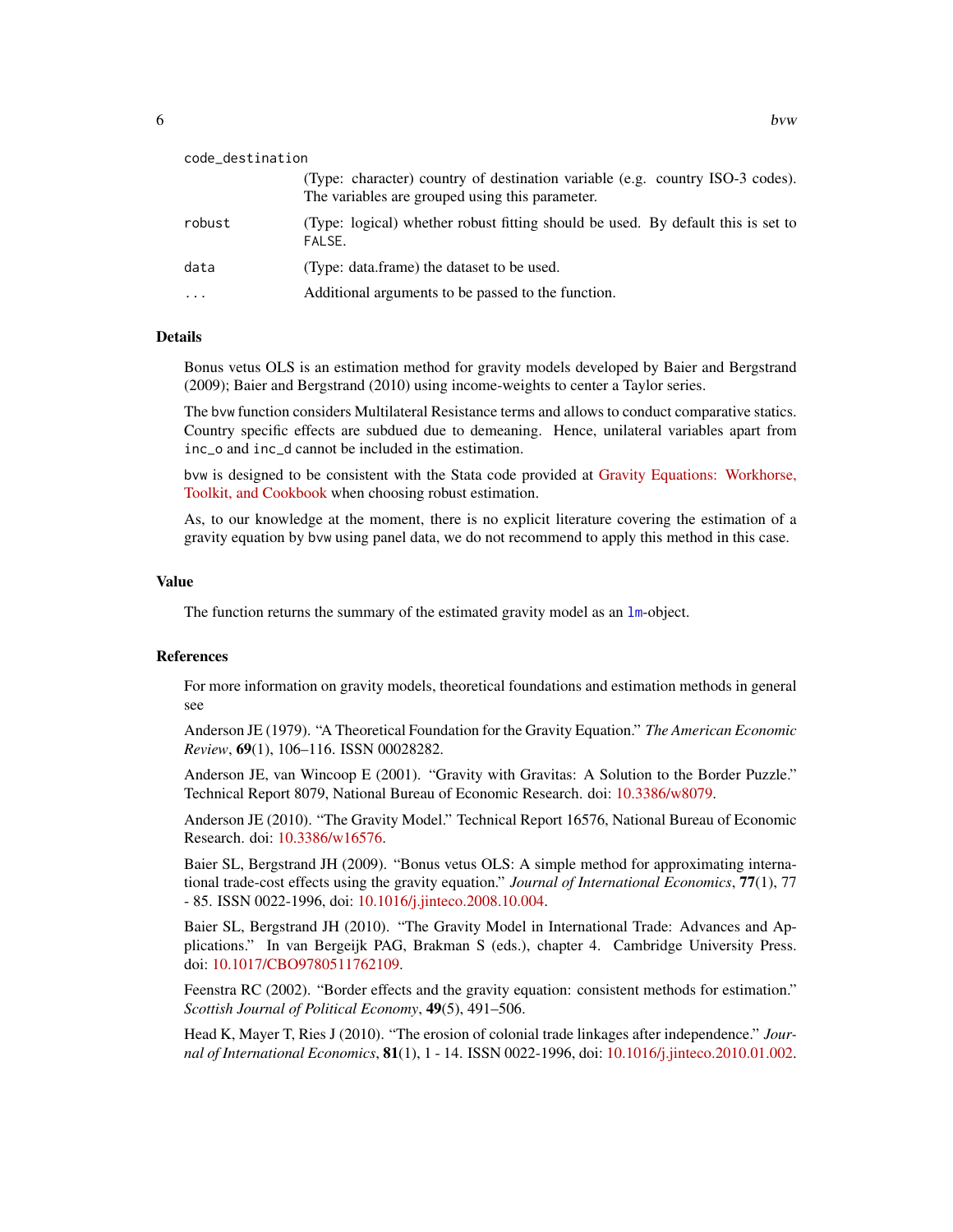<span id="page-6-0"></span>bvw 7

Head K, Mayer T (2014). "Chapter 3 - Gravity Equations: Workhorse, Toolkit, and Cookbook." In Gopinath G, Helpman E, Rogoff K (eds.), *Handbook of International Economics*, volume 4 of *Handbook of International Economics*, 131 - 195. Elsevier. doi: [10.1016/B9780444543141.00003-](http://doi.org/10.1016/B978-0-444-54314-1.00003-3) [3.](http://doi.org/10.1016/B978-0-444-54314-1.00003-3)

Silva JMCS, Tenreyro S (2006). "The Log of Gravity." *The Review of Economics and Statistics*, 88(4), 641-658. doi: [10.1162/rest.88.4.641.](http://doi.org/10.1162/rest.88.4.641)

and the citations therein.

See [Gravity Equations: Workhorse, Toolkit, and Cookbook](https://sites.google.com/site/hiegravity/) for gravity datasets and Stata code for estimating gravity models.

For estimating gravity equations using panel data see

Egger P, Pfaffermayr M (2003). "The proper panel econometric specification of the gravity equation: A three-way model with bilateral interaction effects." *Empirical Economics*, 28(3), 571–580. ISSN 1435-8921, doi: [10.1007/s001810200146.](http://doi.org/10.1007/s001810200146)

Gómez-Herrera E (2013). "Comparing alternative methods to estimate gravity models of bilateral trade." *Empirical Economics*, 44(3), 1087–1111. ISSN 1435-8921, doi: [10.1007/s0018101205762.](http://doi.org/10.1007/s00181-012-0576-2)

and the references therein.

# See Also

[lm](#page-0-0), [coeftest](#page-0-0), [vcovHC](#page-0-0)

# Examples

```
# Example for CRAN checks:
# Executable in < 5 sec
library(dplyr)
data("gravity_no_zeros")
# Choose 5 countries for testing
countries_chosen <- c("AUS", "CHN", "GBR", "BRA", "CAN")
grav_small <- filter(gravity_no_zeros, iso_o %in% countries_chosen)
fit \leftarrow bvw(
 dependent_variable = "flow",
 distance = "distw",
 additional_regressors = c("rta", "comcur", "contig"),
 income_origin = "gdp_o",
 income_destination = "gdp_d",
 code_origin = "iso_o",
 code_destination = "iso_d",
 robust = FALSE,
 data = grav_small
)
```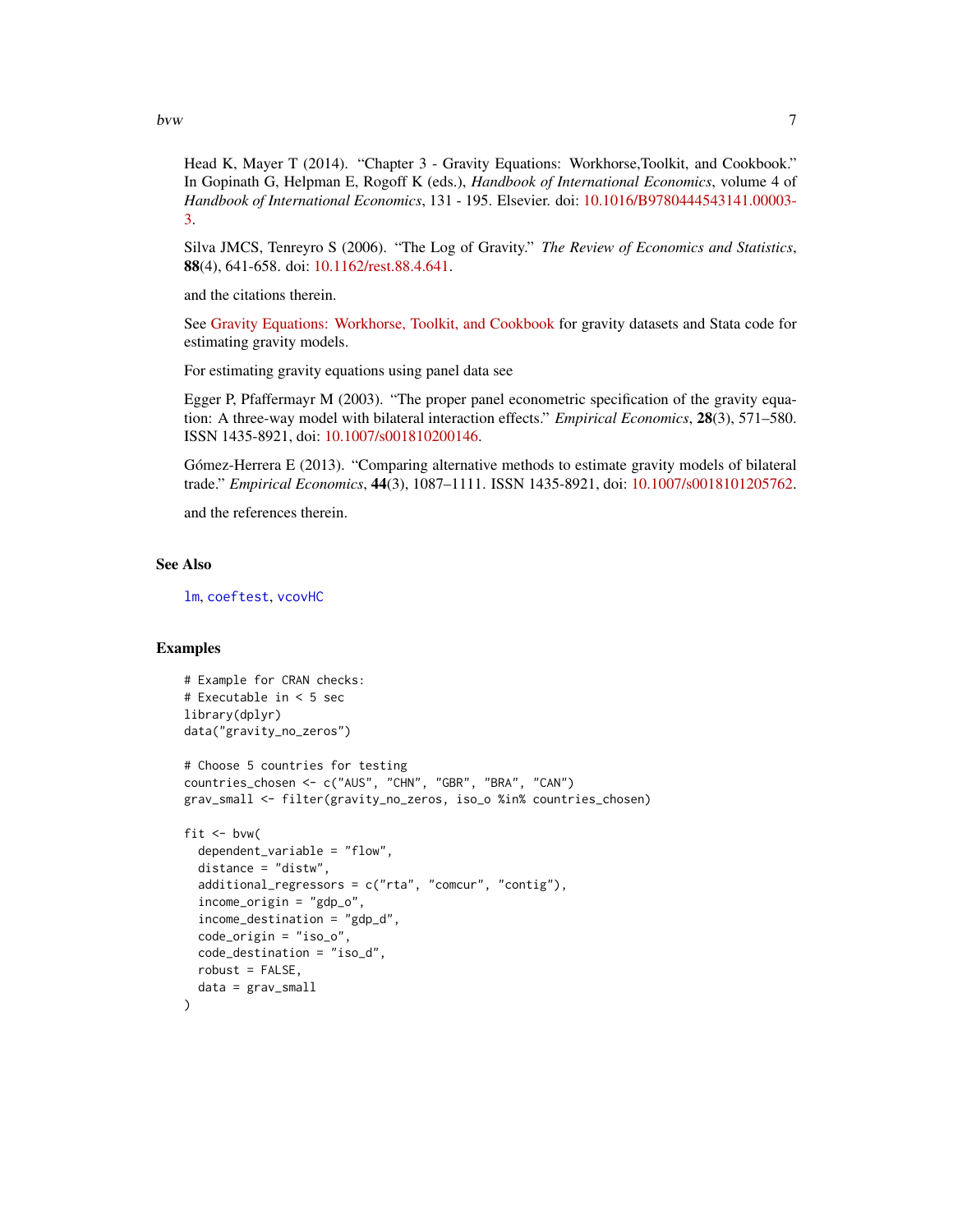# <span id="page-7-0"></span>Description

ddm estimates gravity models via double demeaning the left hand side and right hand side of the gravity equation.

# Usage

```
ddm(dependent_variable, distance, additional_regressors = NULL,
 code_origin, code_destination, robust = FALSE, data, ...)
```
# Arguments

dependent\_variable

|                       | (Type: character) name of the dependent variable. This dependent variable is<br>divided by the product of unilateral incomes such (i.e. income_origin and<br>income_destination) and logged afterwards.                                                                                                                                                                                |
|-----------------------|----------------------------------------------------------------------------------------------------------------------------------------------------------------------------------------------------------------------------------------------------------------------------------------------------------------------------------------------------------------------------------------|
| distance              | (Type: character) name of the distance variable that should be taken as the key<br>independent variable in the estimation. The distance is logged automatically<br>when the function is executed.                                                                                                                                                                                      |
| additional_regressors |                                                                                                                                                                                                                                                                                                                                                                                        |
|                       | (Type: character) names of the additional regressors to include in the model (e.g.<br>a dummy variable to indicate contiguity). Unilateral metric variables such as<br>GDP should be inserted via the arguments income_origin and income_destination.<br>As country specific effects are subdued due to demeaning, no further unilateral<br>variables apart from incomes can be added. |
|                       | Write this argument as $c$ (contiguity, common currency, ). By default<br>this is set to NULL.                                                                                                                                                                                                                                                                                         |
| code_origin           | (Type: character) country of origin variable (e.g. ISO-3 country codes). The<br>variables are grouped using this parameter.                                                                                                                                                                                                                                                            |
| code_destination      |                                                                                                                                                                                                                                                                                                                                                                                        |
|                       | (Type: character) country of destination variable (e.g. country ISO-3 codes).<br>The variables are grouped using this parameter.                                                                                                                                                                                                                                                       |
| robust                | (Type: logical) whether robust fitting should be used. By default this is set to<br>FALSE.                                                                                                                                                                                                                                                                                             |
| data                  | (Type: data.frame) the dataset to be used.                                                                                                                                                                                                                                                                                                                                             |
| $\ddots$              | Additional arguments to be passed to the function.                                                                                                                                                                                                                                                                                                                                     |

# Details

ddm is an estimation method for gravity models presented in Head and Mayer (2014).

Country specific effects are subdued due double demeaning. Hence, unilateral income proxies such as GDP cannot be considered as exogenous variables.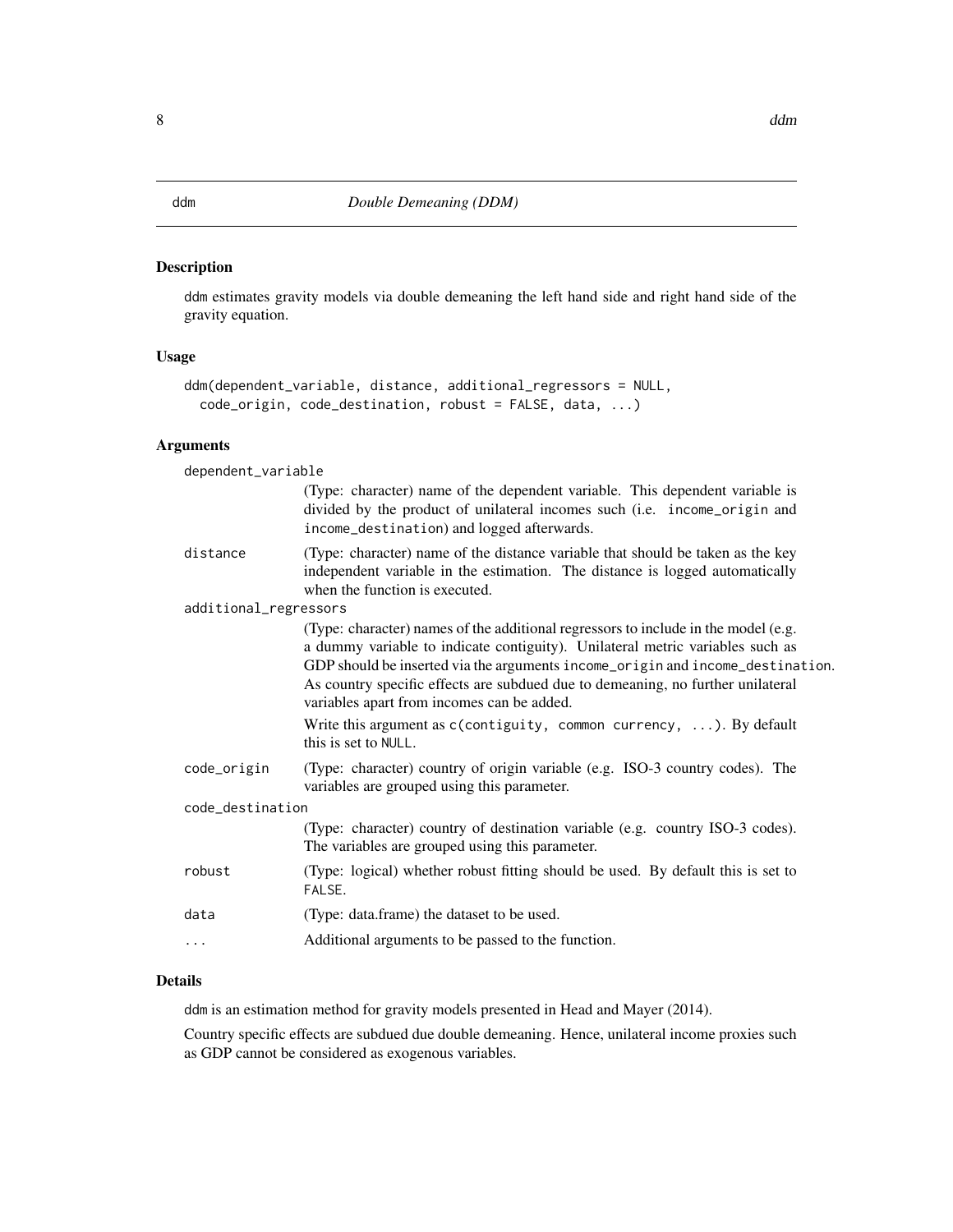<span id="page-8-0"></span>Unilateral effect drop out due to double demeaning and therefore cannot be estimated.

ddm is designed to be consistent with the Stata code provided at [Gravity Equations: Workhorse,](https://sites.google.com/site/hiegravity/) [Toolkit, and Cookbook](https://sites.google.com/site/hiegravity/) when choosing robust estimation.

As, to our knowledge at the moment, there is no explicit literature covering the estimation of a gravity equation by ddm using panel data, we do not recommend to apply this method in this case.

#### Value

The function returns the summary of the estimated gravity model as an 1m-object.

#### References

For more information on gravity models, theoretical foundations and estimation methods in general see

Anderson JE (1979). "A Theoretical Foundation for the Gravity Equation." *The American Economic Review*, 69(1), 106–116. ISSN 00028282.

Anderson JE, van Wincoop E (2001). "Gravity with Gravitas: A Solution to the Border Puzzle." Technical Report 8079, National Bureau of Economic Research. doi: [10.3386/w8079.](http://doi.org/10.3386/w8079)

Anderson JE (2010). "The Gravity Model." Technical Report 16576, National Bureau of Economic Research. doi: [10.3386/w16576.](http://doi.org/10.3386/w16576)

Baier SL, Bergstrand JH (2009). "Bonus vetus OLS: A simple method for approximating international trade-cost effects using the gravity equation." *Journal of International Economics*, 77(1), 77 - 85. ISSN 0022-1996, doi: [10.1016/j.jinteco.2008.10.004.](http://doi.org/10.1016/j.jinteco.2008.10.004)

Baier SL, Bergstrand JH (2010). "The Gravity Model in International Trade: Advances and Applications." In van Bergeijk PAG, Brakman S (eds.), chapter 4. Cambridge University Press. doi: [10.1017/CBO9780511762109.](http://doi.org/10.1017/CBO9780511762109)

Feenstra RC (2002). "Border effects and the gravity equation: consistent methods for estimation." *Scottish Journal of Political Economy*, 49(5), 491–506.

Head K, Mayer T, Ries J (2010). "The erosion of colonial trade linkages after independence." *Journal of International Economics*, 81(1), 1 - 14. ISSN 0022-1996, doi: [10.1016/j.jinteco.2010.01.002.](http://doi.org/10.1016/j.jinteco.2010.01.002)

Head K, Mayer T (2014). "Chapter 3 - Gravity Equations: Workhorse,Toolkit, and Cookbook." In Gopinath G, Helpman E, Rogoff K (eds.), *Handbook of International Economics*, volume 4 of *Handbook of International Economics*, 131 - 195. Elsevier. doi: [10.1016/B9780444543141.00003-](http://doi.org/10.1016/B978-0-444-54314-1.00003-3) [3.](http://doi.org/10.1016/B978-0-444-54314-1.00003-3)

Silva JMCS, Tenreyro S (2006). "The Log of Gravity." *The Review of Economics and Statistics*, 88(4), 641-658. doi: [10.1162/rest.88.4.641.](http://doi.org/10.1162/rest.88.4.641)

and the citations therein.

See [Gravity Equations: Workhorse, Toolkit, and Cookbook](https://sites.google.com/site/hiegravity/) for gravity datasets and Stata code for estimating gravity models.

For estimating gravity equations using panel data see

Egger P, Pfaffermayr M (2003). "The proper panel econometric specification of the gravity equation: A three-way model with bilateral interaction effects." *Empirical Economics*, 28(3), 571–580. ISSN 1435-8921, doi: [10.1007/s001810200146.](http://doi.org/10.1007/s001810200146)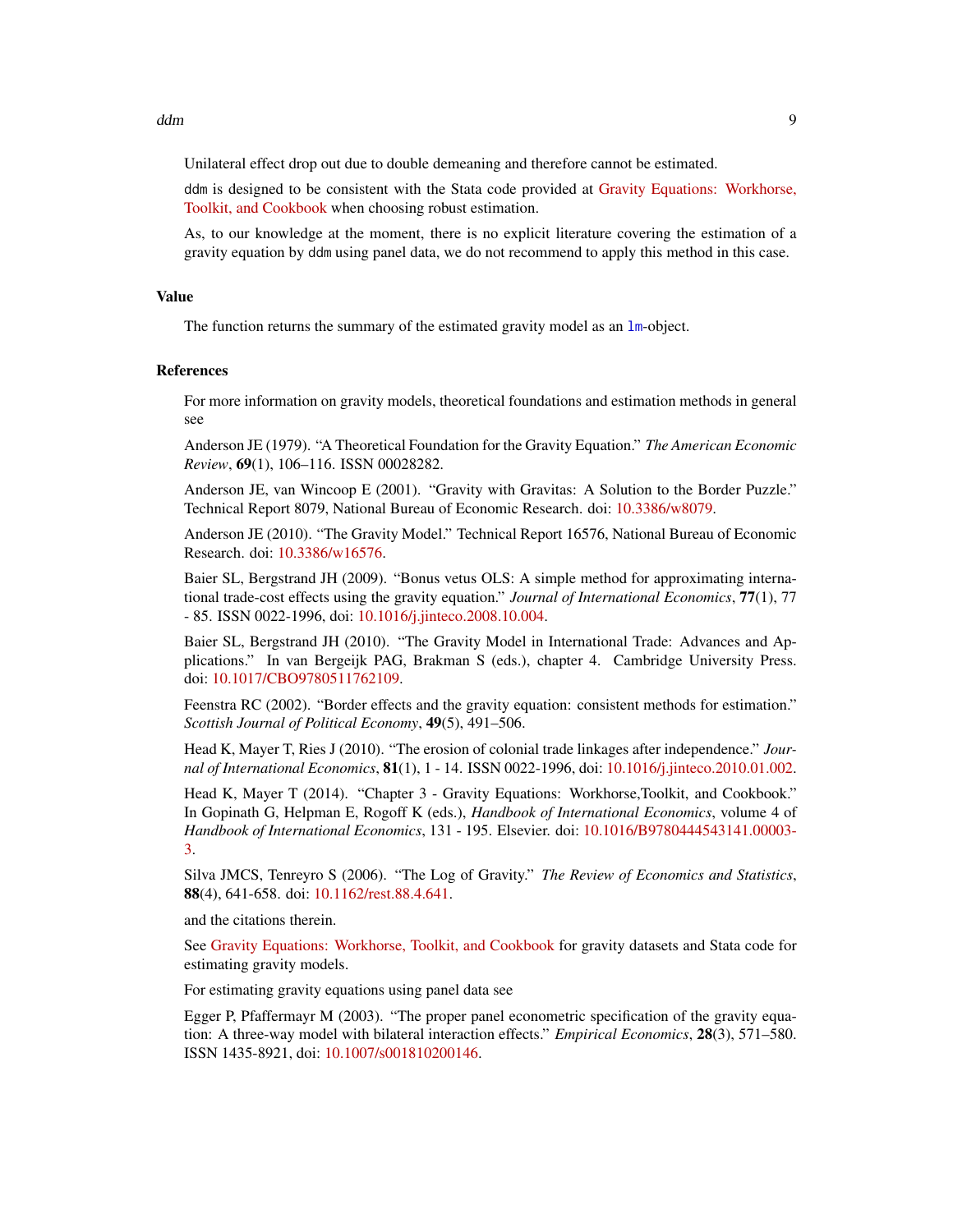<span id="page-9-0"></span>Gómez-Herrera E (2013). "Comparing alternative methods to estimate gravity models of bilateral trade." *Empirical Economics*, 44(3), 1087–1111. ISSN 1435-8921, doi: [10.1007/s0018101205762.](http://doi.org/10.1007/s00181-012-0576-2) and the references therein.

# See Also

[lm](#page-0-0), [coeftest](#page-0-0), [vcovHC](#page-0-0)

# Examples

```
# Example for CRAN checks:
# Executable in < 5 sec
library(dplyr)
data("gravity_no_zeros")
# Choose 5 countries for testing
countries_chosen <- c("AUS", "CHN", "GBR", "BRA", "CAN")
grav_small <- filter(gravity_no_zeros, iso_o %in% countries_chosen)
fit \leftarrow ddm(
  dependent_variable = "flow",
  distance = "distw",
  additional_regressors = c("rta", "comcur", "contig"),
  code_origin = "iso_o",
  code_destination = "iso_d",
  robust = FALSE,
  data = grav_small
)
```
discard\_unusable *Discard non-positive and/or non-finite observations in datasets*

# Description

discard\_unusable drops observations that cannot be used with models that convert columns to log scale, and therefore requiere non-negative and finite observations.

Consider that some of the functions within this package will drop observations when required and it is not requiered to be run before fitting a model.

# Usage

discard\_unusable(data, columns)

## Arguments

| data    | (Type: data.frame) the dataset to be used.                                     |
|---------|--------------------------------------------------------------------------------|
| columns | The columns to be cleaned (e.g. $c("flow", "distw")$ ) in the case of ddm when |
|         | used with the example dataset gravity_zeros)                                   |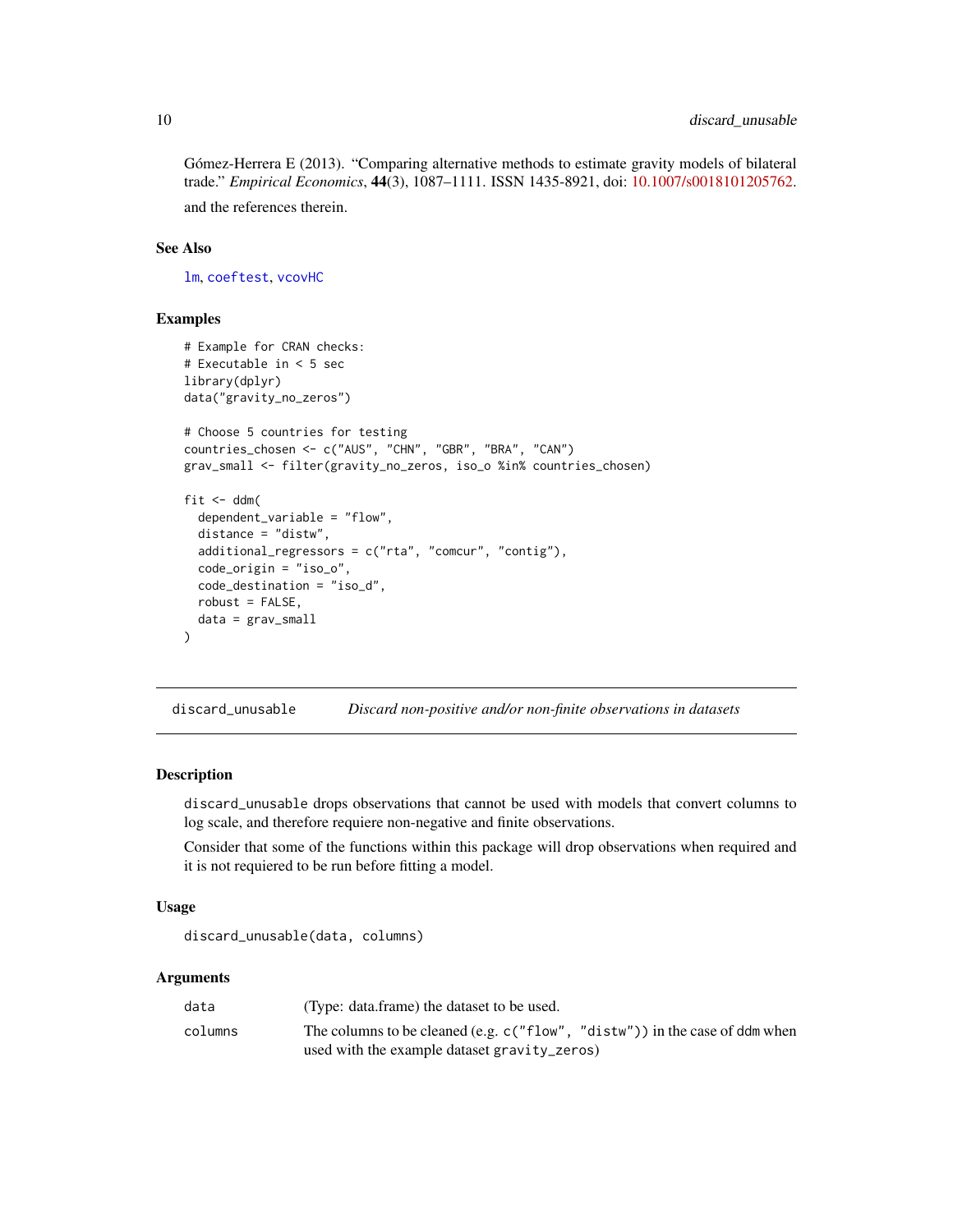#### <span id="page-10-0"></span>ek\_tobit 11

# Value

The function returns the summary of the estimated gravity model as an  $1m$ -object.

#### See Also

[lm](#page-0-0), [coeftest](#page-0-0), [vcovHC](#page-0-0)

### Examples

```
discard_unusable(gravity_zeros, "flow")
discard_unusable(gravity_zeros, c("flow", "distw"))
```
<span id="page-10-1"></span>ek\_tobit *Eaton and Kortum (2001) Tobit model (EK Tobit)*

# **Description**

ek\_tobit estimates gravity models in their additive form by conducting a censored regression.

# Usage

```
ek_tobit(dependent_variable, distance, additional_regressors = NULL,
  code_destination, robust = FALSE, data, ...)
```
#### Arguments

dependent\_variable (Type: character) name of the dependent variable. This variable is logged and then used as the dependent variable in the estimation. As the log of zero is not defined, all flows equal to zero are replaced by a left open interval with the logged minimum trade flow of the respective importing country as right border. distance (Type: character) name of the distance variable that should be taken as the key independent variable in the estimation. The distance is logged automatically when the function is executed. additional\_regressors (Type: character) names of the additional regressors to include in the model (e.g. a dummy variable to indicate contiguity). Unilateral metric variables such as GDP should be inserted via the arguments income\_origin and income\_destination. Write this argument as c(contiguity, common currency, ...). By default this is set to NULL. code\_destination (Type: character) country of destination variable (e.g. country ISO-3 codes). The variables are grouped using this parameter. robust (Type: logical) whether robust fitting should be used. By default this is set to FALSE. data (Type: data.frame) the dataset to be used. ... Additional arguments to be passed to the function.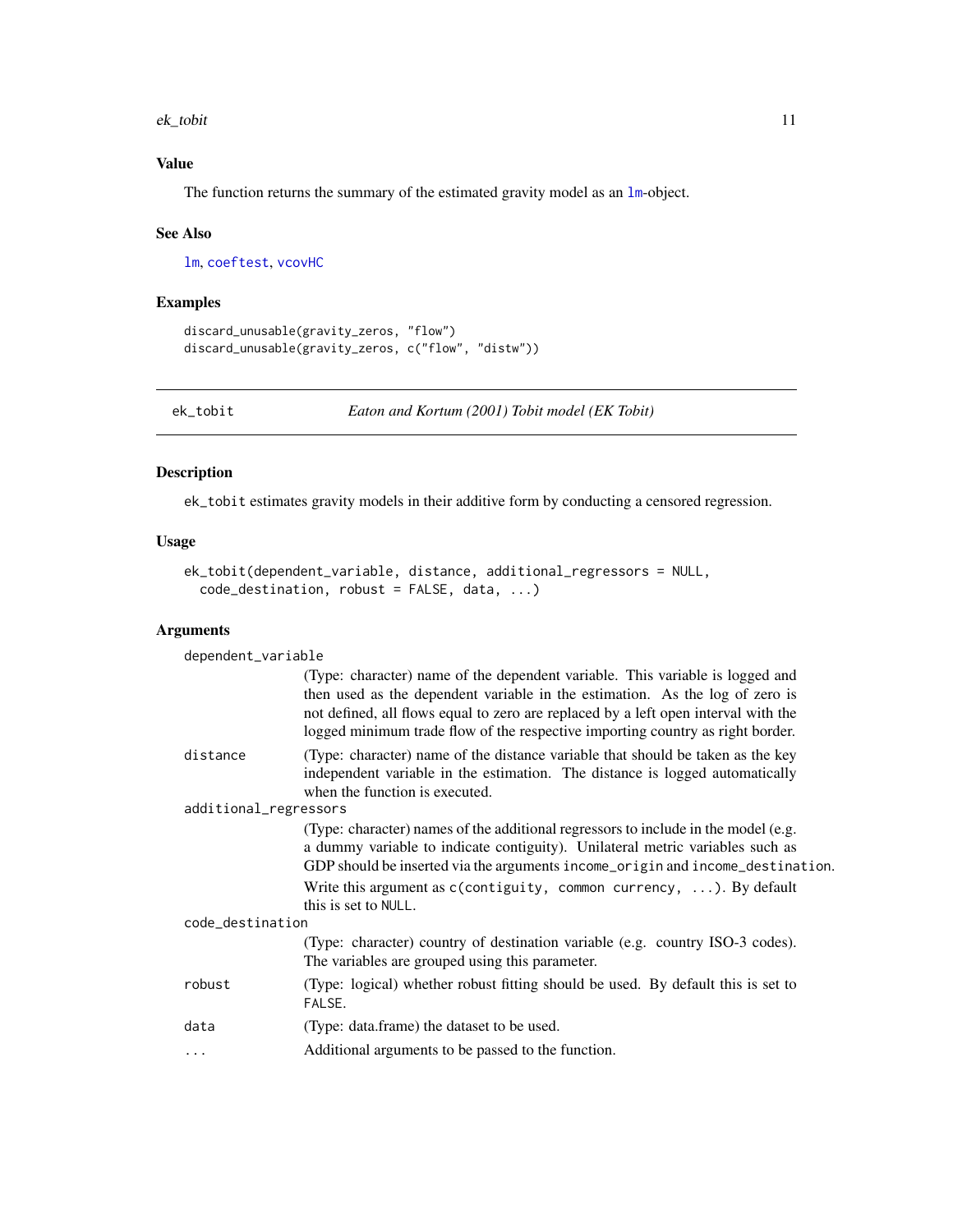#### <span id="page-11-0"></span>Details

ek\_tobit represents the Eaton and Kortum (2001) Tobit model where each country is assigned specific censoring bounds.

When taking the log of the gravity equation flows equal to zero constitute a problem as their log is not defined. Therefore, in ek\_tobit all values of the dependent variable are redefined as intervals.

The positive observations have both interval bounds equal to their original value.

For zero flows the interval is left open. The right border of the interval is set to the log of the minimum positive trade flow of the respective importing country.

The defined data object of class [Surv](#page-0-0) is then inserted in [survreg](#page-0-0) for the parameter estimation.

ek\_tobit is designed to be consistent with the Stata code provided at [Gravity Equations: Workhorse,](https://sites.google.com/site/hiegravity/) [Toolkit, and Cookbook](https://sites.google.com/site/hiegravity/) when choosing robust estimation.

For other Tobit functions, see [tobit](#page-42-1) for a simple Tobit model where number 1 is added to all observations and [et\\_tobit](#page-13-1) for the Eaton and Tamura (1995) threshold Tobit model where instead of simply adding number 1 to the data the threshold is estimated.

The function is designed for cross-sectional data, but can be extended to panel data using the [survreg](#page-0-0) function.

# Value

The function returns the summary of the estimated gravity model as a [survreg](#page-0-0)-object.

# References

For more information on gravity models, theoretical foundations and estimation methods in general see

Anderson JE (1979). "A Theoretical Foundation for the Gravity Equation." *The American Economic Review*, 69(1), 106–116. ISSN 00028282.

Anderson JE, van Wincoop E (2001). "Gravity with Gravitas: A Solution to the Border Puzzle." Technical Report 8079, National Bureau of Economic Research. doi: [10.3386/w8079.](http://doi.org/10.3386/w8079)

Anderson JE (2010). "The Gravity Model." Technical Report 16576, National Bureau of Economic Research. doi: [10.3386/w16576.](http://doi.org/10.3386/w16576)

Baier SL, Bergstrand JH (2009). "Bonus vetus OLS: A simple method for approximating international trade-cost effects using the gravity equation." *Journal of International Economics*, 77(1), 77 - 85. ISSN 0022-1996, doi: [10.1016/j.jinteco.2008.10.004.](http://doi.org/10.1016/j.jinteco.2008.10.004)

Baier SL, Bergstrand JH (2010). "The Gravity Model in International Trade: Advances and Applications." In van Bergeijk PAG, Brakman S (eds.), chapter 4. Cambridge University Press. doi: [10.1017/CBO9780511762109.](http://doi.org/10.1017/CBO9780511762109)

Feenstra RC (2002). "Border effects and the gravity equation: consistent methods for estimation." *Scottish Journal of Political Economy*, 49(5), 491–506.

Head K, Mayer T, Ries J (2010). "The erosion of colonial trade linkages after independence." *Journal of International Economics*, 81(1), 1 - 14. ISSN 0022-1996, doi: [10.1016/j.jinteco.2010.01.002.](http://doi.org/10.1016/j.jinteco.2010.01.002)

Head K, Mayer T (2014). "Chapter 3 - Gravity Equations: Workhorse,Toolkit, and Cookbook." In Gopinath G, Helpman E, Rogoff K (eds.), *Handbook of International Economics*, volume 4 of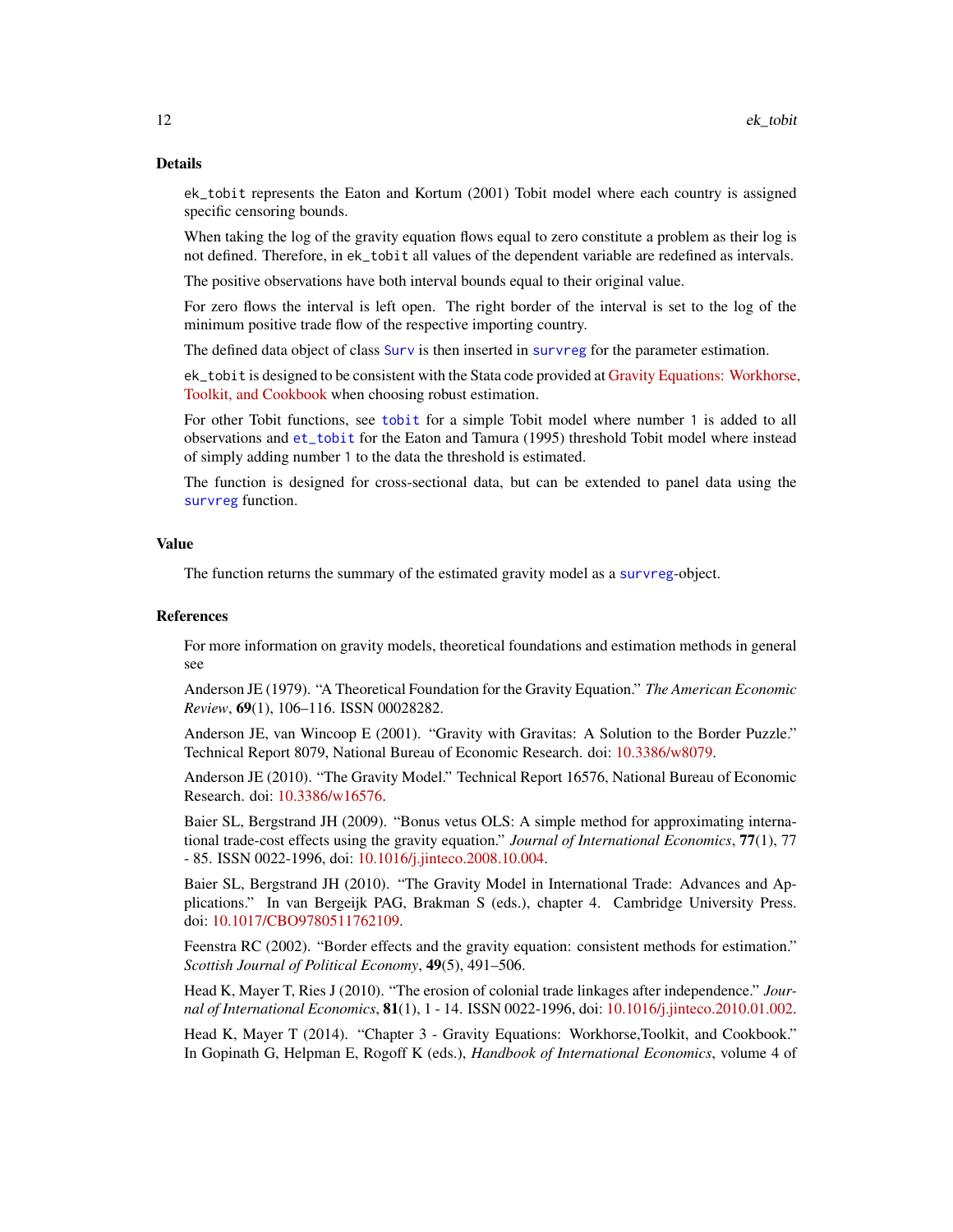#### <span id="page-12-0"></span>ek\_tobit 13

*Handbook of International Economics*, 131 - 195. Elsevier. doi: [10.1016/B9780444543141.00003-](http://doi.org/10.1016/B978-0-444-54314-1.00003-3) [3.](http://doi.org/10.1016/B978-0-444-54314-1.00003-3)

Silva JMCS, Tenreyro S (2006). "The Log of Gravity." *The Review of Economics and Statistics*, 88(4), 641-658. doi: [10.1162/rest.88.4.641.](http://doi.org/10.1162/rest.88.4.641)

and the citations therein.

See [Gravity Equations: Workhorse, Toolkit, and Cookbook](https://sites.google.com/site/hiegravity/) for gravity datasets and Stata code for estimating gravity models.

For estimating gravity equations using panel data see

Egger P, Pfaffermayr M (2003). "The proper panel econometric specification of the gravity equation: A three-way model with bilateral interaction effects." *Empirical Economics*, 28(3), 571–580. ISSN 1435-8921, doi: [10.1007/s001810200146.](http://doi.org/10.1007/s001810200146)

Gómez-Herrera E (2013). "Comparing alternative methods to estimate gravity models of bilateral trade." *Empirical Economics*, 44(3), 1087–1111. ISSN 1435-8921, doi: [10.1007/s0018101205762.](http://doi.org/10.1007/s00181-012-0576-2)

and the references therein.

# See Also

[Surv](#page-0-0), [survreg](#page-0-0), [tobit](#page-42-1)

# Examples

```
# Example for CRAN checks:
# Executable in < 5 sec
library(dplyr)
data("gravity_no_zeros")
# Choose 5 countries for testing
countries_chosen <- c("AUS", "CHN", "GBR", "BRA", "CAN")
grav_small <- filter(gravity_no_zeros, iso_o %in% countries_chosen)
grav_small <- grav_small %>%
  mutate(
   flow = ifelse(flow \leq 5, 0, flow), # cutoff for testing purposes
   lgdp_0 = log(gdp_0),
    lgdp_d = log(gdp_d)\lambdafit <- ek_tobit(
  dependent_variable = "flow",
  distance = "distw",
  additional_regressors = c("distw", "rta", "lgdp_o", "lgdp_d"),
  code_destination = "iso_d",
  robust = FALSE,data = grav_small
)
```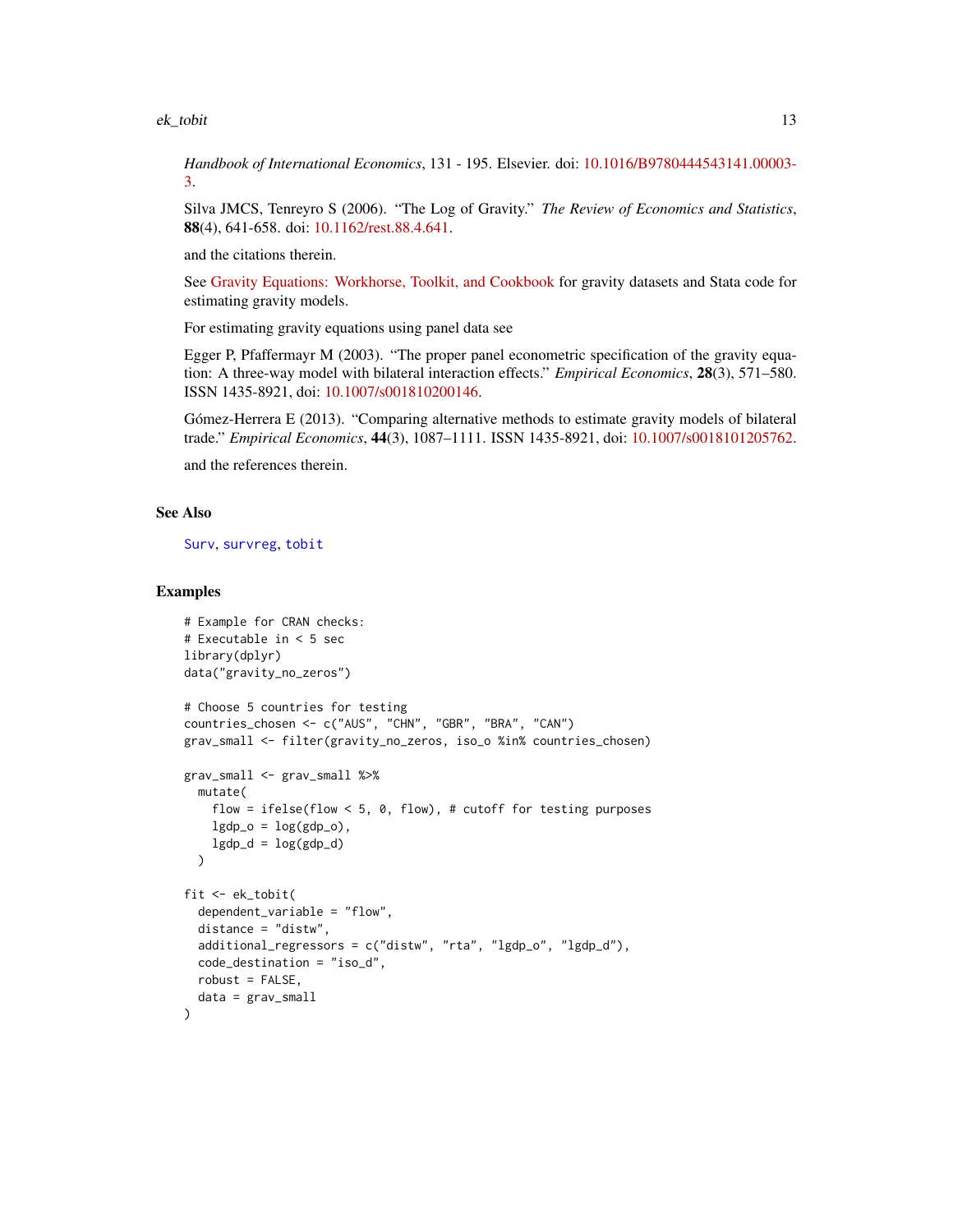#### Description

et\_tobit estimates gravity models in their additive form by conducting a left-censored regression.

#### Usage

```
et_tobit(dependent_variable, distance, additional_regressors = NULL,
  data, ...)
```
#### Arguments

| dependent_variable    |                                                                                                                                                                                                                                                                                                                                                                                    |  |
|-----------------------|------------------------------------------------------------------------------------------------------------------------------------------------------------------------------------------------------------------------------------------------------------------------------------------------------------------------------------------------------------------------------------|--|
|                       | (Type: character) name of the dependent variable. Following Carson and Sun<br>(2007), the smallest positive flow value is used as an estimate of the threshold,<br>this value is is added to the dependent_variable, the result is logged and taken<br>as the dependent variable in the Tobit estimation with lower bound equal to the<br>log of the smallest possible flow value. |  |
| distance              | (Type: character) name of the distance variable that should be taken as the key<br>independent variable in the estimation. The distance is logged automatically<br>when the function is executed.                                                                                                                                                                                  |  |
| additional_regressors |                                                                                                                                                                                                                                                                                                                                                                                    |  |
|                       | (Type: character) names of the additional regressors to include in the model (e.g.<br>a dummy variable to indicate contiguity). Unilateral metric variables such as<br>GDP should be inserted via the arguments income_origin and income_destination.                                                                                                                              |  |
|                       | Write this argument as $c$ (contiguity, common currency, ). By default<br>this is set to NULL.                                                                                                                                                                                                                                                                                     |  |
| data                  | (Type: data.frame) the dataset to be used.                                                                                                                                                                                                                                                                                                                                         |  |
| $\cdots$              | Additional arguments to be passed to the function.                                                                                                                                                                                                                                                                                                                                 |  |
|                       |                                                                                                                                                                                                                                                                                                                                                                                    |  |

# Details

et\_tobit represents the Eaton and Tamura (1995) Tobit model which is often used when several gravity models are compared, instead of adding number 1 to the dependent variable as done in [tobit](#page-42-1), the constant added to the data is estimated and interpreted as a threshold.

When taking the log of the gravity equation flows equal to zero constitute a problem as their log is not defined. Therefore, a constant is added to the flows.

Compared to the usual ET-Tobit approaches, in this package, the estimation of the threshold is done before the other parameters are estimated.

We follow Carson and Sun (2007), who show that taking the minimum positive flow value as an estimate of the threshold is super-consistent and that using this threshold estimate ensures that the parameter MLE are asymptotically normal with the asymptotic variance identical to the variance achieved when the threshold is known. Hence, first the threshold is estimated as the minimum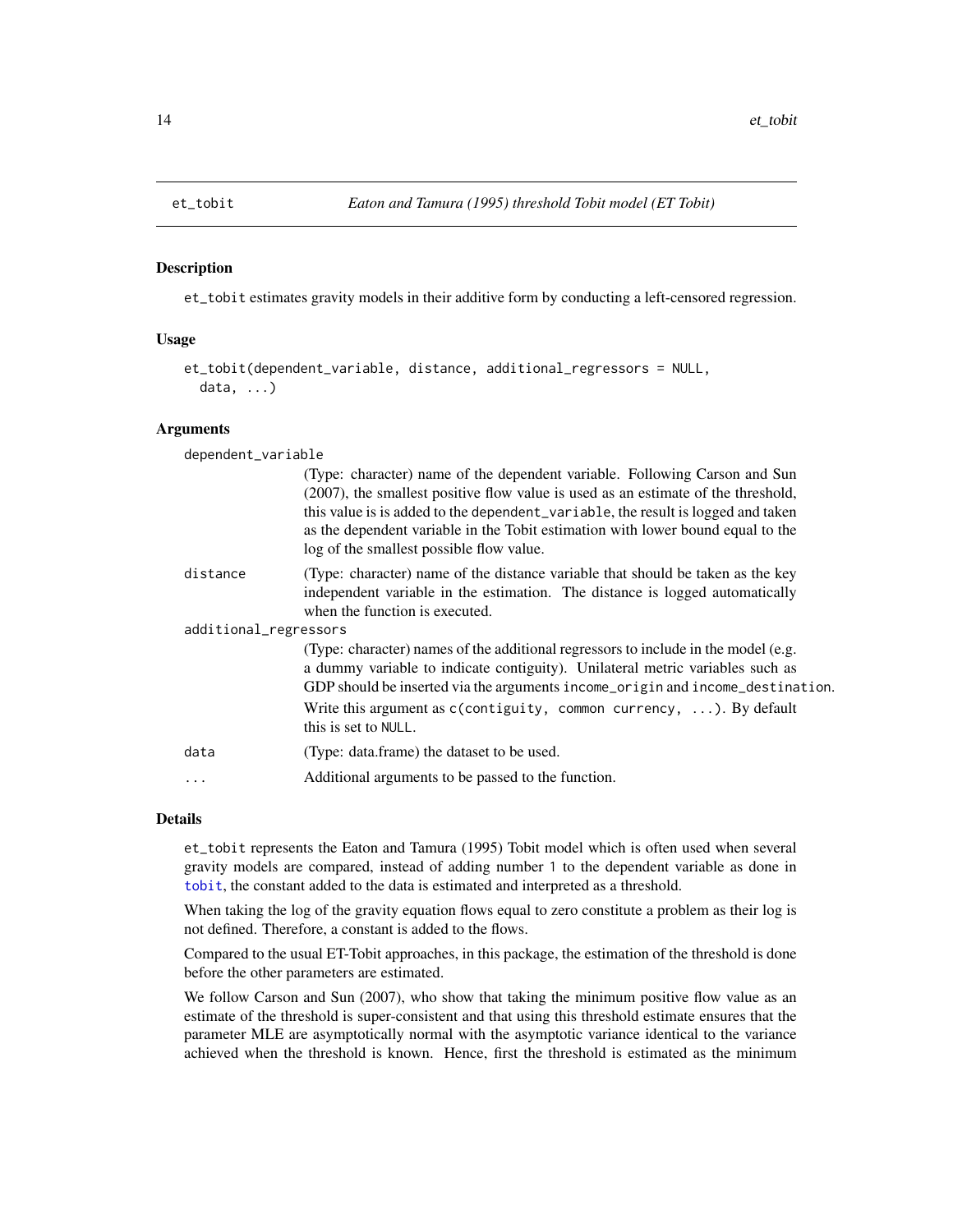#### <span id="page-14-0"></span>et\_tobit 15

positive flow. This threshold is added to the flow variable, it is logged afterwards and taken as the dependent variable.

The Tobit estimation is then conducted using the [censReg](#page-0-0) function and setting the lower bound equal to the log of the minimum positive flow value which was added to all observations.

A Tobit regression represents a combination of a binary and a linear regression. This procedure has to be taken into consideration when interpreting the estimated coefficients.

The marginal effects of an explanatory variable on the expected value of the dependent variable equals the product of both the probability of the latent variable exceeding the threshold and the marginal effect of the explanatory variable of the expected value of the latent variable.

For a more elaborate Tobit function, see [ek\\_tobit](#page-10-1) for the Eaton and Kortum (2001) Tobit model where each zero trade volume is assigned a country specific interval with the upper bound equal to the minimum positive trade level of the respective importing country.

The function is designed for cross-sectional data, but can be extended to panel data using the [censReg](#page-0-0) function.

A robust estimations is not implemented to the present as the [censReg](#page-0-0) function is not compatible with the [vcovHC](#page-0-0) function.

# Value

The function returns the summary of the estimated gravity model as a [censReg](#page-0-0)-object.

# References

For more information on gravity models, theoretical foundations and estimation methods in general see

Anderson JE (1979). "A Theoretical Foundation for the Gravity Equation." *The American Economic Review*, 69(1), 106–116. ISSN 00028282.

Anderson JE, van Wincoop E (2001). "Gravity with Gravitas: A Solution to the Border Puzzle." Technical Report 8079, National Bureau of Economic Research. doi: [10.3386/w8079.](http://doi.org/10.3386/w8079)

Anderson JE (2010). "The Gravity Model." Technical Report 16576, National Bureau of Economic Research. doi: [10.3386/w16576.](http://doi.org/10.3386/w16576)

Baier SL, Bergstrand JH (2009). "Bonus vetus OLS: A simple method for approximating international trade-cost effects using the gravity equation." *Journal of International Economics*, 77(1), 77 - 85. ISSN 0022-1996, doi: [10.1016/j.jinteco.2008.10.004.](http://doi.org/10.1016/j.jinteco.2008.10.004)

Baier SL, Bergstrand JH (2010). "The Gravity Model in International Trade: Advances and Applications." In van Bergeijk PAG, Brakman S (eds.), chapter 4. Cambridge University Press. doi: [10.1017/CBO9780511762109.](http://doi.org/10.1017/CBO9780511762109)

Feenstra RC (2002). "Border effects and the gravity equation: consistent methods for estimation." *Scottish Journal of Political Economy*, 49(5), 491–506.

Head K, Mayer T, Ries J (2010). "The erosion of colonial trade linkages after independence." *Journal of International Economics*, 81(1), 1 - 14. ISSN 0022-1996, doi: [10.1016/j.jinteco.2010.01.002.](http://doi.org/10.1016/j.jinteco.2010.01.002)

Head K, Mayer T (2014). "Chapter 3 - Gravity Equations: Workhorse,Toolkit, and Cookbook." In Gopinath G, Helpman E, Rogoff K (eds.), *Handbook of International Economics*, volume 4 of *Handbook of International Economics*, 131 - 195. Elsevier. doi: [10.1016/B9780444543141.00003-](http://doi.org/10.1016/B978-0-444-54314-1.00003-3) [3.](http://doi.org/10.1016/B978-0-444-54314-1.00003-3)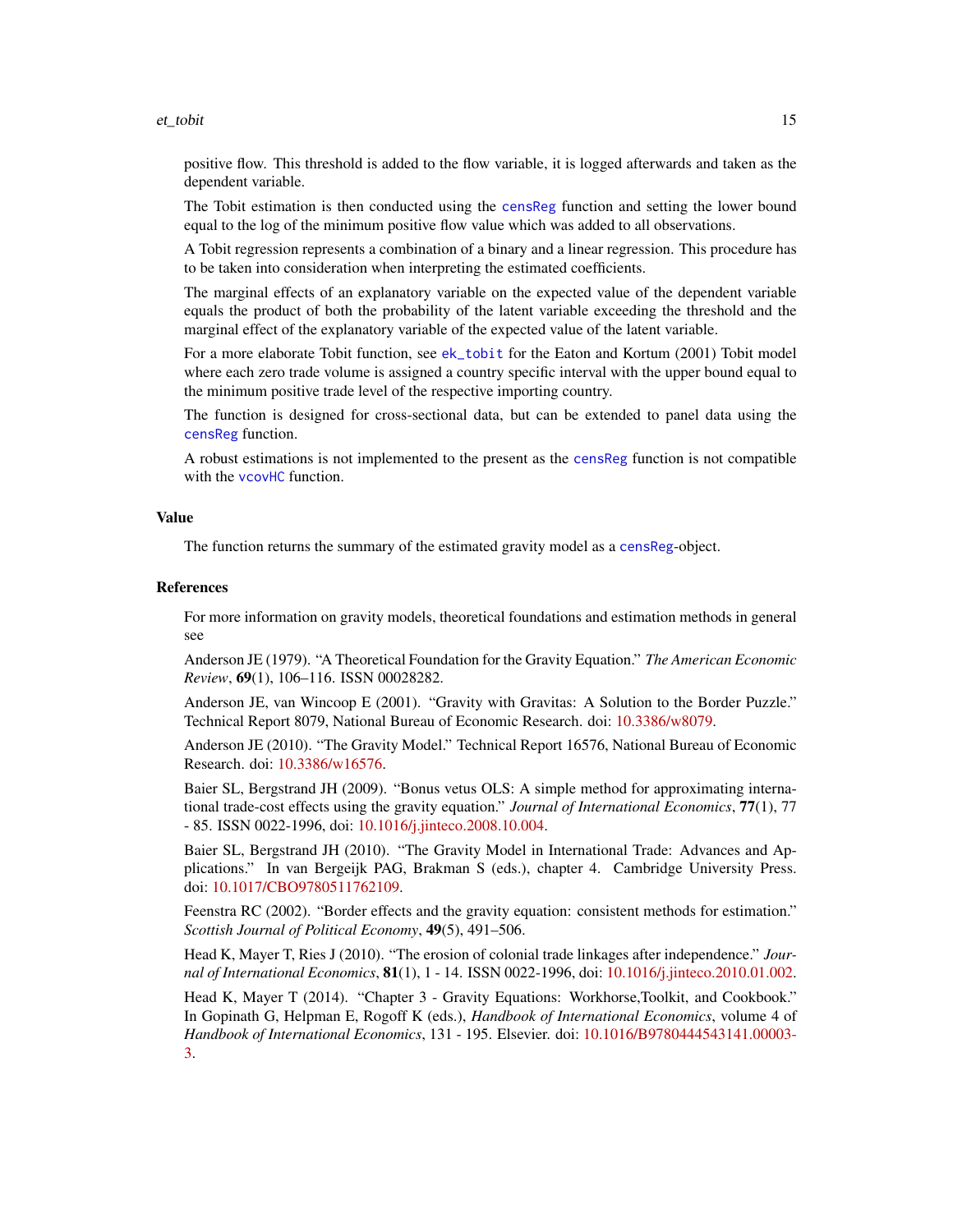<span id="page-15-0"></span>Silva JMCS, Tenreyro S (2006). "The Log of Gravity." *The Review of Economics and Statistics*, 88(4), 641-658. doi: [10.1162/rest.88.4.641.](http://doi.org/10.1162/rest.88.4.641)

and the citations therein.

See [Gravity Equations: Workhorse, Toolkit, and Cookbook](https://sites.google.com/site/hiegravity/) for gravity datasets and Stata code for estimating gravity models.

For estimating gravity equations using panel data see

Egger P, Pfaffermayr M (2003). "The proper panel econometric specification of the gravity equation: A three-way model with bilateral interaction effects." *Empirical Economics*, 28(3), 571–580. ISSN 1435-8921, doi: [10.1007/s001810200146.](http://doi.org/10.1007/s001810200146)

Gómez-Herrera E (2013). "Comparing alternative methods to estimate gravity models of bilateral trade." *Empirical Economics*, 44(3), 1087–1111. ISSN 1435-8921, doi: [10.1007/s0018101205762.](http://doi.org/10.1007/s00181-012-0576-2)

and the references therein.

#### See Also

[censReg](#page-0-0), [et\\_tobit](#page-13-1)

# Examples

```
# Example for CRAN checks:
# Executable in < 5 sec
library(dplyr)
data("gravity_no_zeros")
# Choose 5 countries for testing
countries_chosen <- c("AUS", "CHN", "GBR", "BRA", "CAN")
grav_small <- filter(gravity_no_zeros, iso_o %in% countries_chosen)
grav_small <- grav_small %>%
  mutate(
   flow = ifelse(flow < 5, 0, flow), # cutoff for testing purposes
   lgdp_0 = log(gdp_0),
   lgdp_d = log(gdp_d)\lambdafit <- et_tobit(
  dependent_variable = "flow",
  distance = "distw",
  additional_regressors = c("rta", "lgdp_o", "lgdp_d"),
  data = grav_small
\lambda
```
fixed\_effects *Fixed Effects*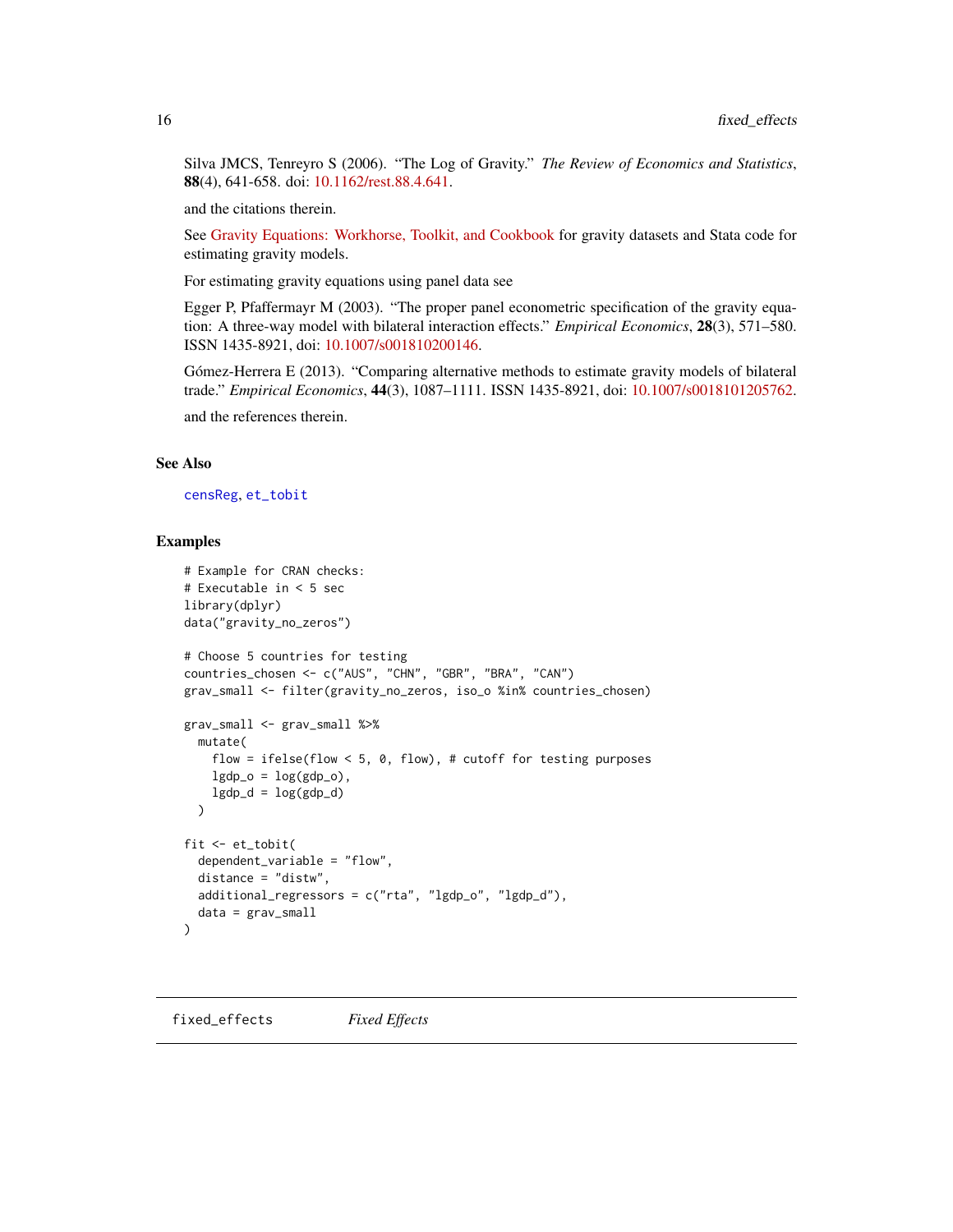# fixed\_effects 17

# **Description**

fixed\_effects estimates gravity models via OLS and fixed effects for the countries of origin and destination.

# Usage

```
fixed_effects(dependent_variable, distance, additional_regressors = NULL,
  code_origin, code_destination, robust = FALSE, data, ...)
```
# Arguments

| dependent_variable                                                                                                                                                                                                                    |  |  |
|---------------------------------------------------------------------------------------------------------------------------------------------------------------------------------------------------------------------------------------|--|--|
| (Type: character) name of the dependent variable. This variable is logged and<br>then used as the dependent variable in the estimation.                                                                                               |  |  |
| (Type: character) name of the distance variable that should be taken as the key<br>independent variable in the estimation. The distance is logged automatically<br>when the function is executed.                                     |  |  |
| additional_regressors                                                                                                                                                                                                                 |  |  |
| (Type: character) names of the additional regressors to include in the model<br>(e.g. a dummy variable to indicate contiguity). Unilateral metric variables such<br>as GDPs can be added but those variables have to be logged first. |  |  |
| Write this argument as $c$ (contiguity, common currency, ). By default<br>this is set to NULL.                                                                                                                                        |  |  |
| (Type: character) country of origin variable (e.g. ISO-3 country codes). The<br>variables are grouped using this parameter.                                                                                                           |  |  |
| code_destination                                                                                                                                                                                                                      |  |  |
| (Type: character) country of destination variable (e.g. country ISO-3 codes).<br>The variables are grouped using this parameter.                                                                                                      |  |  |
| (Type: logical) whether robust fitting should be used. By default this is set to<br>FALSE.                                                                                                                                            |  |  |
| (Type: data.frame) the dataset to be used.                                                                                                                                                                                            |  |  |
| Additional arguments to be passed to the function.                                                                                                                                                                                    |  |  |
|                                                                                                                                                                                                                                       |  |  |

# Details

To account for MR terms, Feenstra (2002) and Feenstra (2015) propose to use importer and exporter fixed effects. Due to the use of these effects, all unilateral influences such as GDPs can no longer be estimated.

A disadvantage of the use of fixed\_effects is that, when applied to panel data, the number of country-year or country-pair fixed effects can be too high for estimation. In addition, no comparative statistics are possible with fixed\_effects as the Multilateral Resistance terms are not estimated explicitly. Nevertheless, Head and Mayer (2014) highlight the importance of the use of fixed effects.

By including country specific fixed effects, all monadic effects are captured, including Multilateral Resistance terms. Therefore, no other unilateral variables such as GDP can be included as independent variables in the estimation.

fixed\_effects estimation can be used for both, cross-sectional as well as panel data.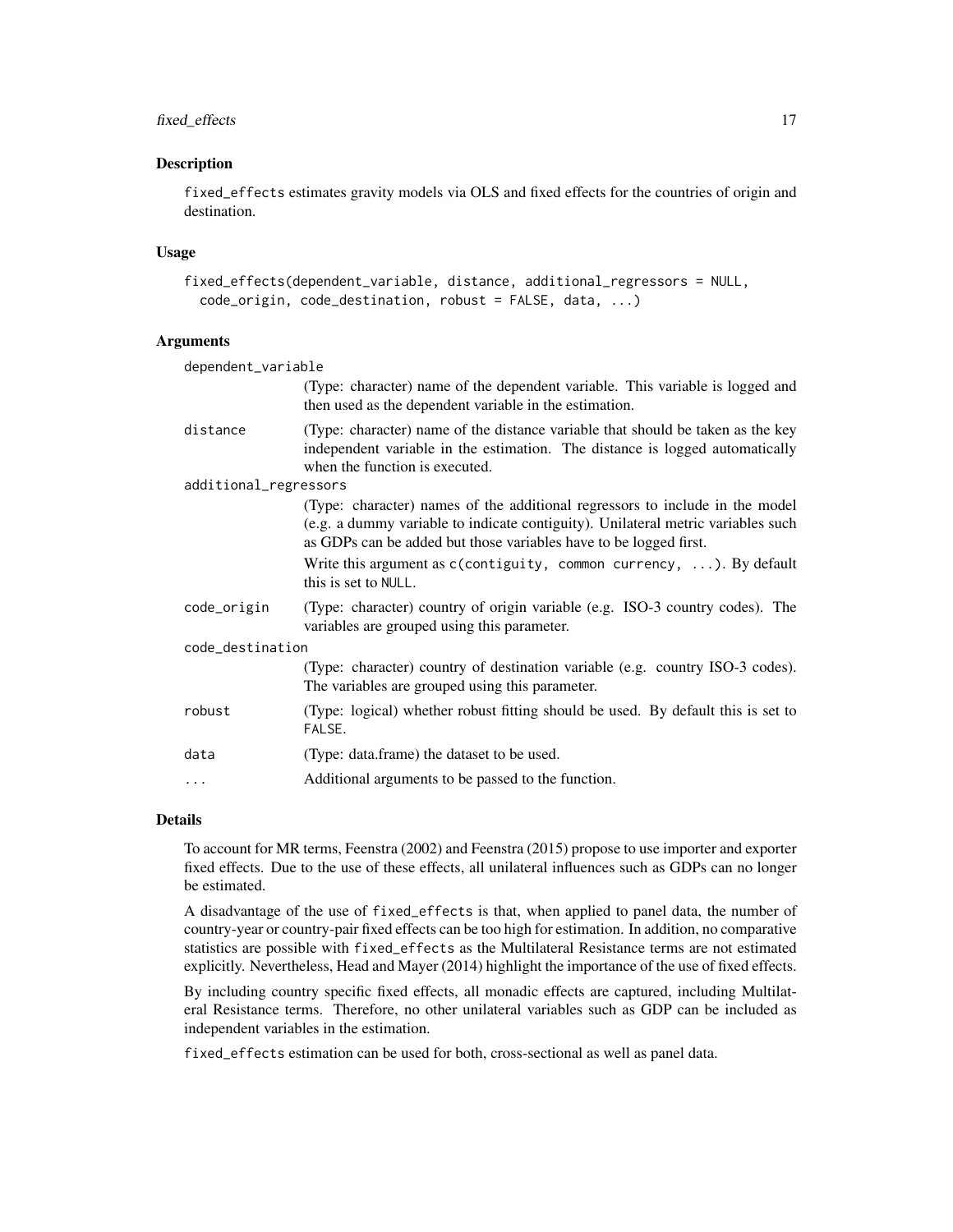<span id="page-17-0"></span>Nonetheless, the function is designed to be consistent with the Stata code for cross-sectional data provided at the website [Gravity Equations: Workhorse, Toolkit, and Cookbook](https://sites.google.com/site/hiegravity/) when choosing robust estimation.

The function fixed\_effects was therefore tested for cross-sectional data. Its up to the user to ensure that the functions can be applied to panel data.

Also, note that by including bilateral fixed effects such as country-pair effects, the coefficients of time-invariant observables such as distance can no longer be estimated.

Depending on the specific model, the code of the respective function might have to be changed in order to exclude the distance variable from the estimation.

At the very least, the user should take special care with respect to the meaning of the estimated coefficients and variances as well as the decision about which effects to include in the estimation.

When using panel data, the parameter and variance estimation of the models may have to be changed accordingly.

For a comprehensive overview of gravity models for panel data see Egger and Pfaffermayr (2003), Gómez-Herrera (2013) and Head et al. (2010) as well as the references therein.

# Value

The function returns the summary of the estimated gravity model as an [lm](#page-0-0)-object.

#### References

For more information on gravity models, theoretical foundations and estimation methods in general see

Anderson JE (1979). "A Theoretical Foundation for the Gravity Equation." *The American Economic Review*, 69(1), 106–116. ISSN 00028282.

Anderson JE, van Wincoop E (2001). "Gravity with Gravitas: A Solution to the Border Puzzle." Technical Report 8079, National Bureau of Economic Research. doi: [10.3386/w8079.](http://doi.org/10.3386/w8079)

Anderson JE (2010). "The Gravity Model." Technical Report 16576, National Bureau of Economic Research. doi: [10.3386/w16576.](http://doi.org/10.3386/w16576)

Baier SL, Bergstrand JH (2009). "Bonus vetus OLS: A simple method for approximating international trade-cost effects using the gravity equation." *Journal of International Economics*, 77(1), 77 - 85. ISSN 0022-1996, doi: [10.1016/j.jinteco.2008.10.004.](http://doi.org/10.1016/j.jinteco.2008.10.004)

Baier SL, Bergstrand JH (2010). "The Gravity Model in International Trade: Advances and Applications." In van Bergeijk PAG, Brakman S (eds.), chapter 4. Cambridge University Press. doi: [10.1017/CBO9780511762109.](http://doi.org/10.1017/CBO9780511762109)

Feenstra RC (2002). "Border effects and the gravity equation: consistent methods for estimation." *Scottish Journal of Political Economy*, 49(5), 491–506.

Head K, Mayer T, Ries J (2010). "The erosion of colonial trade linkages after independence." *Journal of International Economics*, 81(1), 1 - 14. ISSN 0022-1996, doi: [10.1016/j.jinteco.2010.01.002.](http://doi.org/10.1016/j.jinteco.2010.01.002)

Head K, Mayer T (2014). "Chapter 3 - Gravity Equations: Workhorse,Toolkit, and Cookbook." In Gopinath G, Helpman E, Rogoff K (eds.), *Handbook of International Economics*, volume 4 of *Handbook of International Economics*, 131 - 195. Elsevier. doi: [10.1016/B9780444543141.00003-](http://doi.org/10.1016/B978-0-444-54314-1.00003-3) [3.](http://doi.org/10.1016/B978-0-444-54314-1.00003-3)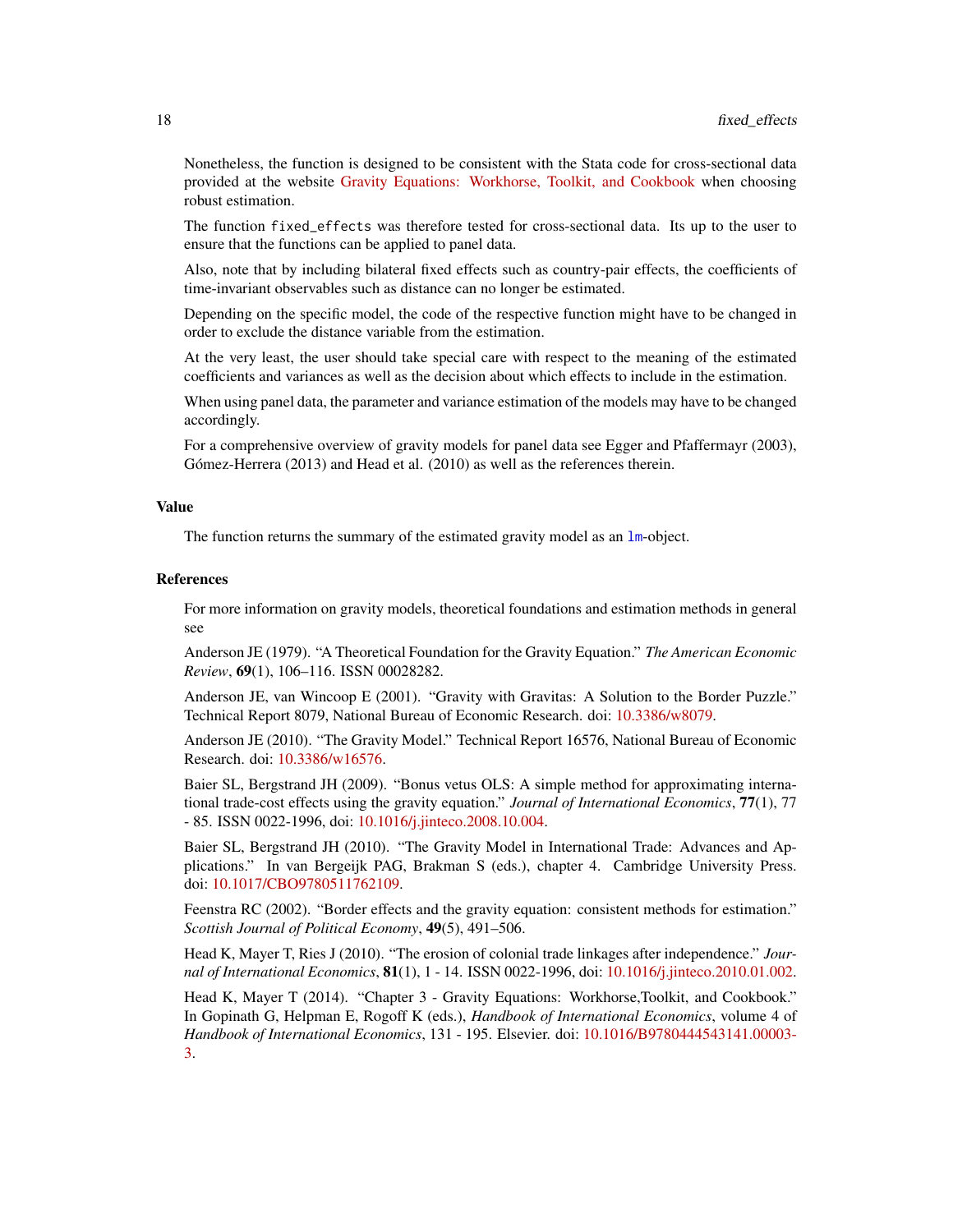<span id="page-18-0"></span>gpml to the contract of the contract of the contract of the contract of the contract of the contract of the contract of the contract of the contract of the contract of the contract of the contract of the contract of the co

Silva JMCS, Tenreyro S (2006). "The Log of Gravity." *The Review of Economics and Statistics*, 88(4), 641-658. doi: [10.1162/rest.88.4.641.](http://doi.org/10.1162/rest.88.4.641)

and the citations therein.

See [Gravity Equations: Workhorse, Toolkit, and Cookbook](https://sites.google.com/site/hiegravity/) for gravity datasets and Stata code for estimating gravity models.

For estimating gravity equations using panel data see

Egger P, Pfaffermayr M (2003). "The proper panel econometric specification of the gravity equation: A three-way model with bilateral interaction effects." *Empirical Economics*, 28(3), 571–580. ISSN 1435-8921, doi: [10.1007/s001810200146.](http://doi.org/10.1007/s001810200146)

Gómez-Herrera E (2013). "Comparing alternative methods to estimate gravity models of bilateral trade." *Empirical Economics*, 44(3), 1087–1111. ISSN 1435-8921, doi: [10.1007/s0018101205762.](http://doi.org/10.1007/s00181-012-0576-2)

and the references therein.

# See Also

[lm](#page-0-0), [coeftest](#page-0-0), [vcovHC](#page-0-0)

#### Examples

```
# Example for CRAN checks:
# Executable in < 5 sec
library(dplyr)
data("gravity_no_zeros")
# Choose 5 countries for testing
countries_chosen <- c("AUS", "CHN", "GBR", "BRA", "CAN")
grav_small <- filter(gravity_no_zeros, iso_o %in% countries_chosen)
fit <- fixed_effects(
  dependent_variable = "flow",
  distance = "distw",
  additional_regressors = c("rta", "comcur", "contig"),
  code_origin = "iso_o",
  code_destination = "iso_d",
  robust = FALSE,
  data = grav_small
)
```
<span id="page-18-1"></span>gpml *Gamma Pseudo Maximum Likelihood (GPML)*

#### **Description**

gpml estimates gravity models in their multiplicative form via Gamma Pseudo Maximum Likelihood.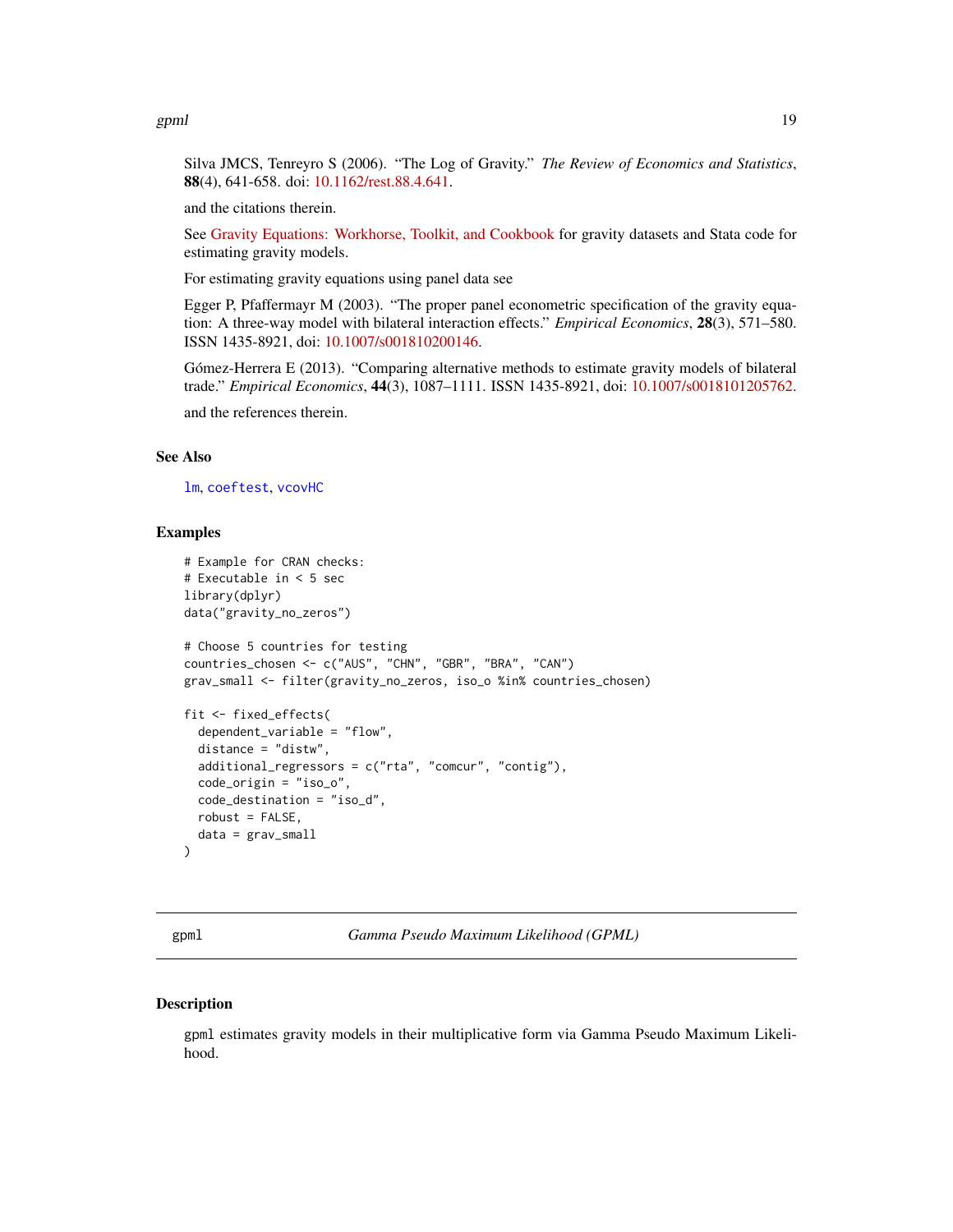# <span id="page-19-0"></span>Usage

```
gpml(dependent_variable, distance, additional_regressors, robust = FALSE,
 data, ...)
```
# **Arguments**

| dependent_variable    |                                                                                                                                                                                                                                                                          |
|-----------------------|--------------------------------------------------------------------------------------------------------------------------------------------------------------------------------------------------------------------------------------------------------------------------|
|                       | (Type: character) name of the dependent variable. This variable is logged and<br>then used as the dependent variable in the estimation.                                                                                                                                  |
| distance              | (Type: character) name of the distance variable that should be taken as the key<br>independent variable in the estimation. The distance is logged automatically<br>when the function is executed.                                                                        |
| additional_regressors |                                                                                                                                                                                                                                                                          |
|                       | (Type: character) names of the additional regressors to include in the model<br>(e.g. a dummy variable to indicate contiguity). Unilateral metric variables such<br>as GDPs can be added but those variables have to be logged first. Interaction<br>terms can be added. |
|                       | Write this argument as $c$ (contiguity, common currency, ). By default<br>this is set to NULL.                                                                                                                                                                           |
| robust                | (Type: logical) whether robust fitting should be used. By default this is set to<br>FALSE.                                                                                                                                                                               |
| data                  | (Type: data.frame) the dataset to be used.                                                                                                                                                                                                                               |
| $\ddotsc$             | Additional arguments to be passed to the function.                                                                                                                                                                                                                       |

# Details

gpml is an estimation method for gravity models belonging to generalized linear models. It is described in Silva and Tenreyro (2006) and the model is estimated via [glm2](#page-0-0) using the gamma distribution and a log-link.

For similar functions, utilizing the multiplicative form via the log-link, but different distributions, see [ppml](#page-33-1), [nls](#page-28-1), and [nbpml](#page-25-1).

gpml estimation can be used for both, cross-sectional as well as panel data, but its up to the user to ensure that the functions can be applied to panel data.

Depending on the panel dataset and the variables - specifically the type of fixed effects - included in the model, it may easily occur that the model is not computable.

Also, note that by including bilateral fixed effects such as country-pair effects, the coefficients of time-invariant observables such as distance can no longer be estimated.

Depending on the specific model, the code of the respective function might have to be changed in order to exclude the distance variable from the estimation.

At the very least, the user should take special care with respect to the meaning of the estimated coefficients and variances as well as the decision about which effects to include in the estimation.

When using panel data, the parameter and variance estimation of the models may have to be changed accordingly.

For a comprehensive overview of gravity models for panel data see Egger and Pfaffermayr (2003), Gómez-Herrera (2013) and Head et al. (2010).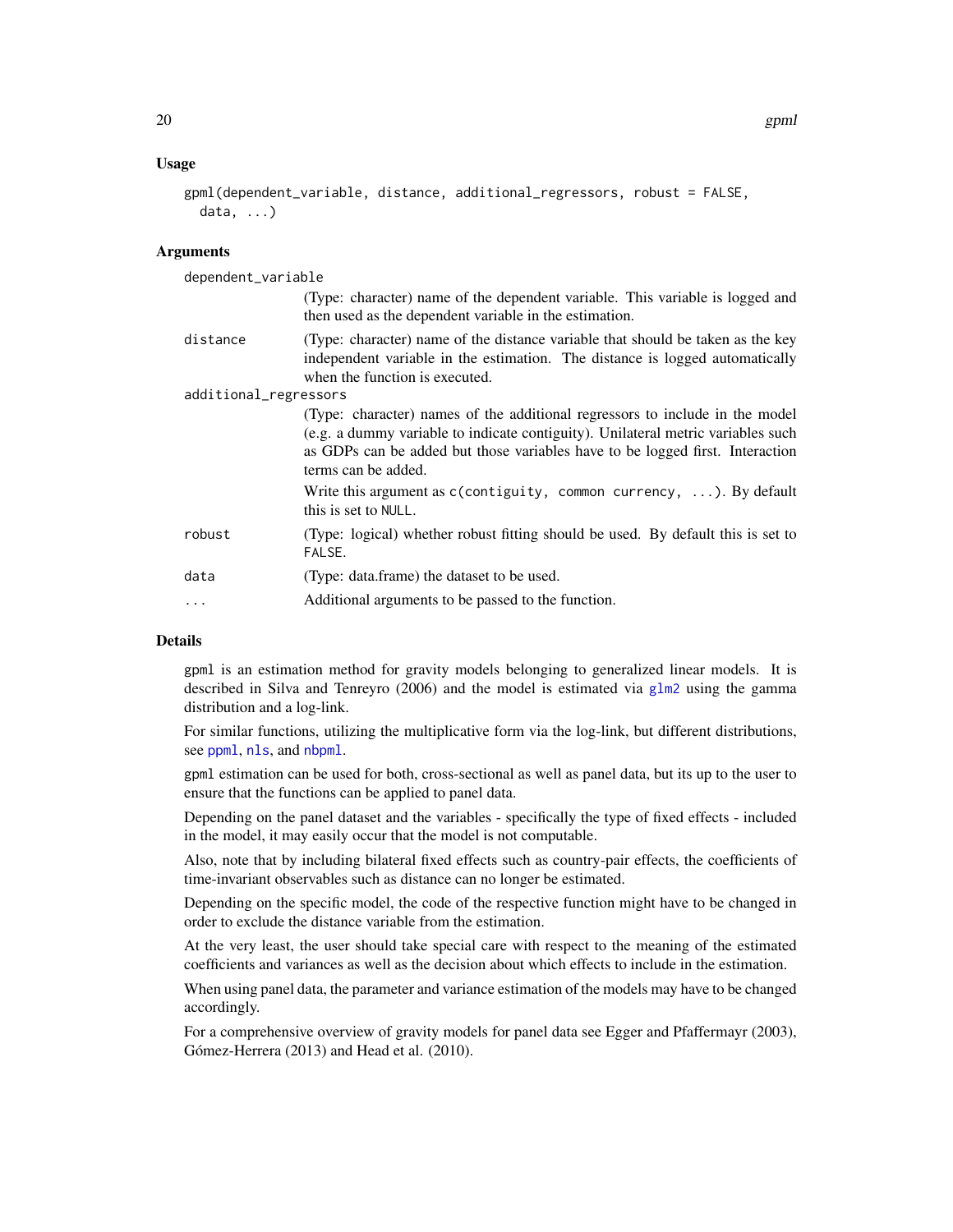<span id="page-20-0"></span>gpml 21

# Value

The function returns the summary of the estimated gravity model similar to a [glm](#page-0-0)-object.

# References

For more information on gravity models, theoretical foundations and estimation methods in general see

Anderson JE (1979). "A Theoretical Foundation for the Gravity Equation." *The American Economic Review*, 69(1), 106–116. ISSN 00028282.

Anderson JE, van Wincoop E (2001). "Gravity with Gravitas: A Solution to the Border Puzzle." Technical Report 8079, National Bureau of Economic Research. doi: [10.3386/w8079.](http://doi.org/10.3386/w8079)

Anderson JE (2010). "The Gravity Model." Technical Report 16576, National Bureau of Economic Research. doi: [10.3386/w16576.](http://doi.org/10.3386/w16576)

Baier SL, Bergstrand JH (2009). "Bonus vetus OLS: A simple method for approximating international trade-cost effects using the gravity equation." *Journal of International Economics*, 77(1), 77 - 85. ISSN 0022-1996, doi: [10.1016/j.jinteco.2008.10.004.](http://doi.org/10.1016/j.jinteco.2008.10.004)

Baier SL, Bergstrand JH (2010). "The Gravity Model in International Trade: Advances and Applications." In van Bergeijk PAG, Brakman S (eds.), chapter 4. Cambridge University Press. doi: [10.1017/CBO9780511762109.](http://doi.org/10.1017/CBO9780511762109)

Feenstra RC (2002). "Border effects and the gravity equation: consistent methods for estimation." *Scottish Journal of Political Economy*, 49(5), 491–506.

Head K, Mayer T, Ries J (2010). "The erosion of colonial trade linkages after independence." *Journal of International Economics*, 81(1), 1 - 14. ISSN 0022-1996, doi: [10.1016/j.jinteco.2010.01.002.](http://doi.org/10.1016/j.jinteco.2010.01.002)

Head K, Mayer T (2014). "Chapter 3 - Gravity Equations: Workhorse,Toolkit, and Cookbook." In Gopinath G, Helpman E, Rogoff K (eds.), *Handbook of International Economics*, volume 4 of *Handbook of International Economics*, 131 - 195. Elsevier. doi: [10.1016/B9780444543141.00003-](http://doi.org/10.1016/B978-0-444-54314-1.00003-3) [3.](http://doi.org/10.1016/B978-0-444-54314-1.00003-3)

Silva JMCS, Tenreyro S (2006). "The Log of Gravity." *The Review of Economics and Statistics*, 88(4), 641-658. doi: [10.1162/rest.88.4.641.](http://doi.org/10.1162/rest.88.4.641)

and the citations therein.

See [Gravity Equations: Workhorse, Toolkit, and Cookbook](https://sites.google.com/site/hiegravity/) for gravity datasets and Stata code for estimating gravity models.

For estimating gravity equations using panel data see

Egger P, Pfaffermayr M (2003). "The proper panel econometric specification of the gravity equation: A three-way model with bilateral interaction effects." *Empirical Economics*, 28(3), 571–580. ISSN 1435-8921, doi: [10.1007/s001810200146.](http://doi.org/10.1007/s001810200146)

Gómez-Herrera E (2013). "Comparing alternative methods to estimate gravity models of bilateral trade." *Empirical Economics*, 44(3), 1087–1111. ISSN 1435-8921, doi: [10.1007/s0018101205762.](http://doi.org/10.1007/s00181-012-0576-2)

and the references therein.

#### See Also

[glm2](#page-0-0), [coeftest](#page-0-0), [vcovHC](#page-0-0)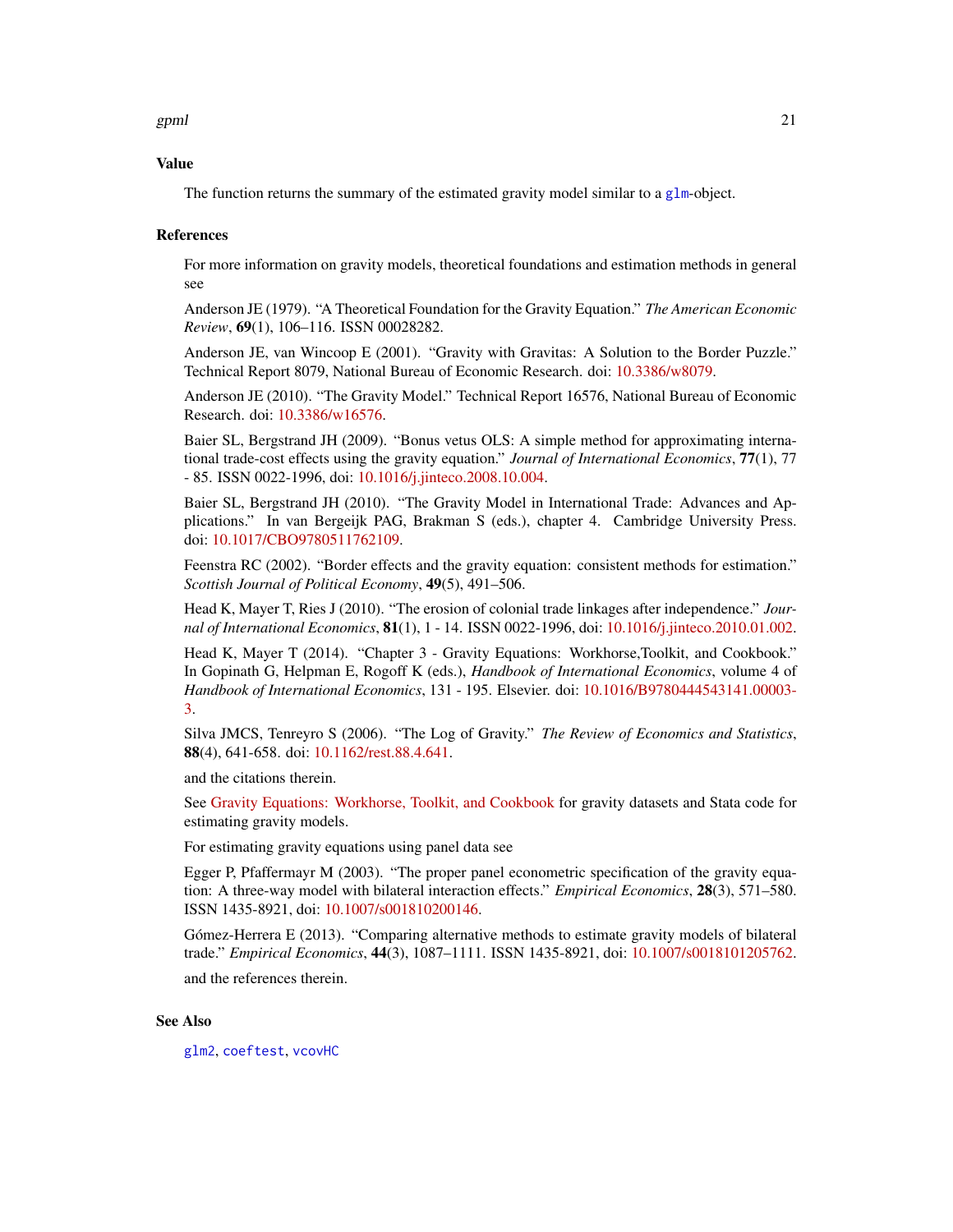# <span id="page-21-0"></span>Examples

```
# Example for CRAN checks:
# Executable in < 5 sec
library(dplyr)
data("gravity_no_zeros")
# Choose 5 countries for testing
countries_chosen <- c("AUS", "CHN", "GBR", "BRA", "CAN")
grav_small <- filter(gravity_no_zeros, iso_o %in% countries_chosen)
grav_small <- grav_small %>%
 mutate(
   lgdp_0 = log(gdp_0),
   lgdp_d = log(gdp_d))
fit \leq gpml(
  dependent_variable = "flow",
  distance = "distw",
  additional_regressors = c("rta", "iso_o", "iso_d"),
  data = grav_small
)
```
gravity\_no\_zeros *Gravity dataset without zero trade flows*

# Description

An edited version of the full gravity dataset: The "square" gravity dataset for all possible pairs of Countries worldwide, 1948-2006, which is used in the article: Head, K., T. Mayer and J. Ries, 2010, "The erosion of colonial linkages after independence". Journal of International Economics, 81(1):1-14 (lead article). Dataset gravity\_no\_zeros corresponds to the dataset without zero trade flows, gravity\_zeros, on the other hand, includes zero trade flows.

# Usage

```
data("gravity_no_zeros")
```
#### Format

A data frame with 17088 observations on the following 10 variables.

iso\_o ISO-Code of country of origin

iso\_d ISO-Code of country of destination

distw weighted distance

gdp\_o GDP of country of origin in million dollars

gdp\_d GDP of country of destination in million dollars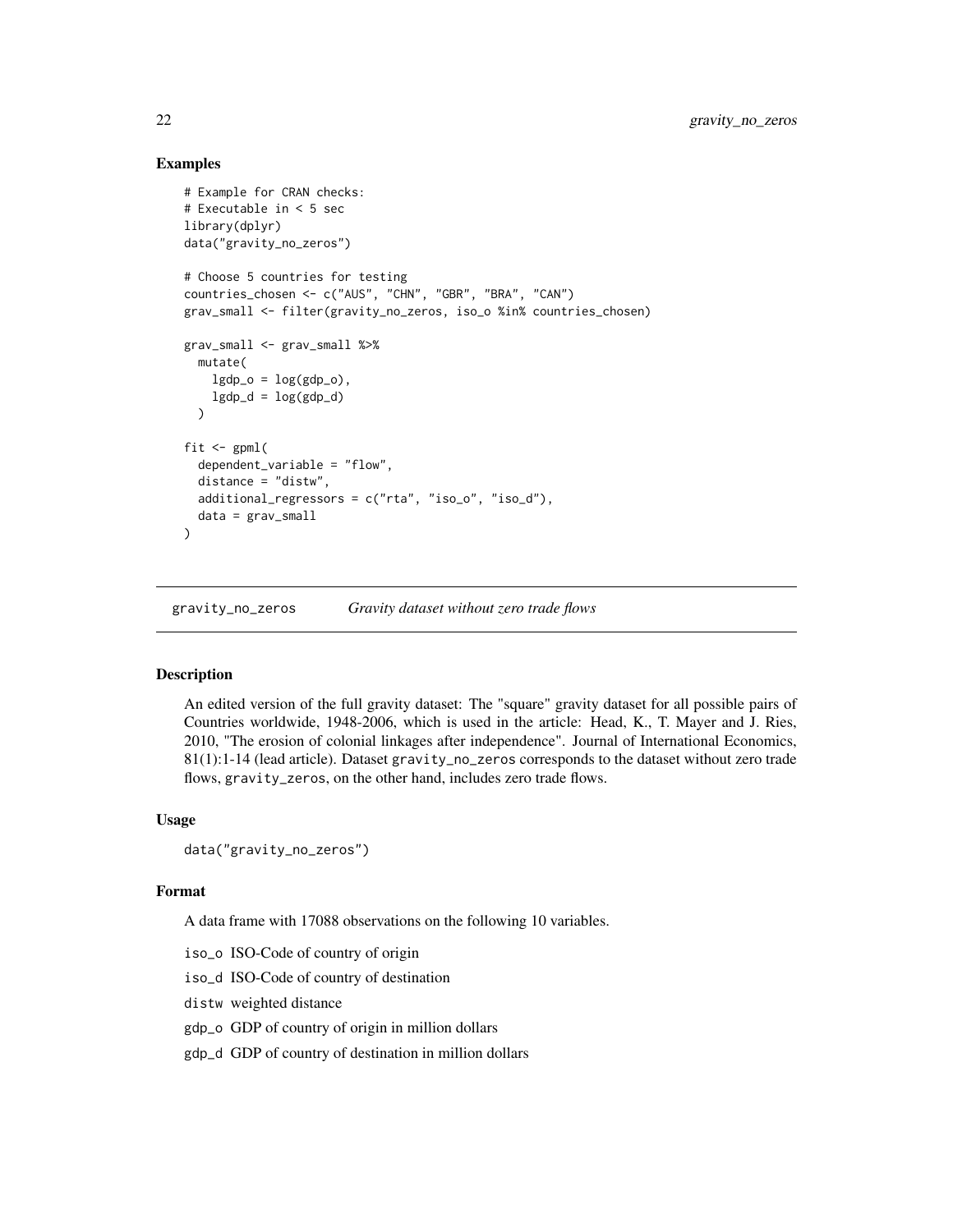<span id="page-22-0"></span>rta regional trade agreement dummy

flow trade flow in million dollars

contig contiguity dummy

comlang\_off common official language dummy

comcur common currency dummy

# Source

<http://econ.sciences-po.fr/node/131> <https://sites.google.com/site/hiegravity/data-sources>

# References

Head, K. and Mayer, T. (2014). Chapter 3 - gravity equations: Workhorse,toolkit, and cookbook. In Gita Gopinath, E. H. and Rogoff, K., editors, Handbook of International Economics, volume 4 of Handbook of International Economics, pages 131-195. Elsevier. [\(Gravity Equations: Workhorse,](https://sites.google.com/site/hiegravity/) [Toolkit, and Cookbook\)](https://sites.google.com/site/hiegravity/)

Head, K., T. Mayer and J. Ries, 2010, "The erosion od colonial linkages after independence". Journal of International Economics, 81(1):1-14 (lead article).

#### Examples

```
data(gravity_no_zeros)
str(gravity_no_zeros)
```
gravity\_zeros *Gravity dataset without zero trade flows*

# Description

An edited version of the full gravity dataset: The "square" gravity dataset for all possible pairs of Countries worldwide, 1948-2006, which is used in the article: Head, K., T. Mayer and J. Ries, 2010, "The erosion of colonial linkages after independence". Journal of International Economics, 81(1):1-14 (lead article). Dataset gravity\_no\_zeros corresponds to the dataset without zero trade flows, gravity\_zeros, on the other hand, includes zero trade flows.

# Usage

```
data("gravity_zeros")
```
#### Format

A data frame with 22588 observations on the following 10 variables.

iso\_o ISO-Code of country of origin

iso\_d ISO-Code of country of destination

distw weighted distance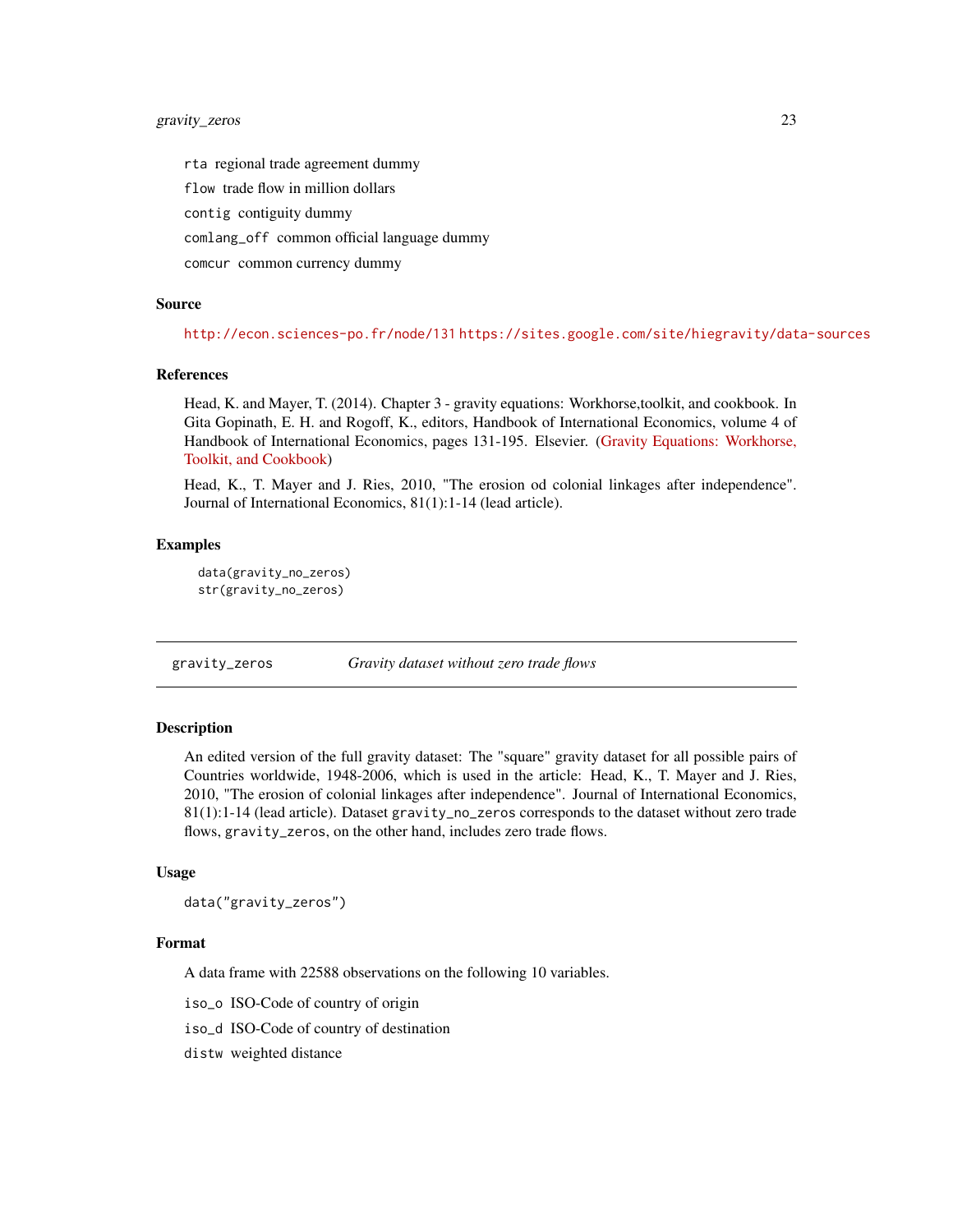<span id="page-23-0"></span>24 hm\_summary

gdp\_o GDP of country of origin in million dollars

gdp\_d GDP of country of destination in million dollars

rta regional trade agreement dummy

flow trade flow in million dollars

contig contiguity dummy

comlang\_off common official language dummy

comcur common currency dummy

# Source

<http://econ.sciences-po.fr/node/131> <https://sites.google.com/site/hiegravity/data-sources>

# References

Head, K. and Mayer, T. (2014). Chapter 3 - gravity equations: Workhorse,toolkit, and cookbook. In Gita Gopinath, E. H. and Rogoff, K., editors, Handbook of International Economics, volume 4 of Handbook of International Economics, pages 131-195. Elsevier. [\(Gravity Equations: Workhorse,](https://sites.google.com/site/hiegravity/) [Toolkit, and Cookbook\)](https://sites.google.com/site/hiegravity/)

Head, K., T. Mayer and J. Ries, 2010, "The erosion od colonial linkages after independence". Journal of International Economics, 81(1):1-14 (lead article).

# Examples

data(gravity\_zeros) str(gravity\_zeros)

hm\_summary *Head and Mayer consistent summary statistics*

# Description

Summary of estimates function that, if is used with default options, provides estimation results are consistent with the Stata methods used in Head and Mayer (2014). This function is adapted from the work of [Isidore Beautrelet.](https://github.com/IsidoreBeautrelet/)

# Usage

hm\_summary(model, robust = FALSE, ...)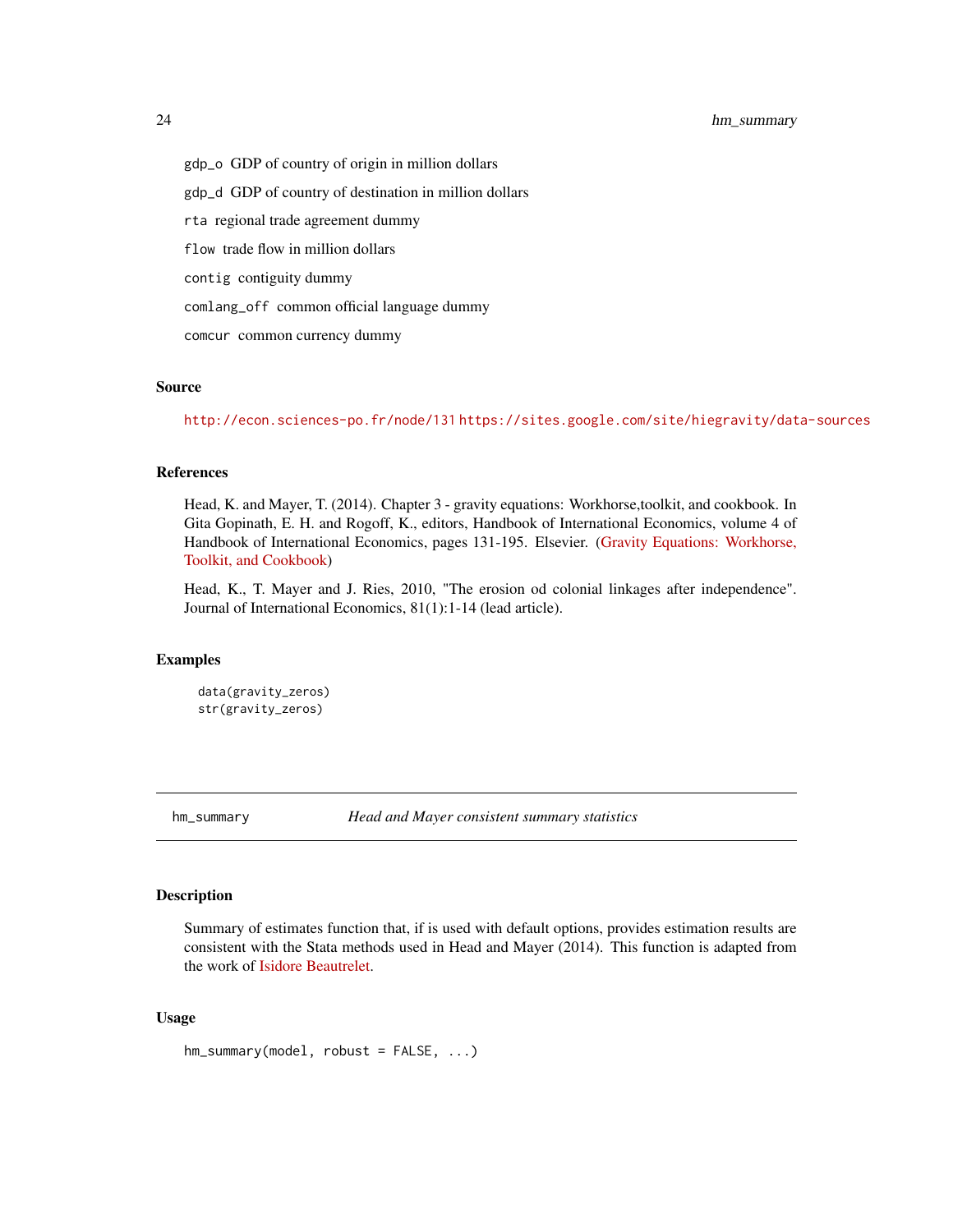# <span id="page-24-0"></span>log\_distance 25

# Arguments

| model                   | (Type: Im) Regression object obtained by using the estimation methods from<br>this package or a generic method such as 1m or g1m. Some particular classes<br>(gpml, nbpml, negbin and nls) don't return R squared and F statistic. |
|-------------------------|------------------------------------------------------------------------------------------------------------------------------------------------------------------------------------------------------------------------------------|
| robust                  | (Type: logical) Determines whether a robust variance-covariance matrix should<br>be used. By default is set to FALSE.                                                                                                              |
|                         | If set TRUE the estimation results are consistent with the Stata code provided at<br>the website Gravity Equations: Workhorse, Toolkit, and Cookbook when choos-<br>ing robust estimation.                                         |
| $\cdot$ $\cdot$ $\cdot$ | additional arguments to be passed to tobit.                                                                                                                                                                                        |

# Value

Summary lm object.

#### Examples

```
# Example for CRAN checks:
# Executable in < 5 sec
library(dplyr)
data("gravity_no_zeros")
# Choose 5 countries for testing
countries_chosen <- c("AUS", "CHN", "GBR", "BRA", "CAN")
grav_small <- filter(gravity_no_zeros, iso_o %in% countries_chosen)
# Using OLS for testing
fit \le ols(
  dependent_variable = "flow",
  distance = "distw",
  additional_regressors = c("rta", "contig", "comcur"),
  income_origin = "gdp_o",
  income_destination = "gdp_d",
  code_origin = "iso_o",
  code_destination = "iso_d",
  uie = FALSE,
  robust = FALSE,
  data = grav_small
)
fit2 <- hm_summary(fit, robust = FALSE)
```
log\_distance *Apply logarithm to distance column*

#### Description

log\_distance creates a new dist\_log column in log scale by taking the original distance column in the data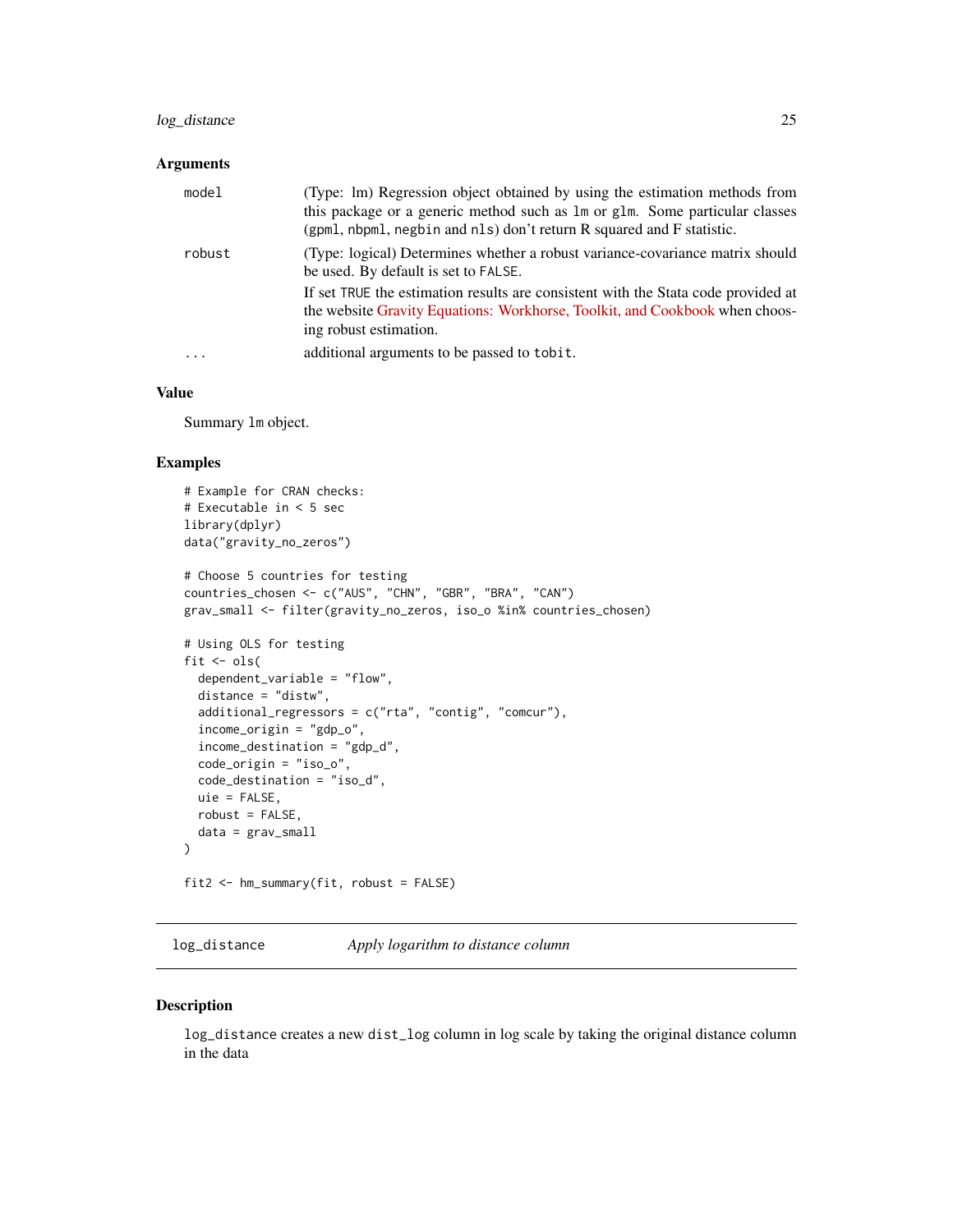# Usage

log\_distance(data, distance)

#### Arguments

| data     | (Type: data.frame) the dataset to be used. |
|----------|--------------------------------------------|
| distance | The distance column                        |

# Value

The function returns the summary of the estimated gravity model as an  $lm$ -object.

#### See Also

[lm](#page-0-0), [coeftest](#page-0-0), [vcovHC](#page-0-0)

#### Examples

log\_distance(gravity\_zeros, "distw")

<span id="page-25-1"></span>nbpml *Negative Binomial Pseudo Maximum Likelihood (NBPML)*

#### **Description**

nbpml estimates gravity models in their multiplicative form via Negative Binomial Pseudo Maximum Likelihood.

## Usage

```
nbpml(dependent_variable, distance, additional_regressors,
  robust = FALSE, data, ...
```
# Arguments

# dependent\_variable (Type: character) name of the dependent variable. This variable is logged and then used as the dependent variable in the estimation. distance (Type: character) name of the distance variable that should be taken as the key independent variable in the estimation. The distance is logged automatically when the function is executed. additional\_regressors (Type: character) names of the additional regressors to include in the model (e.g. a dummy variable to indicate contiguity). Unilateral metric variables such as GDPs can be added but those variables have to be logged first. Interaction terms can be added.

Write this argument as c(contiguity, common currency, ...). By default this is set to NULL.

<span id="page-25-0"></span>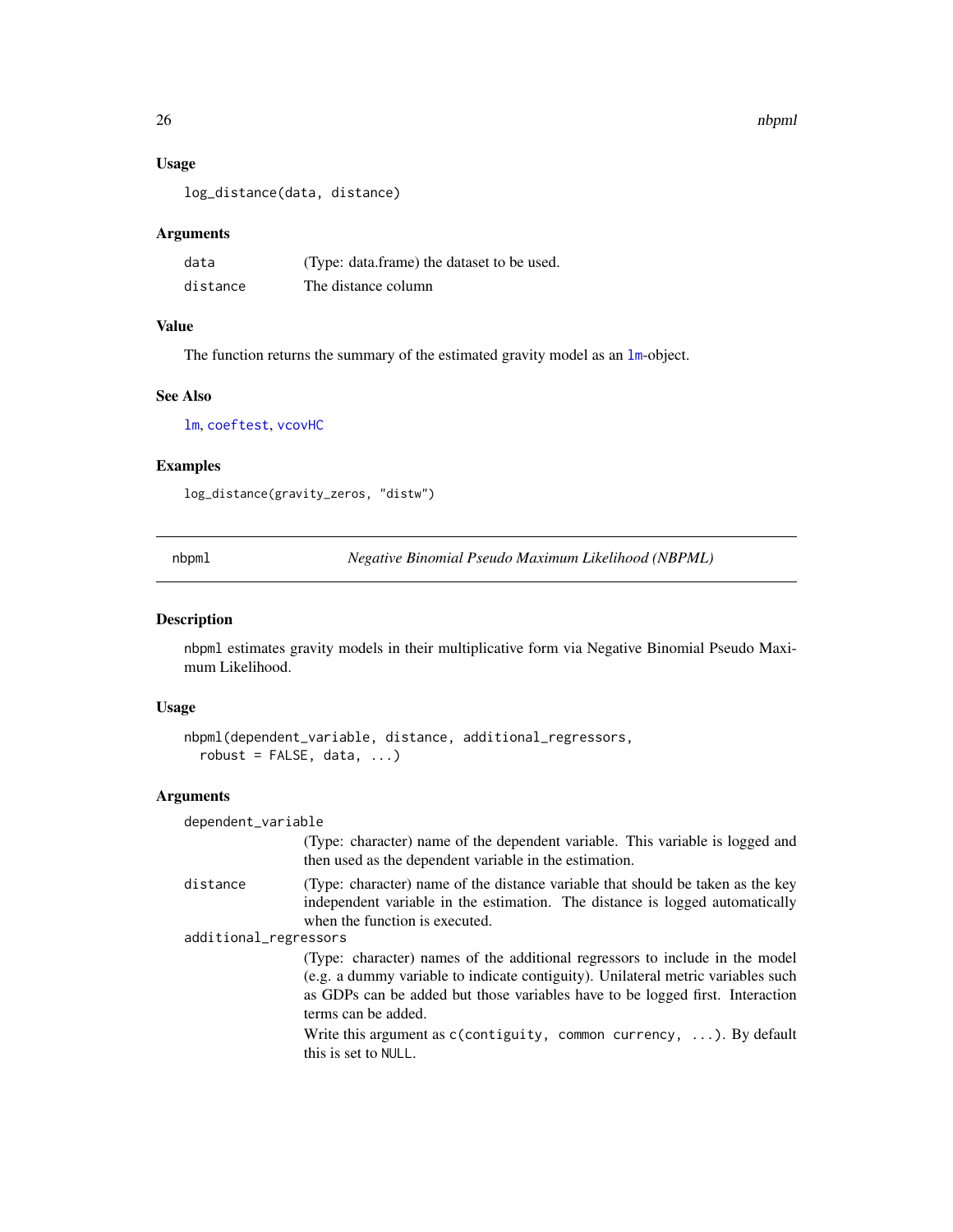#### <span id="page-26-0"></span>nbpml 27 (2012) 27 (2013) 28 (2014) 28 (2014) 28 (2014) 28 (2014) 29 (2014) 29 (2014) 29 (2014) 29 (2014) 29 (20

| robust                  | (Type: logical) whether robust fitting should be used. By default this is set to<br>FALSE. |
|-------------------------|--------------------------------------------------------------------------------------------|
| data                    | (Type: data.frame) the dataset to be used.                                                 |
| $\cdot$ $\cdot$ $\cdot$ | Additional arguments to be passed to the function.                                         |

# **Details**

nbpml is an estimation method for gravity models belonging to generalized linear models. It is estimated via  $g \ln n$  h using the negative binomial distribution and a log-link.

For similar functions, utilizing the multiplicative form via the log-link, but different distributions, see [nbpml](#page-25-1), [gpml](#page-18-1), and [nls](#page-28-1).

gpml estimation can be used for both, cross-sectional as well as panel data, but its up to the user to ensure that the functions can be applied to panel data.

Depending on the panel dataset and the variables - specifically the type of fixed effects - included in the model, it may easily occur that the model is not computable.

Also, note that by including bilateral fixed effects such as country-pair effects, the coefficients of time-invariant observables such as distance can no longer be estimated.

Depending on the specific model, the code of the respective function may has to be changed in order to exclude the distance variable from the estimation.

At the very least, the user should take special care with respect to the meaning of the estimated coefficients and variances as well as the decision about which effects to include in the estimation. When using panel data, the parameter and variance estimation of the models may have to be changed accordingly.

For a comprehensive overview of gravity models for panel data see Egger and Pfaffermayr (2003), Gómez-Herrera (2013) and Head et al. (2010).

# Value

The function returns the summary of the estimated gravity model similar to a g $1$ m-object.

## References

For more information on gravity models, theoretical foundations and estimation methods in general see

Anderson JE (1979). "A Theoretical Foundation for the Gravity Equation." *The American Economic Review*, 69(1), 106–116. ISSN 00028282.

Anderson JE, van Wincoop E (2001). "Gravity with Gravitas: A Solution to the Border Puzzle." Technical Report 8079, National Bureau of Economic Research. doi: [10.3386/w8079.](http://doi.org/10.3386/w8079)

Anderson JE (2010). "The Gravity Model." Technical Report 16576, National Bureau of Economic Research. doi: [10.3386/w16576.](http://doi.org/10.3386/w16576)

Baier SL, Bergstrand JH (2009). "Bonus vetus OLS: A simple method for approximating international trade-cost effects using the gravity equation." *Journal of International Economics*, 77(1), 77 - 85. ISSN 0022-1996, doi: [10.1016/j.jinteco.2008.10.004.](http://doi.org/10.1016/j.jinteco.2008.10.004)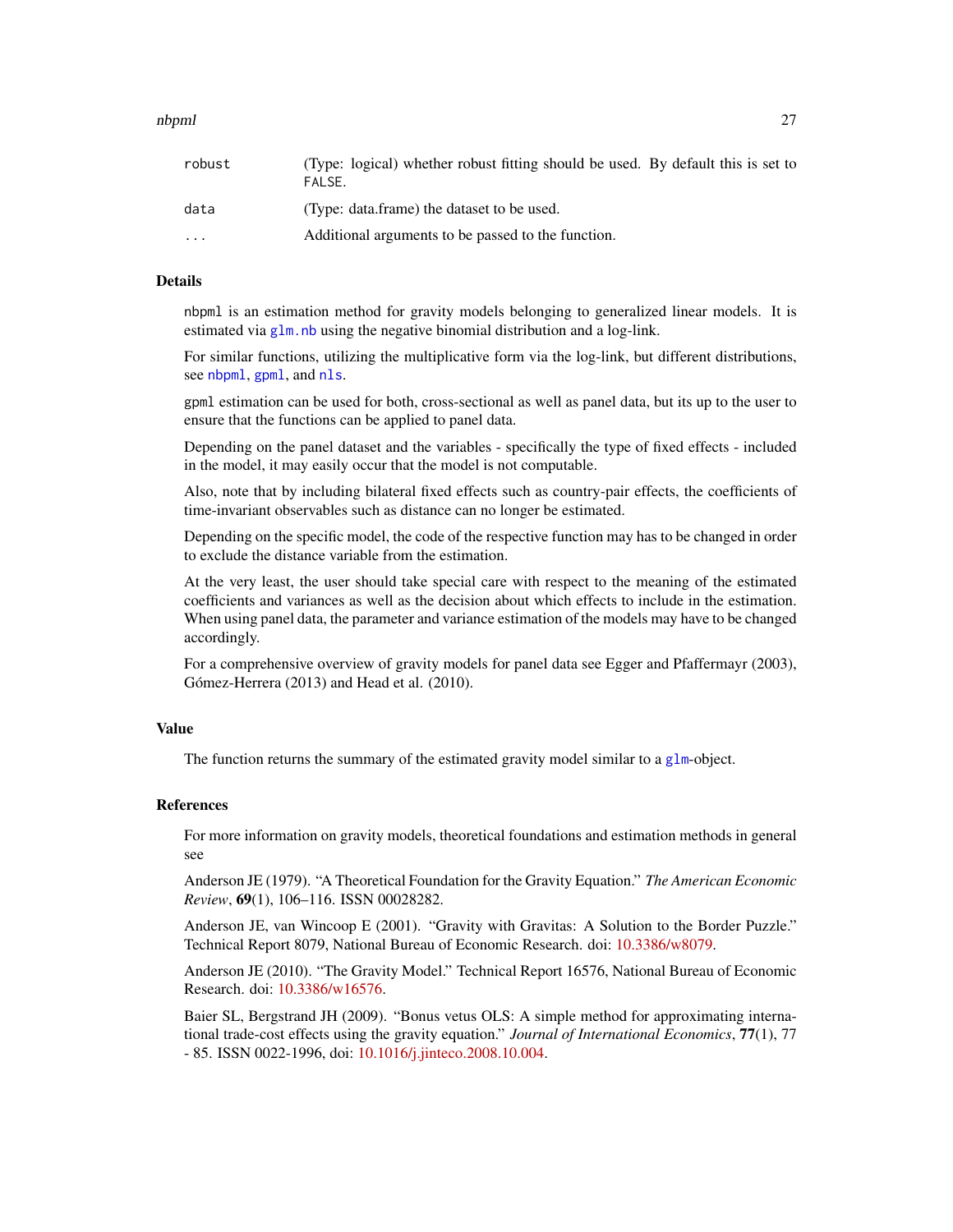Baier SL, Bergstrand JH (2010). "The Gravity Model in International Trade: Advances and Applications." In van Bergeijk PAG, Brakman S (eds.), chapter 4. Cambridge University Press. doi: [10.1017/CBO9780511762109.](http://doi.org/10.1017/CBO9780511762109)

Feenstra RC (2002). "Border effects and the gravity equation: consistent methods for estimation." *Scottish Journal of Political Economy*, 49(5), 491–506.

Head K, Mayer T, Ries J (2010). "The erosion of colonial trade linkages after independence." *Journal of International Economics*, 81(1), 1 - 14. ISSN 0022-1996, doi: [10.1016/j.jinteco.2010.01.002.](http://doi.org/10.1016/j.jinteco.2010.01.002)

Head K, Mayer T (2014). "Chapter 3 - Gravity Equations: Workhorse,Toolkit, and Cookbook." In Gopinath G, Helpman E, Rogoff K (eds.), *Handbook of International Economics*, volume 4 of *Handbook of International Economics*, 131 - 195. Elsevier. doi: [10.1016/B9780444543141.00003-](http://doi.org/10.1016/B978-0-444-54314-1.00003-3) [3.](http://doi.org/10.1016/B978-0-444-54314-1.00003-3)

Silva JMCS, Tenreyro S (2006). "The Log of Gravity." *The Review of Economics and Statistics*, 88(4), 641-658. doi: [10.1162/rest.88.4.641.](http://doi.org/10.1162/rest.88.4.641)

and the citations therein.

See [Gravity Equations: Workhorse, Toolkit, and Cookbook](https://sites.google.com/site/hiegravity/) for gravity datasets and Stata code for estimating gravity models.

For estimating gravity equations using panel data see

Egger P, Pfaffermayr M (2003). "The proper panel econometric specification of the gravity equation: A three-way model with bilateral interaction effects." *Empirical Economics*, 28(3), 571–580. ISSN 1435-8921, doi: [10.1007/s001810200146.](http://doi.org/10.1007/s001810200146)

Gómez-Herrera E (2013). "Comparing alternative methods to estimate gravity models of bilateral trade." *Empirical Economics*, 44(3), 1087–1111. ISSN 1435-8921, doi: [10.1007/s0018101205762.](http://doi.org/10.1007/s00181-012-0576-2)

and the references therein.

# See Also

[glm.nb](#page-0-0), [coeftest](#page-0-0), [vcovHC](#page-0-0)

# Examples

```
# Example for CRAN checks:
# Executable in < 5 sec
library(dplyr)
data("gravity_no_zeros")
# Choose 5 countries for testing
countries_chosen <- c("AUS", "CHN", "GBR", "BRA", "CAN")
grav_small <- filter(gravity_no_zeros, iso_o %in% countries_chosen)
fit \leq nbpml(
 dependent_variable = "flow",
 distance = "distw",
 additional_regressors = c("rta", "iso_o", "iso_d"),
 data = grav_small
\lambda
```
<span id="page-27-0"></span>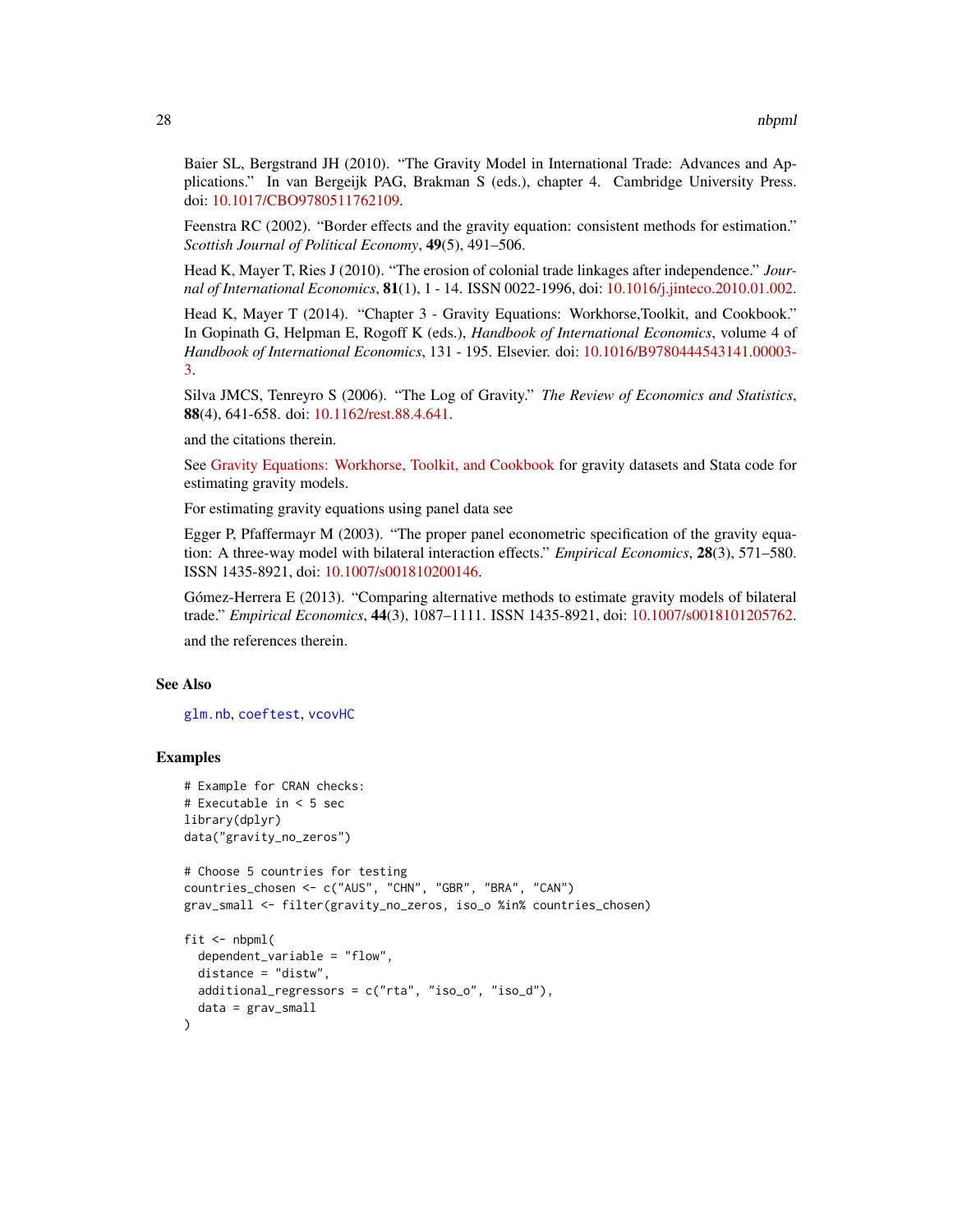# <span id="page-28-1"></span><span id="page-28-0"></span>**Description**

nls estimates gravity models in their multiplicative form via Nonlinear Least Squares.

# Usage

```
nls(dependent_variable, distance, additional_regressors = NULL, data,
  ...)
```
# Arguments

| dependent_variable    |                                                                                                                                                                                                                                                                                                                                                    |  |
|-----------------------|----------------------------------------------------------------------------------------------------------------------------------------------------------------------------------------------------------------------------------------------------------------------------------------------------------------------------------------------------|--|
|                       | (Type: character) name of the dependent variable. This variable is logged and<br>then used as the dependent variable in the estimation.                                                                                                                                                                                                            |  |
| distance              | (Type: character) name of the distance variable that should be taken as the key<br>independent variable in the estimation. The distance is logged automatically<br>when the function is executed.                                                                                                                                                  |  |
| additional_regressors |                                                                                                                                                                                                                                                                                                                                                    |  |
|                       | (Type: character) names of the additional regressors to include in the model<br>(e.g. a dummy variable to indicate contiguity). Unilateral metric variables such<br>as GDPs can be added but those variables have to be logged first. Interaction<br>terms can be added.<br>Write this argument as $c$ (contiguity, common currency, ). By default |  |
|                       | this is set to NULL.                                                                                                                                                                                                                                                                                                                               |  |
| data                  | (Type: data.frame) the dataset to be used.                                                                                                                                                                                                                                                                                                         |  |
| .                     | Additional arguments to be passed to the function.                                                                                                                                                                                                                                                                                                 |  |

# Details

nls is an estimation method for gravity models belonging to generalized linear models. It is estimated via [glm](#page-0-0) using the gaussian distribution and a log-link.

As the method may not lead to convergence when poor starting values are used, the linear predictions, fitted values, and estimated coefficients resulting from a [ppml](#page-33-1) estimation are used for the arguments etastart, mustart, and start.

For similar functions, utilizing the multiplicative form via the log-link, but different distributions, see [ppml](#page-33-1), [gpml](#page-18-1), and [nbpml](#page-25-1).

nls estimation can be used for both, cross-sectional as well as panel data, but its up to the user to ensure that the functions can be applied to panel data.

Depending on the panel dataset and the variables - specifically the type of fixed effects - included in the model, it may easily occur that the model is not computable.

Also, note that by including bilateral fixed effects such as country-pair effects, the coefficients of time-invariant observables such as distance can no longer be estimated.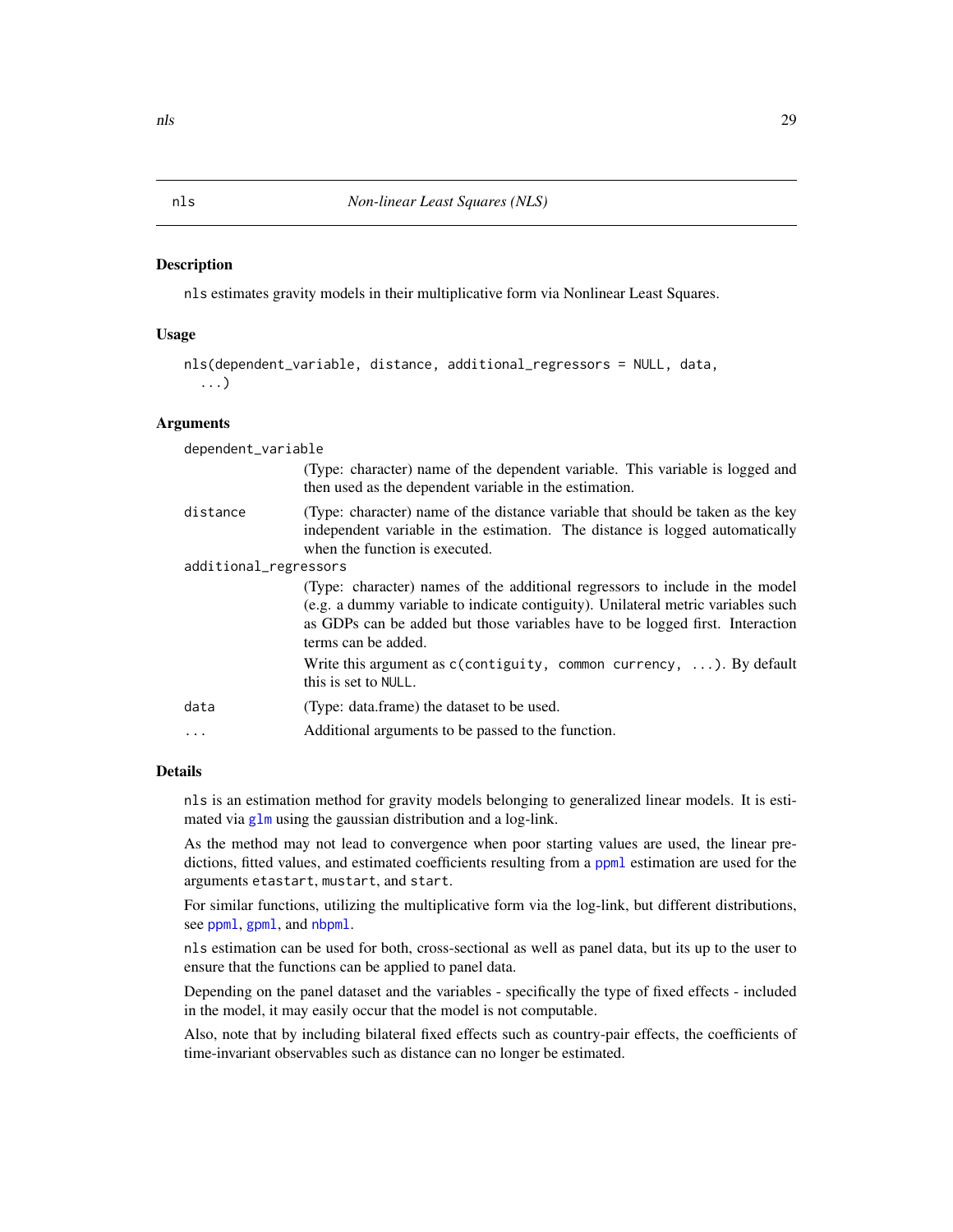Depending on the specific model, the code of the respective function may has to be changed in order to exclude the distance variable from the estimation.

At the very least, the user should take special care with respect to the meaning of the estimated coefficients and variances as well as the decision about which effects to include in the estimation. When using panel data, the parameter and variance estimation of the models may have to be changed accordingly.

For a comprehensive overview of gravity models for panel data see Egger and Pfaffermayr (2003), Gómez-Herrera (2013) and Head et al. (2010) as well as the references therein.

#### Value

The function returns the summary of the estimated gravity model similar to a [glm](#page-0-0)-object.

#### References

For more information on gravity models, theoretical foundations and estimation methods in general see

Anderson JE (1979). "A Theoretical Foundation for the Gravity Equation." *The American Economic Review*, 69(1), 106–116. ISSN 00028282.

Anderson JE, van Wincoop E (2001). "Gravity with Gravitas: A Solution to the Border Puzzle." Technical Report 8079, National Bureau of Economic Research. doi: [10.3386/w8079.](http://doi.org/10.3386/w8079)

Anderson JE (2010). "The Gravity Model." Technical Report 16576, National Bureau of Economic Research. doi: [10.3386/w16576.](http://doi.org/10.3386/w16576)

Baier SL, Bergstrand JH (2009). "Bonus vetus OLS: A simple method for approximating international trade-cost effects using the gravity equation." *Journal of International Economics*, 77(1), 77 - 85. ISSN 0022-1996, doi: [10.1016/j.jinteco.2008.10.004.](http://doi.org/10.1016/j.jinteco.2008.10.004)

Baier SL, Bergstrand JH (2010). "The Gravity Model in International Trade: Advances and Applications." In van Bergeijk PAG, Brakman S (eds.), chapter 4. Cambridge University Press. doi: [10.1017/CBO9780511762109.](http://doi.org/10.1017/CBO9780511762109)

Feenstra RC (2002). "Border effects and the gravity equation: consistent methods for estimation." *Scottish Journal of Political Economy*, 49(5), 491–506.

Head K, Mayer T, Ries J (2010). "The erosion of colonial trade linkages after independence." *Journal of International Economics*, 81(1), 1 - 14. ISSN 0022-1996, doi: [10.1016/j.jinteco.2010.01.002.](http://doi.org/10.1016/j.jinteco.2010.01.002)

Head K, Mayer T (2014). "Chapter 3 - Gravity Equations: Workhorse,Toolkit, and Cookbook." In Gopinath G, Helpman E, Rogoff K (eds.), *Handbook of International Economics*, volume 4 of *Handbook of International Economics*, 131 - 195. Elsevier. doi: [10.1016/B9780444543141.00003-](http://doi.org/10.1016/B978-0-444-54314-1.00003-3) [3.](http://doi.org/10.1016/B978-0-444-54314-1.00003-3)

Silva JMCS, Tenreyro S (2006). "The Log of Gravity." *The Review of Economics and Statistics*, 88(4), 641-658. doi: [10.1162/rest.88.4.641.](http://doi.org/10.1162/rest.88.4.641)

and the citations therein.

See [Gravity Equations: Workhorse, Toolkit, and Cookbook](https://sites.google.com/site/hiegravity/) for gravity datasets and Stata code for estimating gravity models.

For estimating gravity equations using panel data see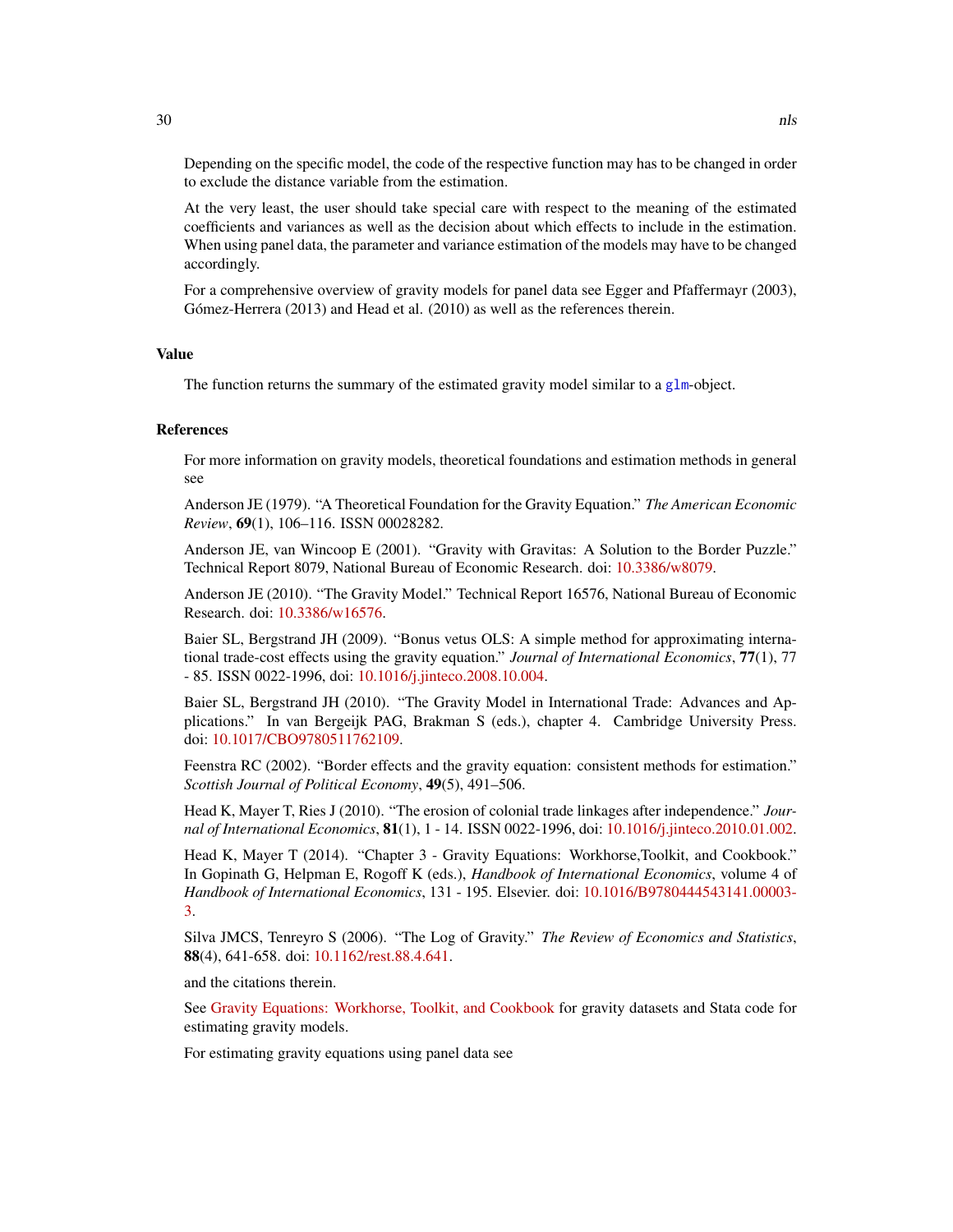Egger P, Pfaffermayr M (2003). "The proper panel econometric specification of the gravity equation: A three-way model with bilateral interaction effects." *Empirical Economics*, 28(3), 571–580. ISSN 1435-8921, doi: [10.1007/s001810200146.](http://doi.org/10.1007/s001810200146)

Gómez-Herrera E (2013). "Comparing alternative methods to estimate gravity models of bilateral trade." *Empirical Economics*, 44(3), 1087–1111. ISSN 1435-8921, doi: [10.1007/s0018101205762.](http://doi.org/10.1007/s00181-012-0576-2) and the references therein.

# See Also

[glm](#page-0-0), [coeftest](#page-0-0), [vcovHC](#page-0-0)

# Examples

```
# Example for CRAN checks:
# Executable in < 5 sec
library(dplyr)
data("gravity_no_zeros")
# Choose 5 countries for testing
countries_chosen <- c("AUS", "CHN", "GBR", "BRA", "CAN")
grav_small <- filter(gravity_no_zeros, iso_o %in% countries_chosen)
grav_small <- grav_small %>%
 mutate(
   lgdp_0 = log(gdp_0),
   lgdp_d = log(gdp_d))
fit \leftarrow nls(
 dependent_variable = "flow",
 distance = "distw",
 additional_regressors = c("rta", "lgdp_o", "lgdp_d"),
 data = grav_small
)
```
ols *Ordinary Least Squares (OLS)*

# Description

ols estimates gravity models in their traditional form via Ordinary Least Squares (ols). It does not consider Multilateral Resistance terms.

# Usage

```
ols(dependent_variable, distance, additional_regressors = NULL,
  income_origin, income_destination, code_origin, code_destination,
  uie = FALSE, robust = FALSE, data, \ldots)
```
<span id="page-30-0"></span> $\log$  31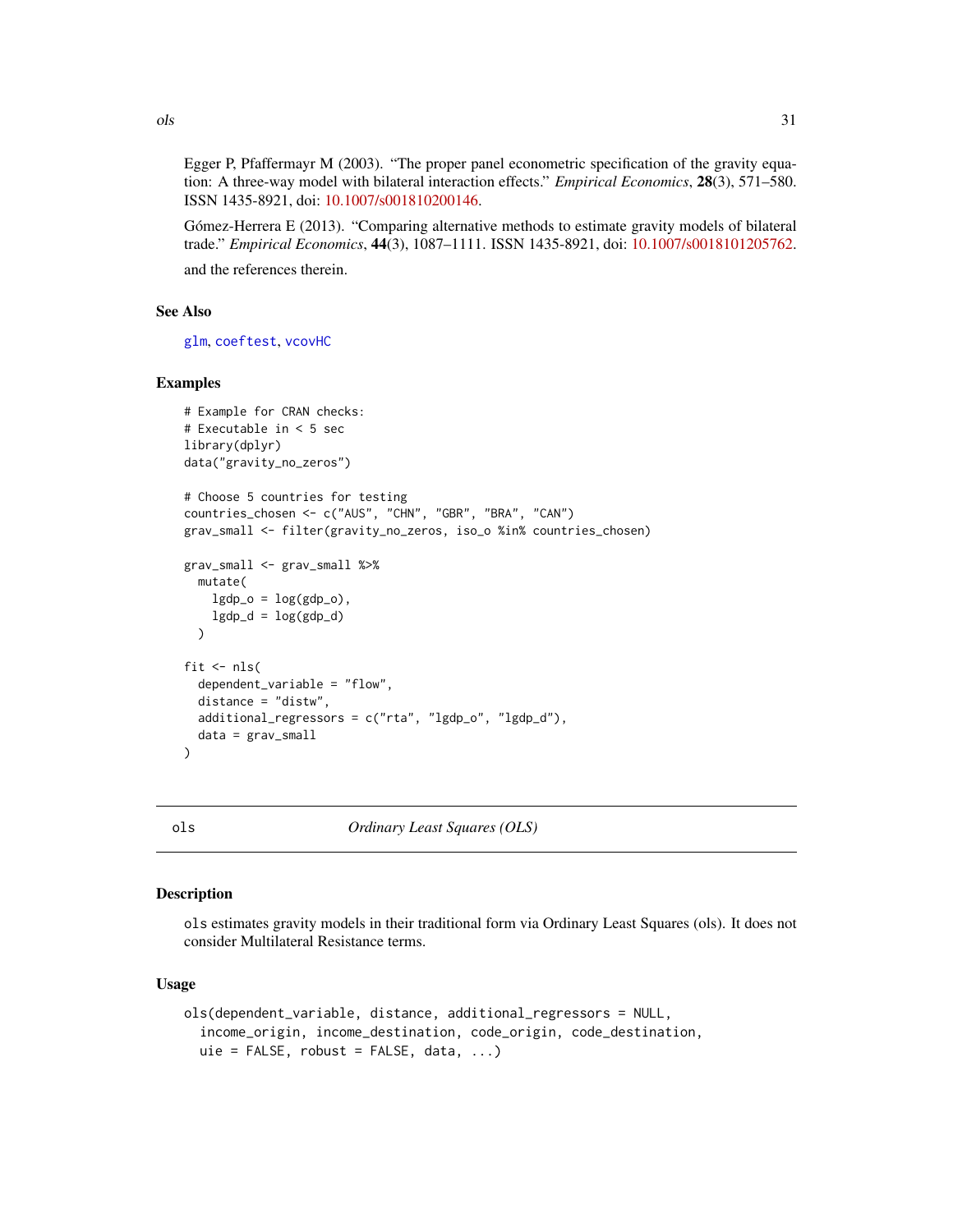# Arguments

| dependent_variable                  |                                                                                                                                                                                                                                                                                                                                                                                         |  |
|-------------------------------------|-----------------------------------------------------------------------------------------------------------------------------------------------------------------------------------------------------------------------------------------------------------------------------------------------------------------------------------------------------------------------------------------|--|
|                                     | (Type: character) name of the dependent variable.                                                                                                                                                                                                                                                                                                                                       |  |
|                                     | If $u$ ie = TRUE the dependent variable is divided by the product of unilateral in-<br>comes (e.g. income_origin and income_destination) and logged afterwards.<br>If uie=FALSE the dependent variable is logged directly. The transformed vari-<br>able is then used as the dependent variable and the logged income variables are<br>used as independent variables in the estimation. |  |
| distance                            | (Type: character) name of the distance variable that should be taken as the key<br>independent variable in the estimation. The distance is logged automatically<br>when the function is executed.                                                                                                                                                                                       |  |
| additional_regressors               |                                                                                                                                                                                                                                                                                                                                                                                         |  |
|                                     | (Type: character) names of the additional regressors to include in the model<br>(e.g. a dummy variable to indicate contiguity). Unilateral metric variables such<br>as GDPs can be added but those variables have to be logged first. Interaction<br>terms can be added.                                                                                                                |  |
|                                     | Write this argument as $c$ (contiguity, common currency, ). By default<br>this is set to NULL.                                                                                                                                                                                                                                                                                          |  |
| income_origin<br>income_destination | (Type: character) origin income variable (e.g. GDP) in the dataset.                                                                                                                                                                                                                                                                                                                     |  |
|                                     | (Type: character) destination income variable (e.g. GDP) in the dataset.                                                                                                                                                                                                                                                                                                                |  |
| code_origin                         | (Type: character) country of origin variable (e.g. ISO-3 country codes). The<br>variables are grouped using this parameter.                                                                                                                                                                                                                                                             |  |
| code_destination                    |                                                                                                                                                                                                                                                                                                                                                                                         |  |
|                                     | (Type: character) country of destination variable (e.g. country ISO-3 codes).<br>The variables are grouped using this parameter.                                                                                                                                                                                                                                                        |  |
| uie                                 | (Type: logical) Dtermines whether the parameters are to be estimated assuming<br>unitary income elasticities. The default value is set to FALSE.                                                                                                                                                                                                                                        |  |
| robust                              | (Type: logical) whether robust fitting should be used. By default this is set to<br>FALSE.                                                                                                                                                                                                                                                                                              |  |
| data                                | (Type: data.frame) the dataset to be used.                                                                                                                                                                                                                                                                                                                                              |  |
| $\cdots$                            | Additional arguments to be passed to the function.                                                                                                                                                                                                                                                                                                                                      |  |
|                                     |                                                                                                                                                                                                                                                                                                                                                                                         |  |

# Details

ols estimates gravity models in their traditional, additive, form via Ordinary Least Squares using the lm function. Multilateral Resistance terms are not considered by this function.

As the coefficients for the country's incomes were often found to be close to unitary and unitary income elasticities are in line with some theoretical foundations on international trade, it is sometimes assumed that the income elasticities are equal to unity.

In order to allow for the estimation with and without the assumption of unitary income elasticities, the option uie is built into ols with the default set to FALSE.

ols estimation can be used for both, cross-sectional and panel data. Nonetheless, the function is designed to be consistent with the Stata code for cross-sectional data provided at the website [Gravity](https://sites.google.com/site/hiegravity/) [Equations: Workhorse, Toolkit, and Cookbook](https://sites.google.com/site/hiegravity/) when choosing robust estimation.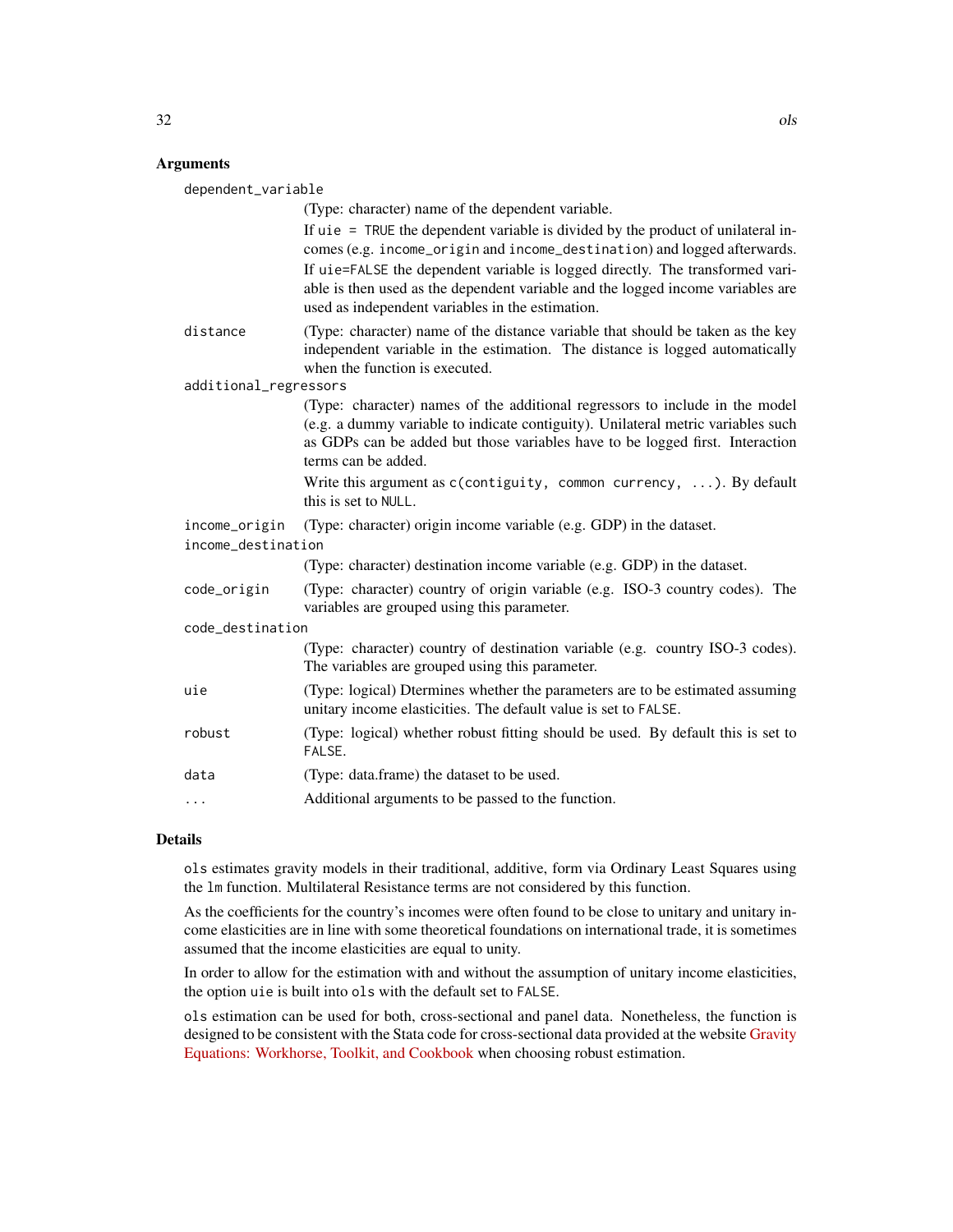The function ols was therefore tested for cross-sectional data. For the use with panel data no tests were performed. Therefore, it is up to the user to ensure that the functions can be applied to panel data.

Depending on the panel dataset and the variables - specifically the type of fixed effects - included in the model, it may easily occur that the model is not computable. Also, note that by including bilateral fixed effects such as country-pair effects, the coefficients of time-invariant observables such as distance can no longer be estimated.

Depending on the specific model, the code of the respective function may has to be changed in order to exclude the distance variable from the estimation.

At the very least, the user should take special care with respect to the meaning of the estimated coefficients and variances as well as the decision about which effects to include in the estimation. When using panel data, the parameter and variance estimation of the models may have to be changed accordingly.

For a comprehensive overview of gravity models for panel data see Egger and Pfaffermayr (2003), Gómez-Herrera (2013) and Head et al. (2010) as well as the references therein.

# Value

The function returns the summary of the estimated gravity model as an  $lm$ -object.

#### References

For more information on gravity models, theoretical foundations and estimation methods in general see

Anderson JE (1979). "A Theoretical Foundation for the Gravity Equation." *The American Economic Review*, 69(1), 106–116. ISSN 00028282.

Anderson JE, van Wincoop E (2001). "Gravity with Gravitas: A Solution to the Border Puzzle." Technical Report 8079, National Bureau of Economic Research. doi: [10.3386/w8079.](http://doi.org/10.3386/w8079)

Anderson JE (2010). "The Gravity Model." Technical Report 16576, National Bureau of Economic Research. doi: [10.3386/w16576.](http://doi.org/10.3386/w16576)

Baier SL, Bergstrand JH (2009). "Bonus vetus OLS: A simple method for approximating international trade-cost effects using the gravity equation." *Journal of International Economics*, 77(1), 77 - 85. ISSN 0022-1996, doi: [10.1016/j.jinteco.2008.10.004.](http://doi.org/10.1016/j.jinteco.2008.10.004)

Baier SL, Bergstrand JH (2010). "The Gravity Model in International Trade: Advances and Applications." In van Bergeijk PAG, Brakman S (eds.), chapter 4. Cambridge University Press. doi: [10.1017/CBO9780511762109.](http://doi.org/10.1017/CBO9780511762109)

Feenstra RC (2002). "Border effects and the gravity equation: consistent methods for estimation." *Scottish Journal of Political Economy*, 49(5), 491–506.

Head K, Mayer T, Ries J (2010). "The erosion of colonial trade linkages after independence." *Journal of International Economics*, 81(1), 1 - 14. ISSN 0022-1996, doi: [10.1016/j.jinteco.2010.01.002.](http://doi.org/10.1016/j.jinteco.2010.01.002)

Head K, Mayer T (2014). "Chapter 3 - Gravity Equations: Workhorse,Toolkit, and Cookbook." In Gopinath G, Helpman E, Rogoff K (eds.), *Handbook of International Economics*, volume 4 of *Handbook of International Economics*, 131 - 195. Elsevier. doi: [10.1016/B9780444543141.00003-](http://doi.org/10.1016/B978-0-444-54314-1.00003-3) [3.](http://doi.org/10.1016/B978-0-444-54314-1.00003-3)

<span id="page-32-0"></span>ols 33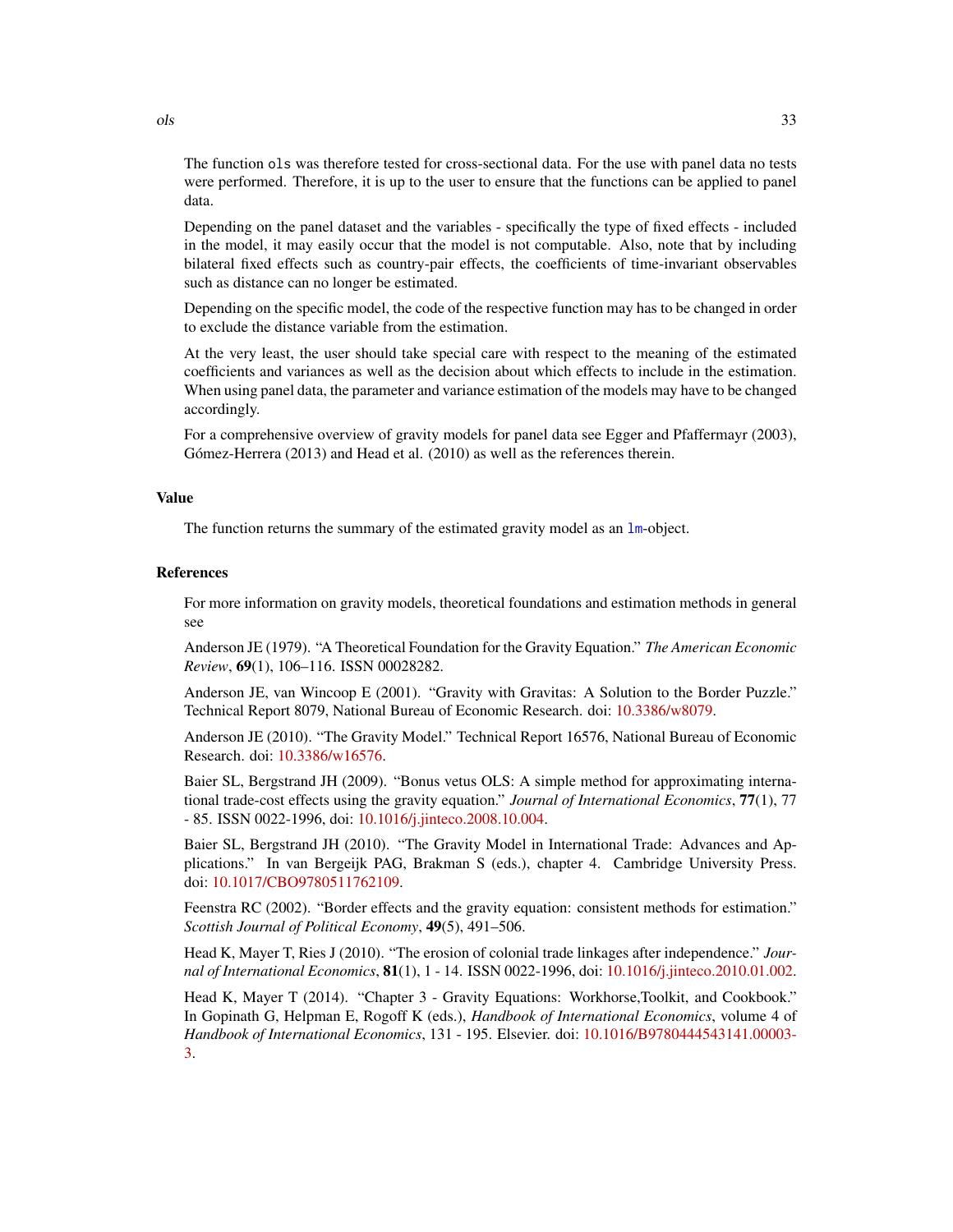<span id="page-33-0"></span>Silva JMCS, Tenreyro S (2006). "The Log of Gravity." *The Review of Economics and Statistics*, 88(4), 641-658. doi: [10.1162/rest.88.4.641.](http://doi.org/10.1162/rest.88.4.641)

and the citations therein.

See [Gravity Equations: Workhorse, Toolkit, and Cookbook](https://sites.google.com/site/hiegravity/) for gravity datasets and Stata code for estimating gravity models.

For estimating gravity equations using panel data see

Egger P, Pfaffermayr M (2003). "The proper panel econometric specification of the gravity equation: A three-way model with bilateral interaction effects." *Empirical Economics*, 28(3), 571–580. ISSN 1435-8921, doi: [10.1007/s001810200146.](http://doi.org/10.1007/s001810200146)

Gómez-Herrera E (2013). "Comparing alternative methods to estimate gravity models of bilateral trade." *Empirical Economics*, 44(3), 1087–1111. ISSN 1435-8921, doi: [10.1007/s0018101205762.](http://doi.org/10.1007/s00181-012-0576-2) and the references therein.

#### See Also

[lm](#page-0-0), [coeftest](#page-0-0), [vcovHC](#page-0-0)

#### Examples

```
# Example for CRAN checks:
# Executable in < 5 sec
library(dplyr)
data("gravity_no_zeros")
# Choose 5 countries for testing
countries_chosen <- c("AUS", "CHN", "GBR", "BRA", "CAN")
grav_small <- filter(gravity_no_zeros, iso_o %in% countries_chosen)
fit \le ols(
 dependent_variable = "flow",
 distance = "distw",
 additional_regressors = c("rta", "contig", "comcur"),
 income_origin = "gdp_o",
 income_destination = "gdp_d",
 code_origin = "iso_o",
 code_destination = "iso_d",
 uie = FALSE,
 robust = FALSE,
 data = grav_small
)
```
<span id="page-33-1"></span>

ppml *Poisson Pseudo Maximum Likelihood (PPML)*

#### **Description**

ppml estimates gravity models in their multiplicative form via Poisson Pseudo Maximum Likelihood.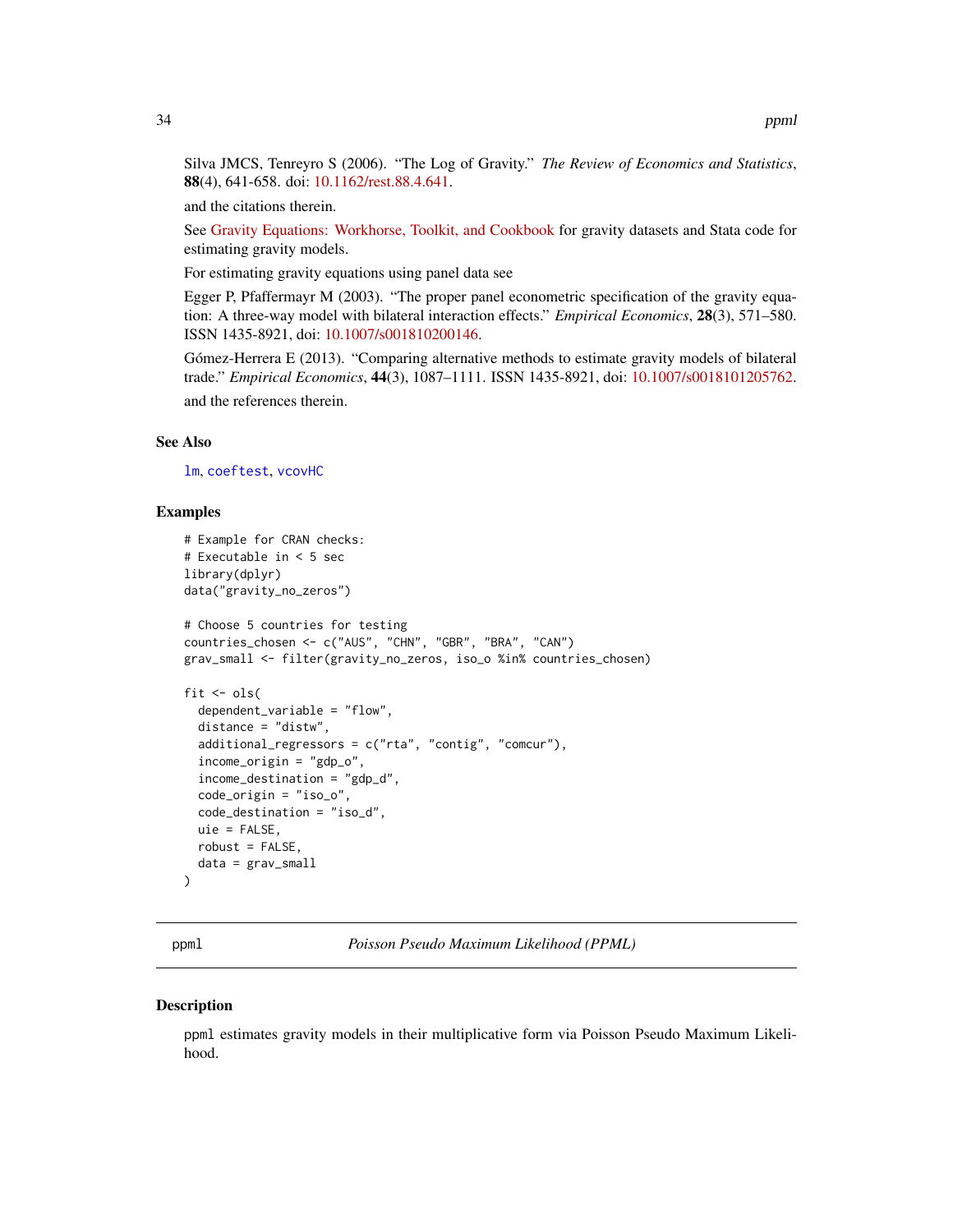#### <span id="page-34-0"></span>ppml 35

# Usage

```
ppml(dependent_variable, distance, additional_regressors, robust = FALSE,
 data, ...)
```
# Arguments

| dependent_variable    |                                                                                                                                                                                                                                                                          |
|-----------------------|--------------------------------------------------------------------------------------------------------------------------------------------------------------------------------------------------------------------------------------------------------------------------|
|                       | (Type: character) name of the dependent variable. This variable is used as the<br>dependent variable in the estimation.                                                                                                                                                  |
| distance              | (Type: character) name of the distance variable that should be taken as the key<br>independent variable in the estimation. The distance is logged automatically<br>when the function is executed.                                                                        |
| additional_regressors |                                                                                                                                                                                                                                                                          |
|                       | (Type: character) names of the additional regressors to include in the model<br>(e.g. a dummy variable to indicate contiguity). Unilateral metric variables such<br>as GDPs can be added but those variables have to be logged first. Interaction<br>terms can be added. |
|                       | Write this argument as $c$ (contiguity, common currency, ). By default<br>this is set to NULL.                                                                                                                                                                           |
| robust                | (Type: logical) whether robust fitting should be used. By default this is set to<br>FALSE.                                                                                                                                                                               |
| data                  | (Type: data.frame) the dataset to be used.                                                                                                                                                                                                                               |
| $\ddots$ .            | Additional arguments to be passed to the function.                                                                                                                                                                                                                       |

# Details

ppml is an estimation method for gravity models belonging to generalized linear models. It is estimated via [glm](#page-0-0) using the quasipoisson distribution and a log-link. ppml is presented in Silva and Tenreyro (2006).

For similar functions, utilizing the multiplicative form via the log-link, but different distributions, see [gpml](#page-18-1), [nls](#page-28-1), and [nbpml](#page-25-1).

ppml estimation can be used for both, cross-sectional as well as panel data. The function is designed to be consistent with the results from the Stata function ppml written by Silva and Tenreyro (2006).

The function ols was therefore tested for cross-sectional data. For the use with panel data no tests were performed. Therefore, it is up to the user to ensure that the functions can be applied to panel data.

Depending on the panel dataset and the variables - specifically the type of fixed effects - included in the model, it may easily occur that the model is not computable. Also, note that by including bilateral fixed effects such as country-pair effects, the coefficients of time-invariant observables such as distance can no longer be estimated.

Depending on the specific model, the code of the respective function may has to be changed in order to exclude the distance variable from the estimation.

At the very least, the user should take special care with respect to the meaning of the estimated coefficients and variances as well as the decision about which effects to include in the estimation.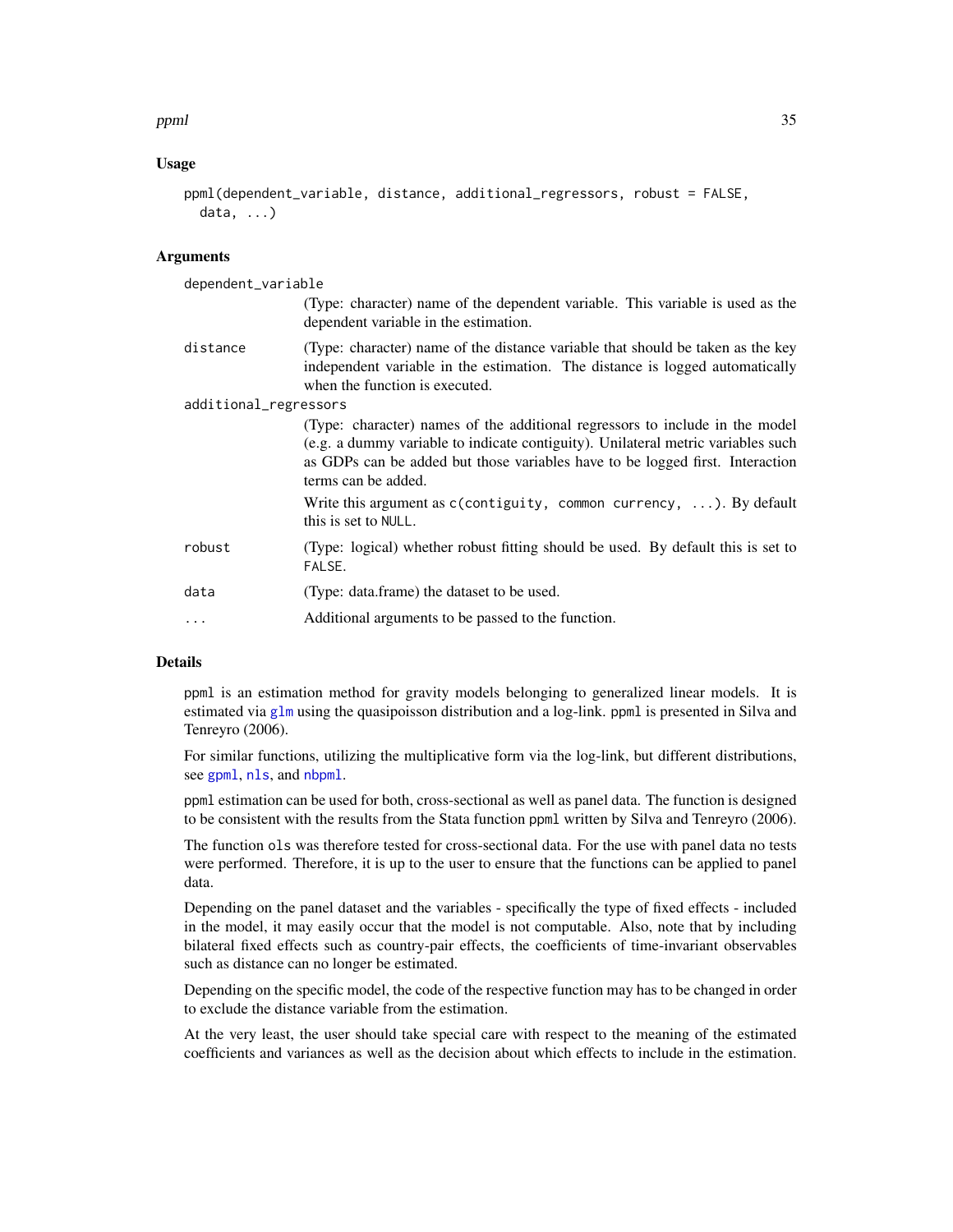When using panel data, the parameter and variance estimation of the models may have to be changed accordingly.

For a comprehensive overview of gravity models for panel data see Egger and Pfaffermayr (2003), Gómez-Herrera (2013) and Head et al. (2010) as well as the references therein.

# Value

The function returns the summary of the estimated gravity model as an [glm](#page-0-0)-object.

# References

For more information on gravity models, theoretical foundations and estimation methods in general see

Anderson JE (1979). "A Theoretical Foundation for the Gravity Equation." *The American Economic Review*, 69(1), 106–116. ISSN 00028282.

Anderson JE, van Wincoop E (2001). "Gravity with Gravitas: A Solution to the Border Puzzle." Technical Report 8079, National Bureau of Economic Research. doi: [10.3386/w8079.](http://doi.org/10.3386/w8079)

Anderson JE (2010). "The Gravity Model." Technical Report 16576, National Bureau of Economic Research. doi: [10.3386/w16576.](http://doi.org/10.3386/w16576)

Baier SL, Bergstrand JH (2009). "Bonus vetus OLS: A simple method for approximating international trade-cost effects using the gravity equation." *Journal of International Economics*, 77(1), 77 - 85. ISSN 0022-1996, doi: [10.1016/j.jinteco.2008.10.004.](http://doi.org/10.1016/j.jinteco.2008.10.004)

Baier SL, Bergstrand JH (2010). "The Gravity Model in International Trade: Advances and Applications." In van Bergeijk PAG, Brakman S (eds.), chapter 4. Cambridge University Press. doi: [10.1017/CBO9780511762109.](http://doi.org/10.1017/CBO9780511762109)

Feenstra RC (2002). "Border effects and the gravity equation: consistent methods for estimation." *Scottish Journal of Political Economy*, 49(5), 491–506.

Head K, Mayer T, Ries J (2010). "The erosion of colonial trade linkages after independence." *Journal of International Economics*, 81(1), 1 - 14. ISSN 0022-1996, doi: [10.1016/j.jinteco.2010.01.002.](http://doi.org/10.1016/j.jinteco.2010.01.002)

Head K, Mayer T (2014). "Chapter 3 - Gravity Equations: Workhorse,Toolkit, and Cookbook." In Gopinath G, Helpman E, Rogoff K (eds.), *Handbook of International Economics*, volume 4 of *Handbook of International Economics*, 131 - 195. Elsevier. doi: [10.1016/B9780444543141.00003-](http://doi.org/10.1016/B978-0-444-54314-1.00003-3) [3.](http://doi.org/10.1016/B978-0-444-54314-1.00003-3)

Silva JMCS, Tenreyro S (2006). "The Log of Gravity." *The Review of Economics and Statistics*, 88(4), 641-658. doi: [10.1162/rest.88.4.641.](http://doi.org/10.1162/rest.88.4.641)

and the citations therein.

See [Gravity Equations: Workhorse, Toolkit, and Cookbook](https://sites.google.com/site/hiegravity/) for gravity datasets and Stata code for estimating gravity models.

For estimating gravity equations using panel data see

Egger P, Pfaffermayr M (2003). "The proper panel econometric specification of the gravity equation: A three-way model with bilateral interaction effects." *Empirical Economics*, 28(3), 571–580. ISSN 1435-8921, doi: [10.1007/s001810200146.](http://doi.org/10.1007/s001810200146)

Gómez-Herrera E (2013). "Comparing alternative methods to estimate gravity models of bilateral trade." *Empirical Economics*, 44(3), 1087–1111. ISSN 1435-8921, doi: [10.1007/s0018101205762.](http://doi.org/10.1007/s00181-012-0576-2) and the references therein.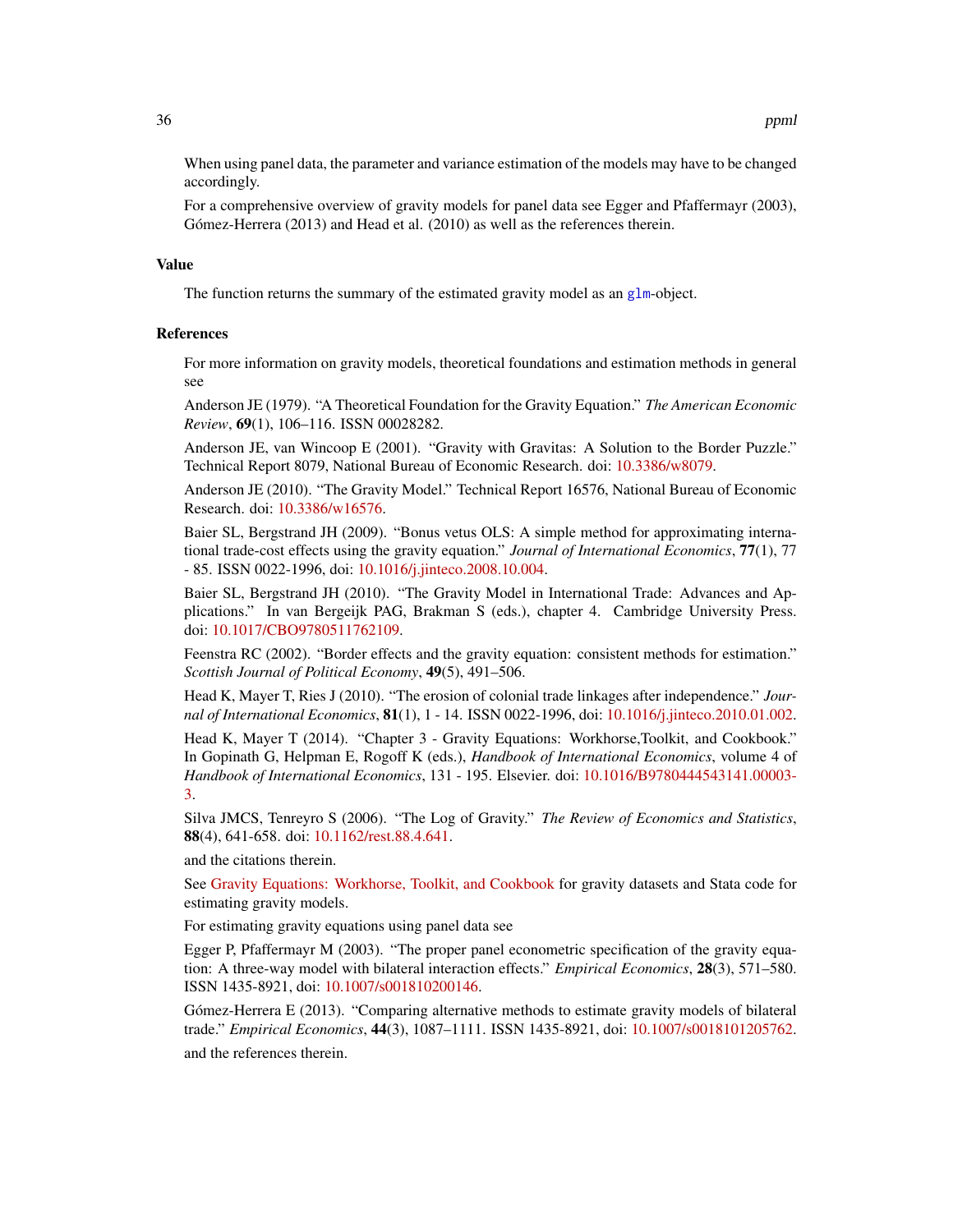<span id="page-36-0"></span>sils 37

# See Also

[glm](#page-0-0), [coeftest](#page-0-0), [vcovHC](#page-0-0)

# Examples

```
# Example for CRAN checks:
# Executable in < 5 sec
library(dplyr)
data("gravity_no_zeros")
# Choose 5 countries for testing
countries_chosen <- c("AUS", "CHN", "GBR", "BRA", "CAN")
grav_small <- filter(gravity_no_zeros, iso_o %in% countries_chosen)
fit \le ppml(
 dependent_variable = "flow",
 distance = "distw",
 additional_regressors = c("rta", "iso_o", "iso_d"),
 data = grav_small
)
```
# sils *Structural Iterated Least Squares (SILS)*

#### Description

sils estimates gravity models via Structural Iterated Least Squares and an explicit inclusion of the Multilateral Resistance terms.

# Usage

```
sils(dependent_variable, distance, additional_regressors = NULL,
  income_origin, income_destination, code_origin, code_destination,
 maxloop = 100, decimal_places = 4, robust = FALSE,
 verbose = FALSE, data, ...
```
#### Arguments

dependent\_variable

| (Type: character) name of the dependent variable. This dependent variable is |  |
|------------------------------------------------------------------------------|--|
| divided by the product of unilateral incomes such (i.e. income origin and    |  |
| income_destination) and logged afterwards.                                   |  |

distance (Type: character) name of the distance variable that should be taken as the key independent variable in the estimation. The distance is logged automatically when the function is executed.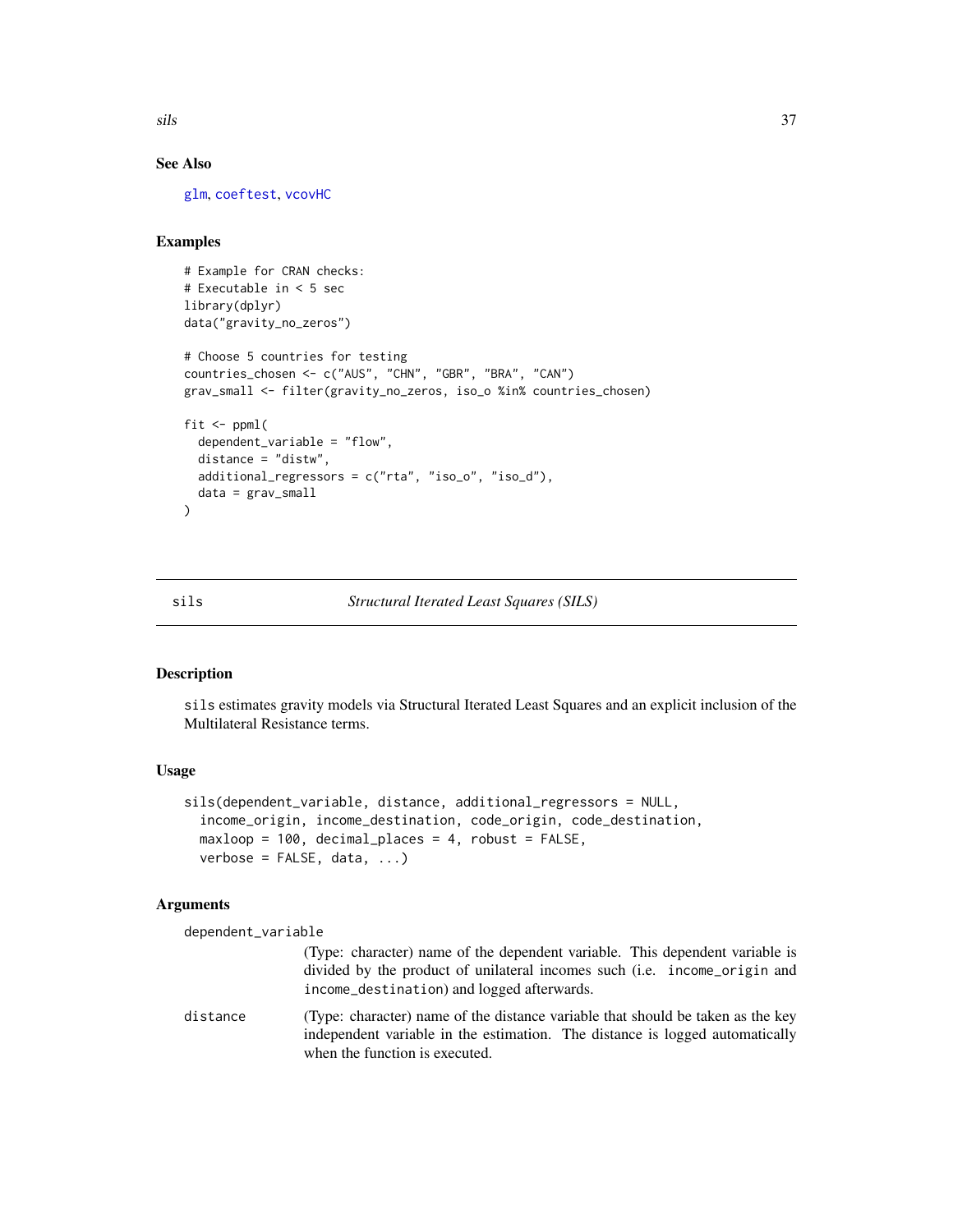#### <span id="page-37-0"></span>additional\_regressors

|                    | (Type: character) names of the additional regressors to include in the model (e.g.<br>a dummy variable to indicate contiguity). Unilateral metric variables such as<br>GDP should be inserted via the arguments income_origin and income_destination.<br>As country specific effects are subdued due to demeaning, no further unilateral<br>variables apart from incomes can be added. |
|--------------------|----------------------------------------------------------------------------------------------------------------------------------------------------------------------------------------------------------------------------------------------------------------------------------------------------------------------------------------------------------------------------------------|
|                    | Write this argument as $c$ (contiguity, common currency, ). By default<br>this is set to NULL.                                                                                                                                                                                                                                                                                         |
| income_origin      | (Type: character) origin income variable (e.g. GDP) in the dataset.                                                                                                                                                                                                                                                                                                                    |
| income_destination |                                                                                                                                                                                                                                                                                                                                                                                        |
|                    | (Type: character) destination income variable (e.g. GDP) in the dataset.                                                                                                                                                                                                                                                                                                               |
| code_origin        | (Type: character) country of origin variable (e.g. ISO-3 country codes). The<br>variables are grouped using this parameter.                                                                                                                                                                                                                                                            |
| code destination   |                                                                                                                                                                                                                                                                                                                                                                                        |
|                    | (Type: character) country of destination variable (e.g. country ISO-3 codes).<br>The variables are grouped using this parameter.                                                                                                                                                                                                                                                       |
| maxloop            | (Type: numeric) maximum number of outer loop iterations. The default is set to<br>100. There will be a warning if the iterations did not converge.                                                                                                                                                                                                                                     |
| decimal_places     | (Type: numeric) number of decimal places that should not change after a new<br>iteration for the estimation to stop. The default is set to 4.                                                                                                                                                                                                                                          |
| robust             | (Type: logical) whether robust fitting should be used. By default this is set to<br>FALSE.                                                                                                                                                                                                                                                                                             |
| verbose            | (Type: logical) determines whether the estimated coefficients of each iteration<br>should be printed in the console. The default is set to FALSE.                                                                                                                                                                                                                                      |
| data               | (Type: data.frame) the dataset to be used.                                                                                                                                                                                                                                                                                                                                             |
| .                  | Additional arguments to be passed to the function.                                                                                                                                                                                                                                                                                                                                     |
|                    |                                                                                                                                                                                                                                                                                                                                                                                        |

#### Details

sils is an estimation method for gravity models developed by Head and Mayer (2014).

The function sils utilizes the relationship between the Multilateral Resistance terms and the transaction costs. The parameters are estimated by an iterative procedure. The function executes loops until the parameters stop changing significantly.

sils is designed to be consistent with the Stata code provided at [Gravity Equations: Workhorse,](https://sites.google.com/site/hiegravity/) [Toolkit, and Cookbook](https://sites.google.com/site/hiegravity/) when choosing robust estimation.

As, to our knowledge at the moment, there is no explicit literature covering the estimation of a gravity equation by sils using panel data, and we do not recommend to apply this method in this case.

# Value

The function returns the summary of the estimated gravity model as an [lm](#page-0-0)-object. It furthermore returns the resulting coefficients for each iteration.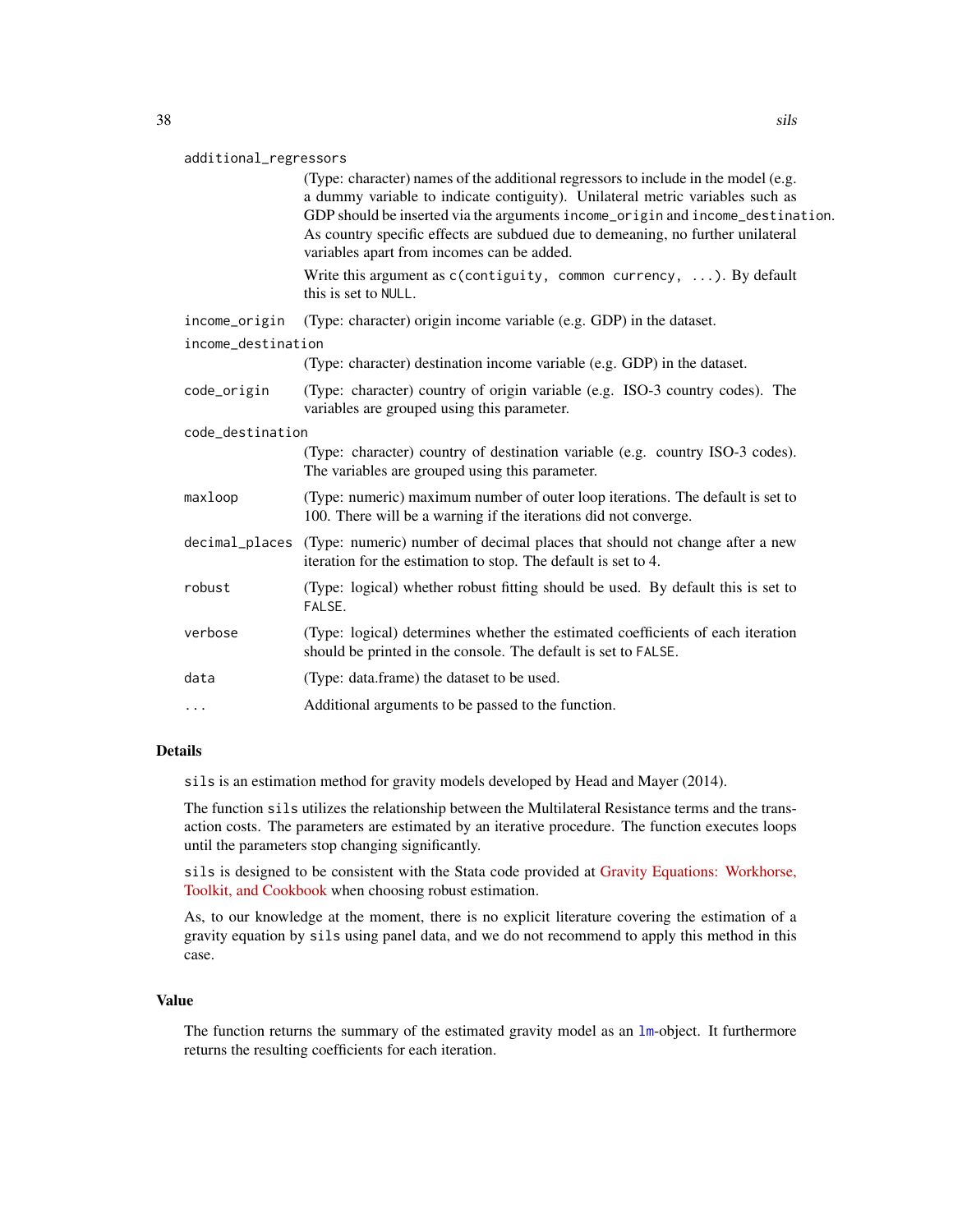# References

For more information on gravity models, theoretical foundations and estimation methods in general see

Anderson JE (1979). "A Theoretical Foundation for the Gravity Equation." *The American Economic Review*, 69(1), 106–116. ISSN 00028282.

Anderson JE, van Wincoop E (2001). "Gravity with Gravitas: A Solution to the Border Puzzle." Technical Report 8079, National Bureau of Economic Research. doi: [10.3386/w8079.](http://doi.org/10.3386/w8079)

Anderson JE (2010). "The Gravity Model." Technical Report 16576, National Bureau of Economic Research. doi: [10.3386/w16576.](http://doi.org/10.3386/w16576)

Baier SL, Bergstrand JH (2009). "Bonus vetus OLS: A simple method for approximating international trade-cost effects using the gravity equation." *Journal of International Economics*, 77(1), 77 - 85. ISSN 0022-1996, doi: [10.1016/j.jinteco.2008.10.004.](http://doi.org/10.1016/j.jinteco.2008.10.004)

Baier SL, Bergstrand JH (2010). "The Gravity Model in International Trade: Advances and Applications." In van Bergeijk PAG, Brakman S (eds.), chapter 4. Cambridge University Press. doi: [10.1017/CBO9780511762109.](http://doi.org/10.1017/CBO9780511762109)

Feenstra RC (2002). "Border effects and the gravity equation: consistent methods for estimation." *Scottish Journal of Political Economy*, 49(5), 491–506.

Head K, Mayer T, Ries J (2010). "The erosion of colonial trade linkages after independence." *Journal of International Economics*, 81(1), 1 - 14. ISSN 0022-1996, doi: [10.1016/j.jinteco.2010.01.002.](http://doi.org/10.1016/j.jinteco.2010.01.002)

Head K, Mayer T (2014). "Chapter 3 - Gravity Equations: Workhorse,Toolkit, and Cookbook." In Gopinath G, Helpman E, Rogoff K (eds.), *Handbook of International Economics*, volume 4 of *Handbook of International Economics*, 131 - 195. Elsevier. doi: [10.1016/B9780444543141.00003-](http://doi.org/10.1016/B978-0-444-54314-1.00003-3) [3.](http://doi.org/10.1016/B978-0-444-54314-1.00003-3)

Silva JMCS, Tenreyro S (2006). "The Log of Gravity." *The Review of Economics and Statistics*, 88(4), 641-658. doi: [10.1162/rest.88.4.641.](http://doi.org/10.1162/rest.88.4.641)

and the citations therein.

See [Gravity Equations: Workhorse, Toolkit, and Cookbook](https://sites.google.com/site/hiegravity/) for gravity datasets and Stata code for estimating gravity models.

For estimating gravity equations using panel data see

Egger P, Pfaffermayr M (2003). "The proper panel econometric specification of the gravity equation: A three-way model with bilateral interaction effects." *Empirical Economics*, 28(3), 571–580. ISSN 1435-8921, doi: [10.1007/s001810200146.](http://doi.org/10.1007/s001810200146)

Gómez-Herrera E (2013). "Comparing alternative methods to estimate gravity models of bilateral trade." *Empirical Economics*, 44(3), 1087–1111. ISSN 1435-8921, doi: [10.1007/s0018101205762.](http://doi.org/10.1007/s00181-012-0576-2)

and the references therein.

# See Also

[lm](#page-0-0), [coeftest](#page-0-0), [vcovHC](#page-0-0)

<span id="page-38-0"></span>sils 39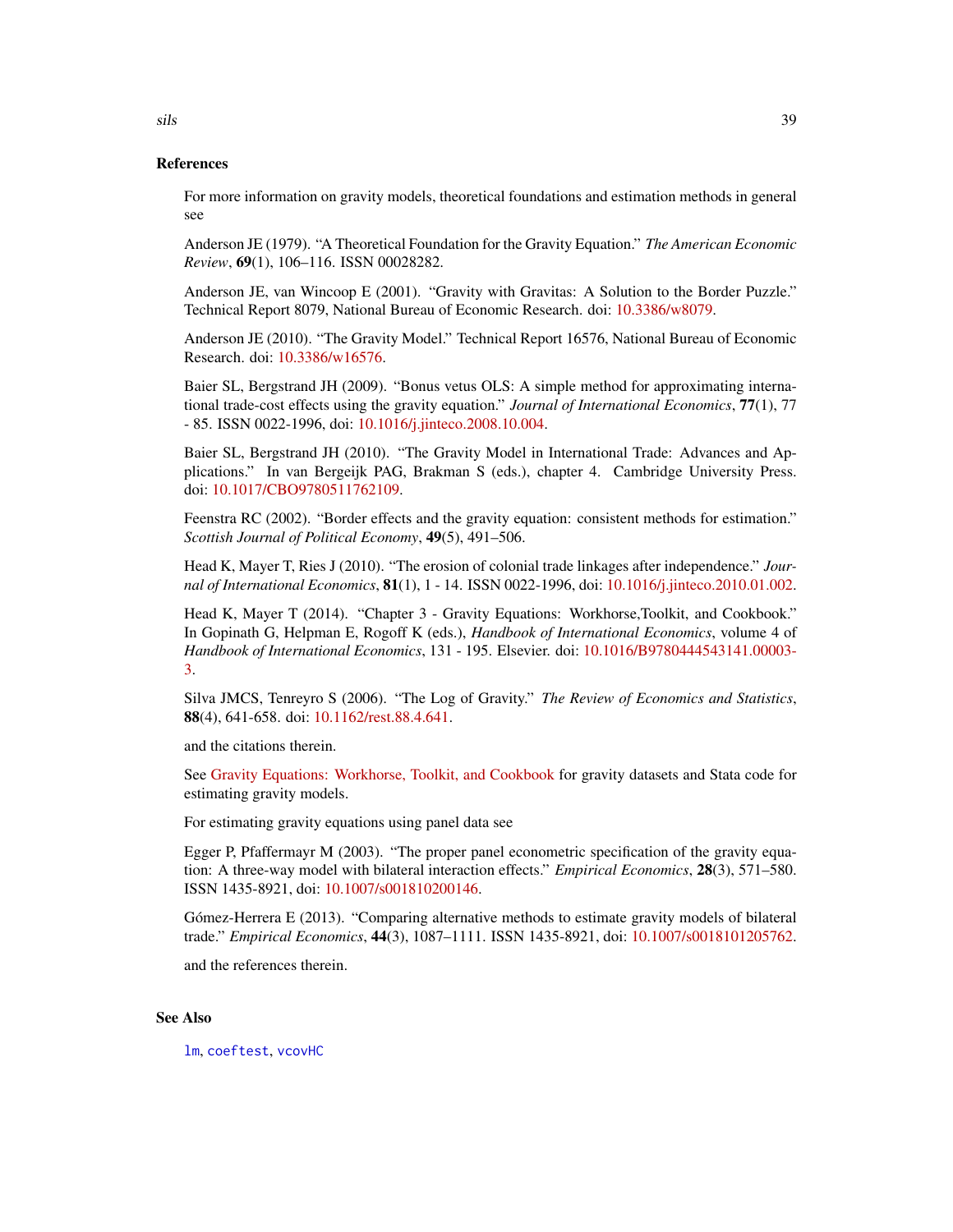# Examples

```
# Example for CRAN checks:
# Executable in < 5 sec
library(dplyr)
data("gravity_no_zeros")
# Choose 5 countries for testing
countries_chosen <- c("AUS", "CHN", "GBR", "BRA", "CAN")
grav_small <- filter(gravity_no_zeros, iso_o %in% countries_chosen)
fit \le sils(
  dependent_variable = "flow",
  distance = "distw",
  additional_regressors = "rta",
  income_origin = "gdp_o",
  income_destination = "gdp_d",
  code_origin = "iso_o",
  code_destination = "iso_d",
  maxloop = 50,
  dec_places = 3,
  robust = FALSE,verbose = FALSE,
  data = grav_small
)
```
tetrads *Tetrads*

#### Description

tetrads estimates gravity models by taking the ratio of the ratio of flows.

#### Usage

```
tetrads(dependent_variable, distance, additional_regressors, code_origin,
 code_destination, filter_origin = NULL, filter_destination = NULL,
 multiway = FALSE, data, ...)
```
# Arguments

| dependent_variable |                                                                                                                                                                                                   |
|--------------------|---------------------------------------------------------------------------------------------------------------------------------------------------------------------------------------------------|
|                    | (Type: character) name of the dependent variable. This variable is logged and<br>then used as the dependent variable in the estimation.                                                           |
| distance           | (Type: character) name of the distance variable that should be taken as the key<br>independent variable in the estimation. The distance is logged automatically<br>when the function is executed. |

<span id="page-39-0"></span>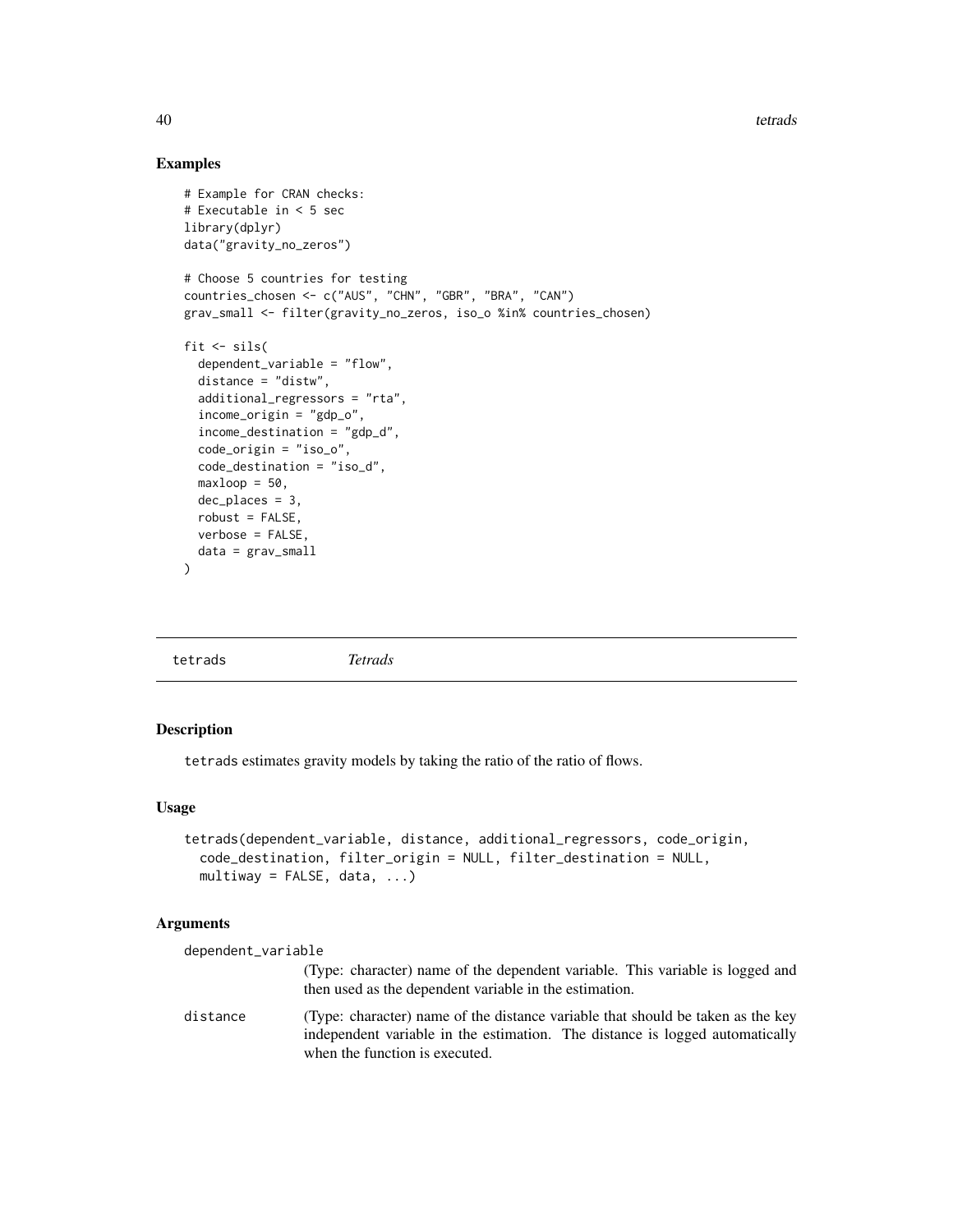#### <span id="page-40-0"></span>tetrads and the set of the set of the set of the set of the set of the set of the set of the set of the set of the set of the set of the set of the set of the set of the set of the set of the set of the set of the set of t

| additional_regressors |                                                                                                                                                                                                                                                       |  |
|-----------------------|-------------------------------------------------------------------------------------------------------------------------------------------------------------------------------------------------------------------------------------------------------|--|
|                       | (Type: character) names of the additional regressors to include in the model (e.g.<br>a dummy variable to indicate contiguity). Unilateral metric variables such as<br>GDP should be inserted via the arguments income_origin and income_destination. |  |
|                       | Write this argument as $c$ (contiguity, common currency, ). By default<br>this is set to NULL.                                                                                                                                                        |  |
| code_origin           | (Type: character) country of origin variable (e.g. ISO-3 country codes). The<br>variables are grouped using this parameter.                                                                                                                           |  |
| code_destination      |                                                                                                                                                                                                                                                       |  |
|                       | (Type: character) country of destination variable (e.g. country ISO-3 codes).<br>The variables are grouped using this parameter.                                                                                                                      |  |
| filter_origin         | (Type: character) Reference exporting country.                                                                                                                                                                                                        |  |
| filter_destination    |                                                                                                                                                                                                                                                       |  |
|                       | (Type: character) Reference importing country.                                                                                                                                                                                                        |  |
| multiway              | (Type: logical) in case multiway = TRUE, the cluster. vcov function is used<br>for estimation following Cameron et al. (2011) multi-way clustering of variance-<br>covariance matrices. The default value is set to TRUE.                             |  |
| data                  | (Type: data.frame) the dataset to be used.                                                                                                                                                                                                            |  |
| .                     | Additional arguments to be passed to the function.                                                                                                                                                                                                    |  |
|                       |                                                                                                                                                                                                                                                       |  |

#### Details

tetrads is an estimation method for gravity models developed by Head et al. (2010).

The function tetrads utilizes the multiplicative form of the gravity equation. After choosing a reference exporter A and importer B one can eliminate importer and exporter fixed effects by taking the ratio of ratios.

Only those exporters trading with the reference importer and importers trading with the reference exporter will remain for the estimation. Therefore, reference countries should preferably be countries which trade with every other country in the dataset.

After restricting the data in this way, tetrads estimates the gravity equation in its additive form by OLS.

By taking the ratio of ratios, all monadic effects diminish, hence no unilateral variables such as GDP can be included as independent variables.

tetrads estimation can be used for both, cross-sectional as well as panel data. Nonetheless, the function is designed to be consistent with the Stata code for cross-sectional data provided on the website [Gravity Equations: Workhorse, Toolkit, and Cookbook](https://sites.google.com/site/hiegravity/) when choosing robust estimation.

The function tetrads was therefore tested for cross-sectional data.

If tetrads is used for panel data, the user may have to drop distance as an independent variable as time-invariant effects drop.

For applying tetrads to panel data see Head et al. (2010).

# Value

The function returns the summary of the estimated gravity model as an  $lm$ -object.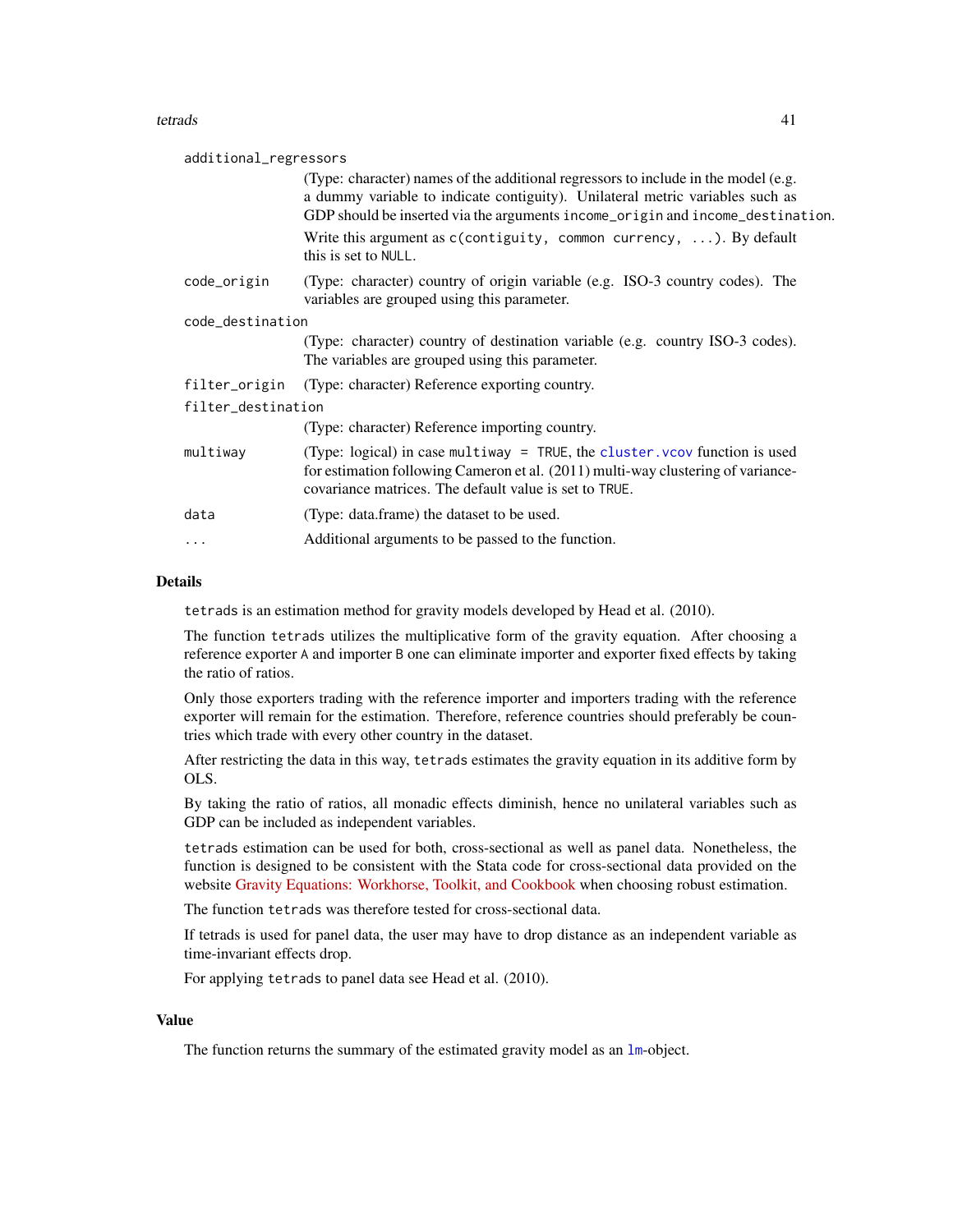### <span id="page-41-0"></span>References

For more information on gravity models, theoretical foundations and estimation methods in general see

Anderson JE (1979). "A Theoretical Foundation for the Gravity Equation." *The American Economic Review*, 69(1), 106–116. ISSN 00028282.

Anderson JE, van Wincoop E (2001). "Gravity with Gravitas: A Solution to the Border Puzzle." Technical Report 8079, National Bureau of Economic Research. doi: [10.3386/w8079.](http://doi.org/10.3386/w8079)

Anderson JE (2010). "The Gravity Model." Technical Report 16576, National Bureau of Economic Research. doi: [10.3386/w16576.](http://doi.org/10.3386/w16576)

Baier SL, Bergstrand JH (2009). "Bonus vetus OLS: A simple method for approximating international trade-cost effects using the gravity equation." *Journal of International Economics*, 77(1), 77 - 85. ISSN 0022-1996, doi: [10.1016/j.jinteco.2008.10.004.](http://doi.org/10.1016/j.jinteco.2008.10.004)

Baier SL, Bergstrand JH (2010). "The Gravity Model in International Trade: Advances and Applications." In van Bergeijk PAG, Brakman S (eds.), chapter 4. Cambridge University Press. doi: [10.1017/CBO9780511762109.](http://doi.org/10.1017/CBO9780511762109)

Feenstra RC (2002). "Border effects and the gravity equation: consistent methods for estimation." *Scottish Journal of Political Economy*, 49(5), 491–506.

Head K, Mayer T, Ries J (2010). "The erosion of colonial trade linkages after independence." *Journal of International Economics*, 81(1), 1 - 14. ISSN 0022-1996, doi: [10.1016/j.jinteco.2010.01.002.](http://doi.org/10.1016/j.jinteco.2010.01.002)

Head K, Mayer T (2014). "Chapter 3 - Gravity Equations: Workhorse,Toolkit, and Cookbook." In Gopinath G, Helpman E, Rogoff K (eds.), *Handbook of International Economics*, volume 4 of *Handbook of International Economics*, 131 - 195. Elsevier. doi: [10.1016/B9780444543141.00003-](http://doi.org/10.1016/B978-0-444-54314-1.00003-3) [3.](http://doi.org/10.1016/B978-0-444-54314-1.00003-3)

Silva JMCS, Tenreyro S (2006). "The Log of Gravity." *The Review of Economics and Statistics*, 88(4), 641-658. doi: [10.1162/rest.88.4.641.](http://doi.org/10.1162/rest.88.4.641)

and the citations therein.

See [Gravity Equations: Workhorse, Toolkit, and Cookbook](https://sites.google.com/site/hiegravity/) for gravity datasets and Stata code for estimating gravity models.

For estimating gravity equations using panel data see

Egger P, Pfaffermayr M (2003). "The proper panel econometric specification of the gravity equation: A three-way model with bilateral interaction effects." *Empirical Economics*, 28(3), 571–580. ISSN 1435-8921, doi: [10.1007/s001810200146.](http://doi.org/10.1007/s001810200146)

Gómez-Herrera E (2013). "Comparing alternative methods to estimate gravity models of bilateral trade." *Empirical Economics*, 44(3), 1087–1111. ISSN 1435-8921, doi: [10.1007/s0018101205762.](http://doi.org/10.1007/s00181-012-0576-2)

and the references therein.

# See Also

[lm](#page-0-0), [coeftest](#page-0-0),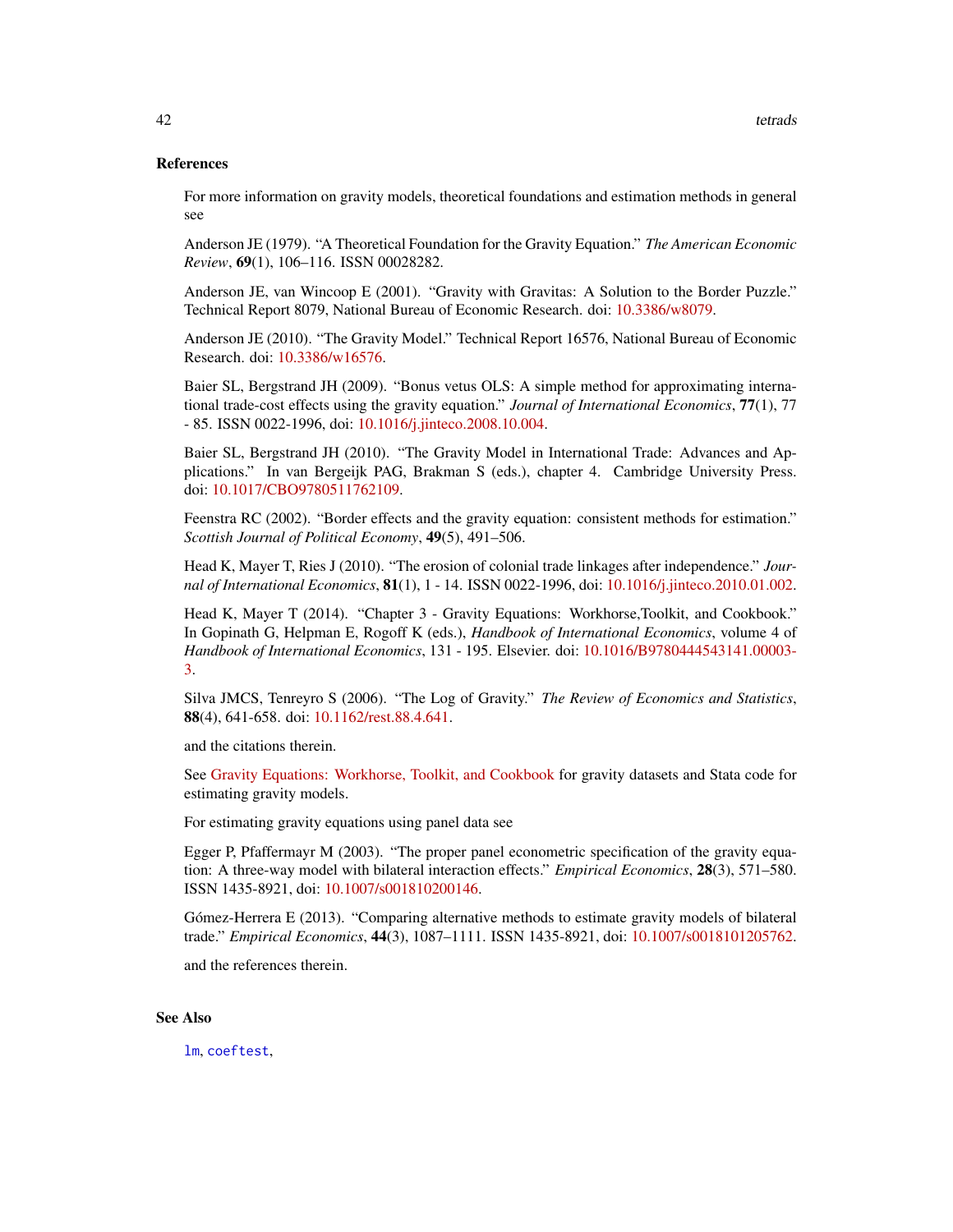<span id="page-42-0"></span>tobit 43

# Examples

```
# Example for CRAN checks:
# Executable in < 5 sec
library(dplyr)
data("gravity_no_zeros")
# Choose 5 countries for testing
countries_chosen <- c("AUS", "CHN", "GBR", "BRA", "CAN")
grav_small <- filter(gravity_no_zeros, iso_o %in% countries_chosen)
fit <- tetrads(
  dependent_variable = "flow",
  distance = "distw",
  additional_regressors = "rta",
  code_origin = "iso_o",
  code_destination = "iso_d",
  filter_origin = countries_chosen[1],
  filter_destination = countries_chosen[2],
  data = grav_small
)
```
# <span id="page-42-1"></span>tobit *Left-censored Tobit model with known threshold*

# Description

tobit estimates gravity models in their additive form by conducting a left-censored regression, which, after adding the constant 1 to the dependent variable, utilizes  $log(1) = 0$  as the censoring value.

#### Usage

```
tobit(dependent_variable, distance, additional_regressors = NULL,
  added\_constant = 1, data, ...)
```
# Arguments

dependent\_variable

|          | (Type: character) name of the dependent variable. The number 1 is added and<br>the transformed variable is logged and taken as the dependent variable in the<br>tobit estimation with lower bound equal to $\theta$ as $\log(1) = \theta$ represents the<br>smallest flows in the transformed variable. |
|----------|---------------------------------------------------------------------------------------------------------------------------------------------------------------------------------------------------------------------------------------------------------------------------------------------------------|
| distance | (Type: character) name of the distance variable that should be taken as the key<br>independent variable in the estimation. The distance is logged automatically<br>when the function is executed.                                                                                                       |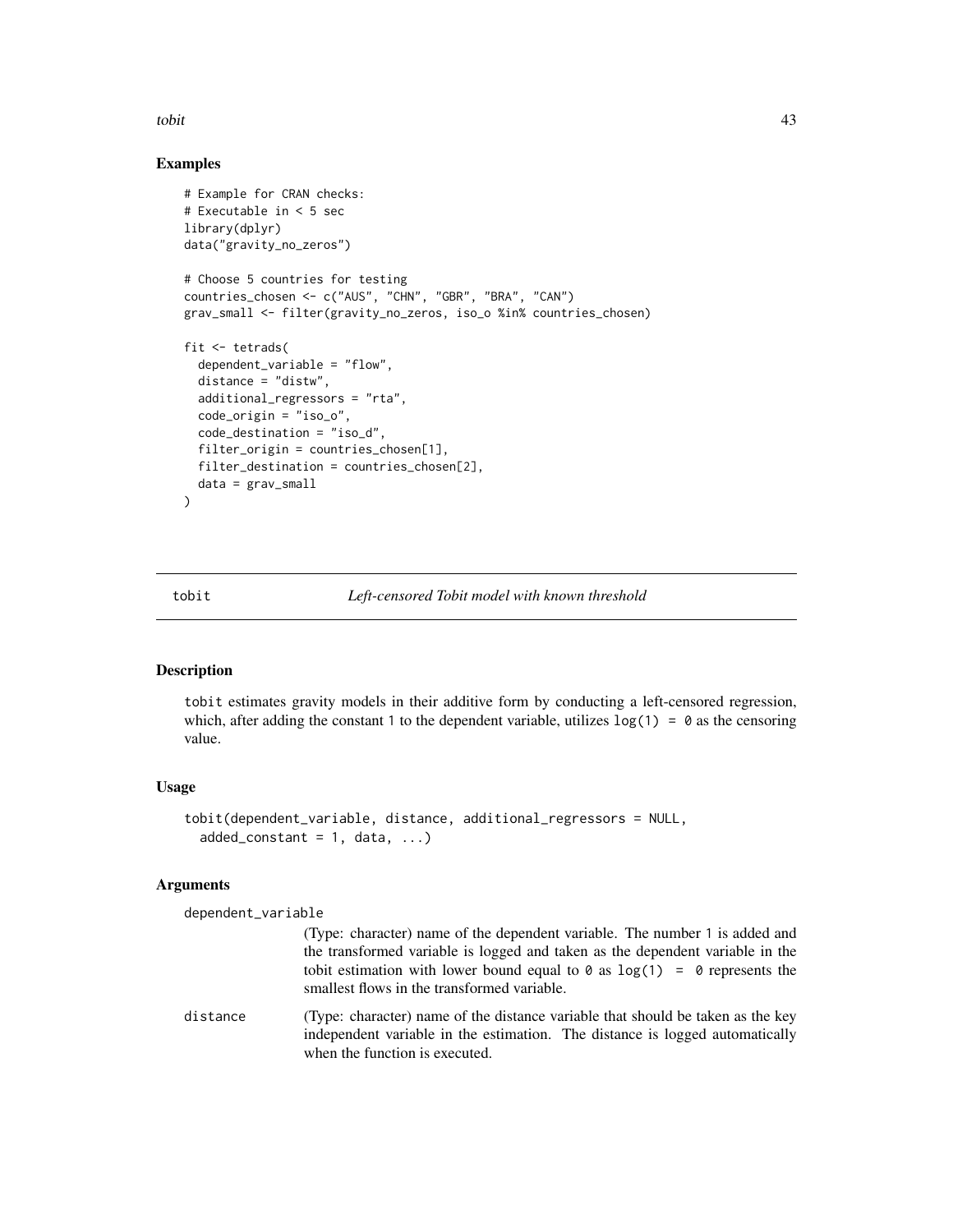<span id="page-43-0"></span>

|          | (Type: character) names of the additional regressors to include in the model (e.g.<br>a dummy variable to indicate contiguity). Unilateral metric variables such as<br>GDP should be inserted via the arguments income_origin and income_destination. |
|----------|-------------------------------------------------------------------------------------------------------------------------------------------------------------------------------------------------------------------------------------------------------|
|          | Write this argument as $c$ (contiguity, common currency, ). By default<br>this is set to NULL.                                                                                                                                                        |
|          | added_constant (Type: numeric) the constant to be added to the dependent variable. The default<br>value is 1. The minimum of $log(y + added_{constant})$ is taken as the left<br>boundary in the Tobit model.                                         |
|          | In the often used case of added_constant $= 1$ , the dependent variable is left-<br>censored at value $\theta$ as $\log(1) = \theta$ .                                                                                                                |
| data     | (Type: data.frame) the dataset to be used.                                                                                                                                                                                                            |
| $\cdots$ | Additional arguments to be passed to the function.                                                                                                                                                                                                    |
|          |                                                                                                                                                                                                                                                       |

#### Details

tobit represents the left-censored tobit Tobin (1958) approach utilizing a known censoring threshold which is often used when several gravity models are compared.

When taking the log of the gravity equation flows equal to zero constitute a problem as their log is not defined.

Therefore, in the execution of the function the number 1 is added to all flows and the log(flows+1) is taken as the dependent variable.

The tobit estimation is conducted using the [censReg](#page-0-0) function and setting the lower bound equal to  $\theta$  as  $\log(1)$ = $\theta$  represents the smallest flows in the transformed variable.

A tobit regression represents a combination of a binary and a linear regression.

This procedure has to be taken into consideration when interpreting the estimated coefficients.

The marginal effects of an explanatory variable on the expected value of the dependent variable equals the product of both the probability of the latent variable exceeding the threshold and the marginal effect of the explanatory variable of the expected value of the latent variable.

The function is designed for cross-sectional data, but can be easily extended to panel data using the [censReg](#page-0-0) function.

A robust estimations is not implemented to the present as the [censReg](#page-0-0) function is not compatible with the [vcovHC](#page-0-0) function.

For a more elaborate Tobit function, see [ek\\_tobit](#page-10-1) for the Eaton and Kortum (2001) Tobit model where each zero trade volume is assigned a country specific interval with the upper bound equal to the minimum positive trade level of the respective importing country.

# Value

The function returns the summary of the estimated gravity model as a [censReg](#page-0-0)-object.

#### References

For more information on gravity models, theoretical foundations and estimation methods in general see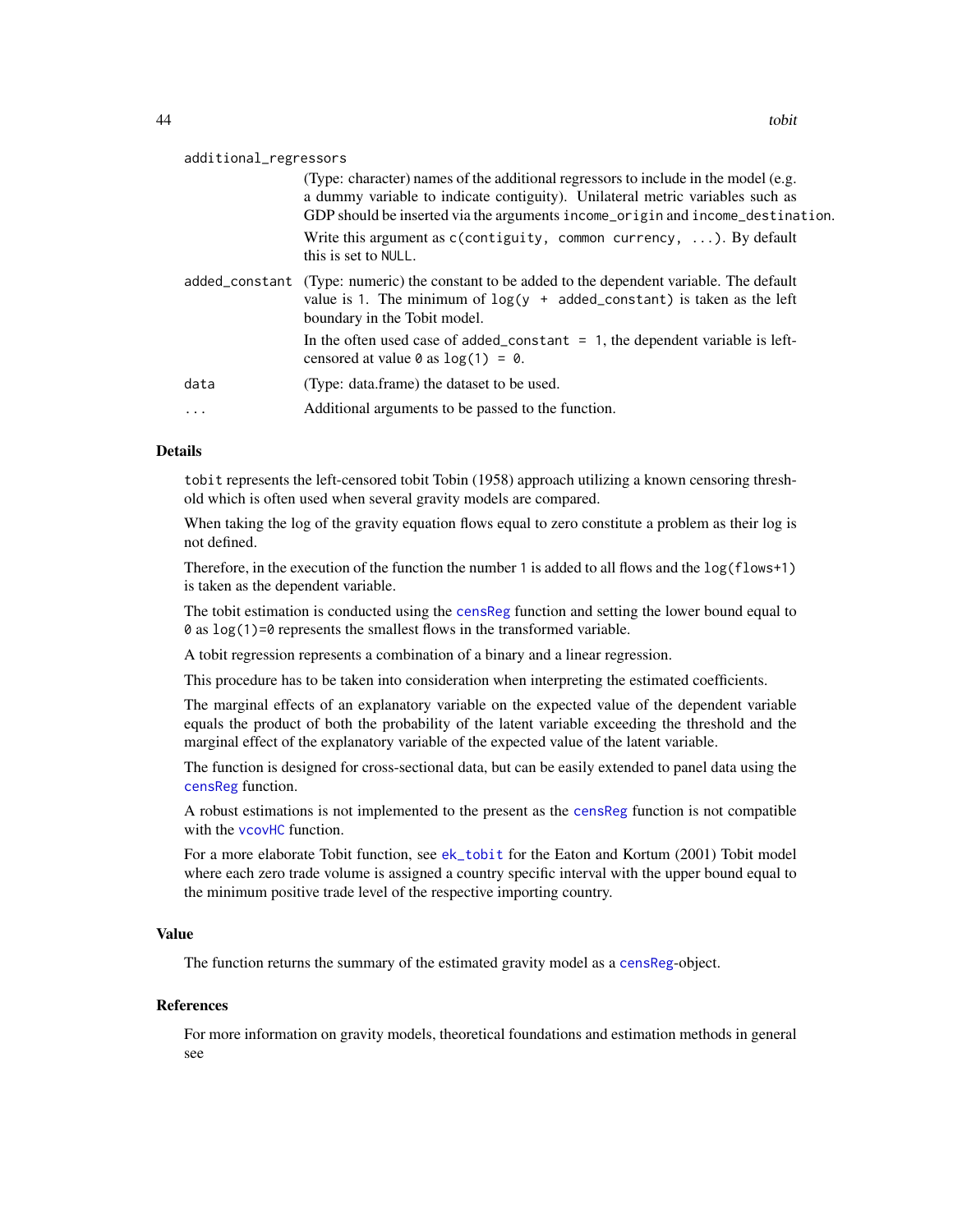<span id="page-44-0"></span>tobit the contract of the contract of the contract of the contract of the contract of the contract of the contract of the contract of the contract of the contract of the contract of the contract of the contract of the cont

Anderson JE (1979). "A Theoretical Foundation for the Gravity Equation." *The American Economic Review*, 69(1), 106–116. ISSN 00028282.

Anderson JE, van Wincoop E (2001). "Gravity with Gravitas: A Solution to the Border Puzzle." Technical Report 8079, National Bureau of Economic Research. doi: [10.3386/w8079.](http://doi.org/10.3386/w8079)

Anderson JE (2010). "The Gravity Model." Technical Report 16576, National Bureau of Economic Research. doi: [10.3386/w16576.](http://doi.org/10.3386/w16576)

Baier SL, Bergstrand JH (2009). "Bonus vetus OLS: A simple method for approximating international trade-cost effects using the gravity equation." *Journal of International Economics*, 77(1), 77 - 85. ISSN 0022-1996, doi: [10.1016/j.jinteco.2008.10.004.](http://doi.org/10.1016/j.jinteco.2008.10.004)

Baier SL, Bergstrand JH (2010). "The Gravity Model in International Trade: Advances and Applications." In van Bergeijk PAG, Brakman S (eds.), chapter 4. Cambridge University Press. doi: [10.1017/CBO9780511762109.](http://doi.org/10.1017/CBO9780511762109)

Feenstra RC (2002). "Border effects and the gravity equation: consistent methods for estimation." *Scottish Journal of Political Economy*, 49(5), 491–506.

Head K, Mayer T, Ries J (2010). "The erosion of colonial trade linkages after independence." *Journal of International Economics*, 81(1), 1 - 14. ISSN 0022-1996, doi: [10.1016/j.jinteco.2010.01.002.](http://doi.org/10.1016/j.jinteco.2010.01.002)

Head K, Mayer T (2014). "Chapter 3 - Gravity Equations: Workhorse,Toolkit, and Cookbook." In Gopinath G, Helpman E, Rogoff K (eds.), *Handbook of International Economics*, volume 4 of *Handbook of International Economics*, 131 - 195. Elsevier. doi: [10.1016/B9780444543141.00003-](http://doi.org/10.1016/B978-0-444-54314-1.00003-3) [3.](http://doi.org/10.1016/B978-0-444-54314-1.00003-3)

Silva JMCS, Tenreyro S (2006). "The Log of Gravity." *The Review of Economics and Statistics*, 88(4), 641-658. doi: [10.1162/rest.88.4.641.](http://doi.org/10.1162/rest.88.4.641)

and the citations therein.

See [Gravity Equations: Workhorse, Toolkit, and Cookbook](https://sites.google.com/site/hiegravity/) for gravity datasets and Stata code for estimating gravity models.

For estimating gravity equations using panel data see

Egger P, Pfaffermayr M (2003). "The proper panel econometric specification of the gravity equation: A three-way model with bilateral interaction effects." *Empirical Economics*, 28(3), 571–580. ISSN 1435-8921, doi: [10.1007/s001810200146.](http://doi.org/10.1007/s001810200146)

Gómez-Herrera E (2013). "Comparing alternative methods to estimate gravity models of bilateral trade." *Empirical Economics*, 44(3), 1087–1111. ISSN 1435-8921, doi: [10.1007/s0018101205762.](http://doi.org/10.1007/s00181-012-0576-2) and the references therein.

#### See Also

[censReg](#page-0-0)

# Examples

```
# Example for CRAN checks:
# Executable in < 5 sec
library(dplyr)
data("gravity_no_zeros")
```
# Choose 5 countries for testing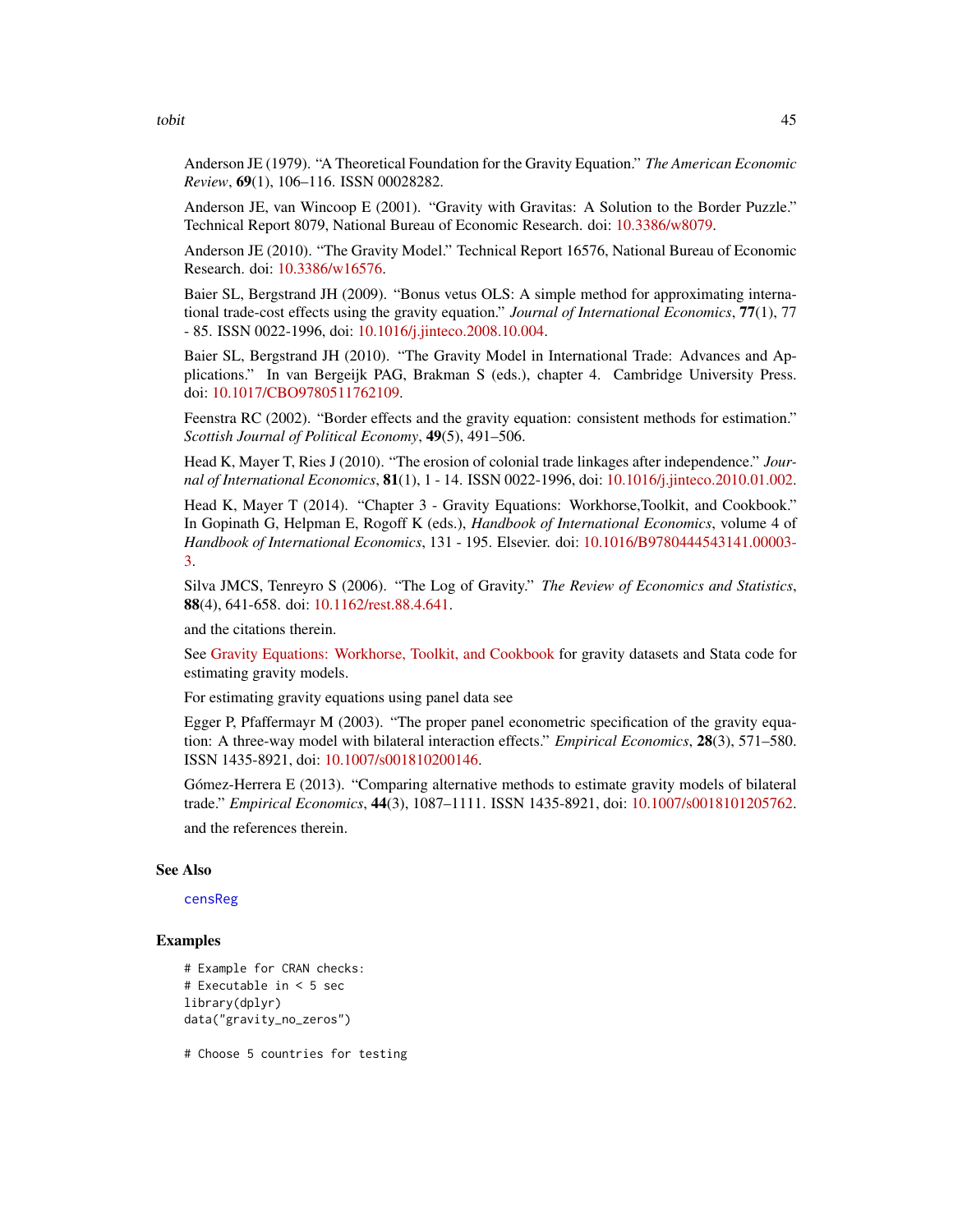```
countries_chosen <- c("AUS", "CHN", "GBR", "BRA", "CAN")
grav_small <- filter(gravity_no_zeros, iso_o %in% countries_chosen)
grav_small <- grav_small %>%
 mutate(
   lgdp_0 = log(gdp_0),
   lgdp_d = log(gdp_d)\lambdafit \leftarrow tobit(
  dependent_variable = "flow",
  distance = "distw",
  additional_regressors = c("rta", "lgdp_o", "lgdp_d"),
  added_constant = 1,
 data = grav_small
\mathcal{L}
```